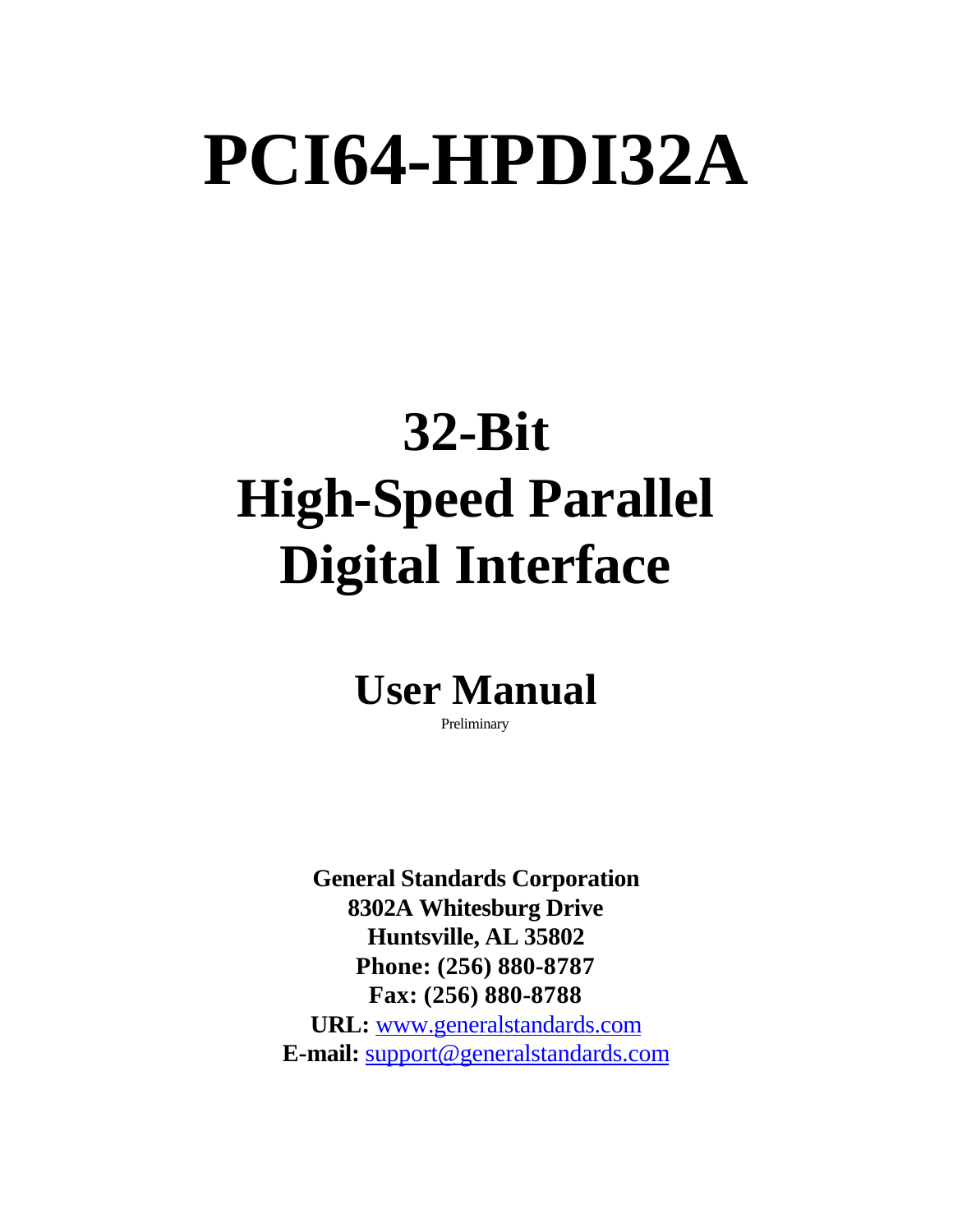#### **PREFACE**

#### **General Standards Corporation**  Copyright (C) 2002 **General Standards Corporation**

Additional copies of this manual or other literature may be obtained from:

**General Standards Corporation** 8302A Whitesburg Dr. Huntsville, Alabama 35802 Tele: (256) 880-8787 FAX: (256) 880-8788 E-mail: support@generalstandards.com

The information in this document is subject to change without notice.

**General Standards Corporation** makes no warranty of any kind with regard to this material, including, but not limited to, the implied warranties of merchantability and fitness for a particular purpose. Although extensive editing and reviews are performed before release to ECO control, **General Standards Corporation** assumes no responsibility for any errors that may exist in this document. No commitment is made to update or keep current the information contained in this document.

**General Standards Corporation** does not assume any liability arising out of the application or use of any product or circuit described herein, nor is any license conveyed under any patent rights or any rights of others.

**General Standards Corporation** assumes no responsibility for any consequences resulting from omissions or errors in this manual or from the use of information contained herein.

**General Standards Corporation** reserves the right to make any changes, without notice, to this product to improve reliability, performance, function, or design.

#### **All rights reserved**

No part of this document may be copied or reproduced in any form or by any means without prior written consent of **General Standards Corporation.**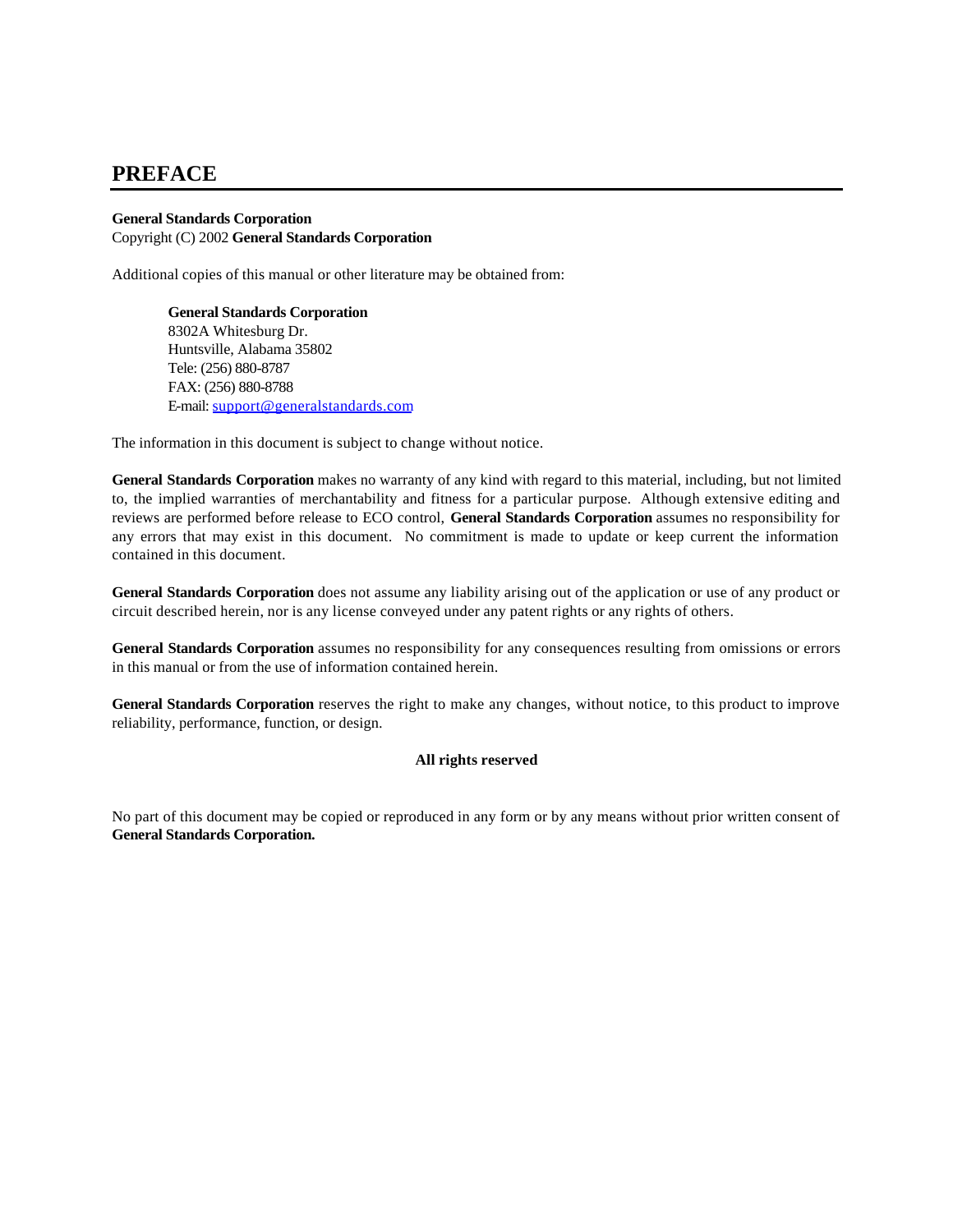#### RELATED PUBLICATIONS

The following manuals and specifications provide the necessary information for in depth understanding of the specialized parts used on this board.

#### PLX PCI 9656 Data Book

PLX Technology Inc. 390 Potrero Avenue Sunnyvale, CA 4085 (408) 774-3735 http://www.plxtech.com/

EIA-422-A – Electrical Characteristics of Balanced Voltage Digital Interface Circuits (EIA order number EIA-RS-422A)

EIA-485 – Standard for Electrical Characteristics of Generators and Receivers for Use in Balanced Digital Multipoint Systems (EIA order number EIA-RS-485)

EIA Standards and Publications can be purchased from: GLOBAL ENGINEERING DOCUMENTS 15 Inverness Way East Englewood, CO 80112 Phone: (800) 854-7179 http://global.ihs.com/

IEEE P1386 - Standard Mechanic for a Common Mezzanine Card Family: CMC

IEEE P1386.1 - Standard Physical and Environmental Layers for PCI Mezzanine Cards: PMC Sponsored by the Microprocessor & Microcomputer Standards Committee (MMSC) of the IEEE Computer Society

Copies of IEEE specifications available from: Institute of Electrical and Electronics Engineers Service Center 445 Hoes Lane Piscataway, NJ 08855-1331 USA http://www.ieee.org/

PCI Local Bus Specification Revision 2.1 June 1, 1995.

 Copies of PCI specifications available from: PCI Special Interest Group NE 2575 Kathryn Street, #17 Hillsboro, OR 97124 http://www.pcisig.com/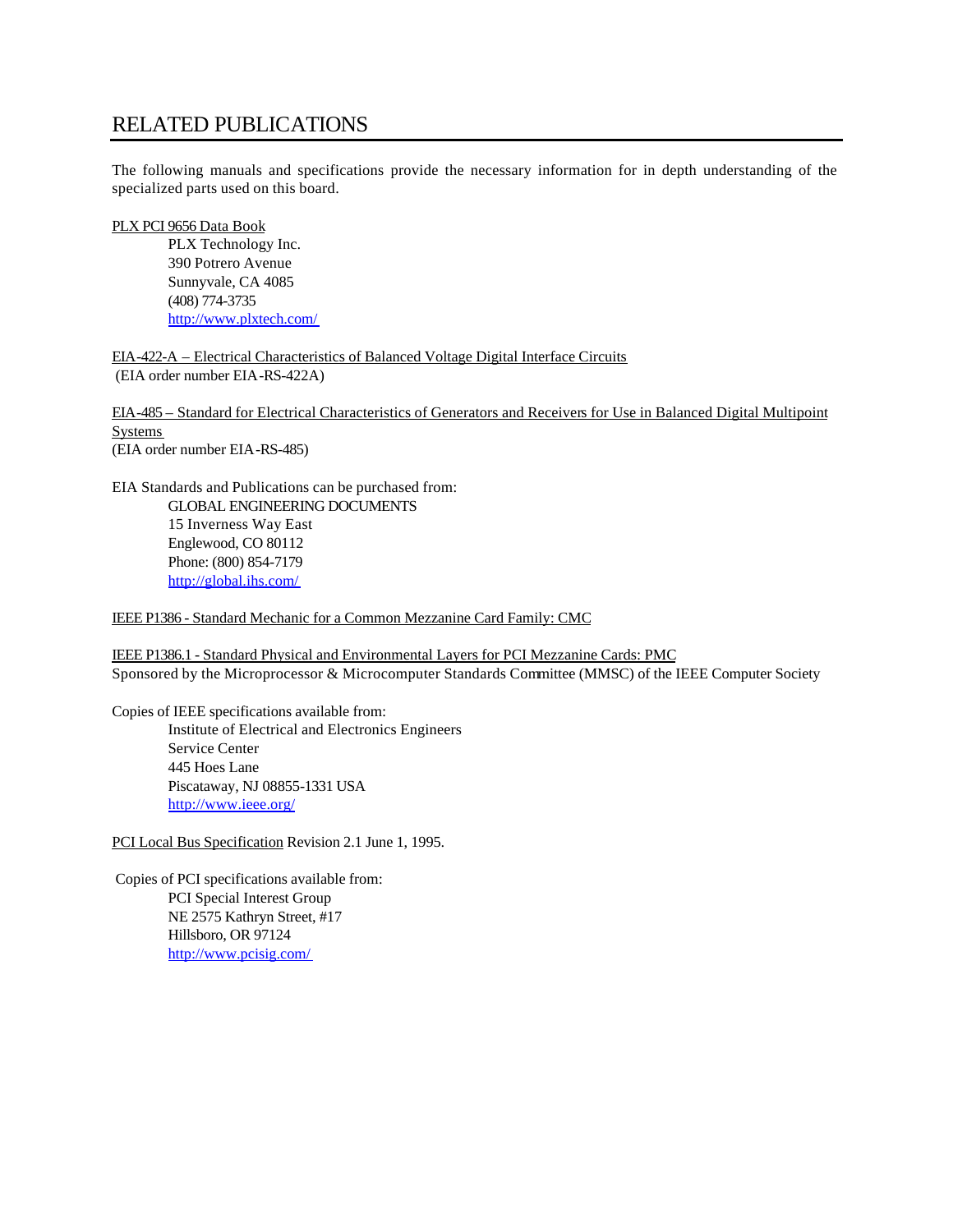#### **TABLE of CONTENTS**

| 1.0          |               |  |
|--------------|---------------|--|
|              |               |  |
| 1.1          |               |  |
|              |               |  |
| 1.2          |               |  |
|              |               |  |
| 2.0          |               |  |
| 2.1          |               |  |
| 2.2          |               |  |
| 2.3          |               |  |
| 2.4          |               |  |
|              | Table 2.4:    |  |
|              | 2.4.1         |  |
|              | 2.4.2         |  |
|              | 2.4.3         |  |
|              | 2.4.4         |  |
|              |               |  |
|              |               |  |
| 2.6          |               |  |
|              |               |  |
|              |               |  |
| 3.0          |               |  |
|              | Table $3.0$ : |  |
| 3.1          |               |  |
| 3.2          |               |  |
| 3.3          |               |  |
| 3.4          |               |  |
| 3.5          |               |  |
| 3.6          |               |  |
| 3.7          |               |  |
| 3.8          |               |  |
| 3.9<br>3.10  |               |  |
| 3.11         |               |  |
|              |               |  |
| 3.12<br>3.13 |               |  |
| 3.14         |               |  |
| 3.15         |               |  |
| 3.16         |               |  |
| 3.17         |               |  |
| 3.18         |               |  |
| 3.19         |               |  |
| 3.20         |               |  |
| 3.21         |               |  |
|              |               |  |
|              |               |  |
|              |               |  |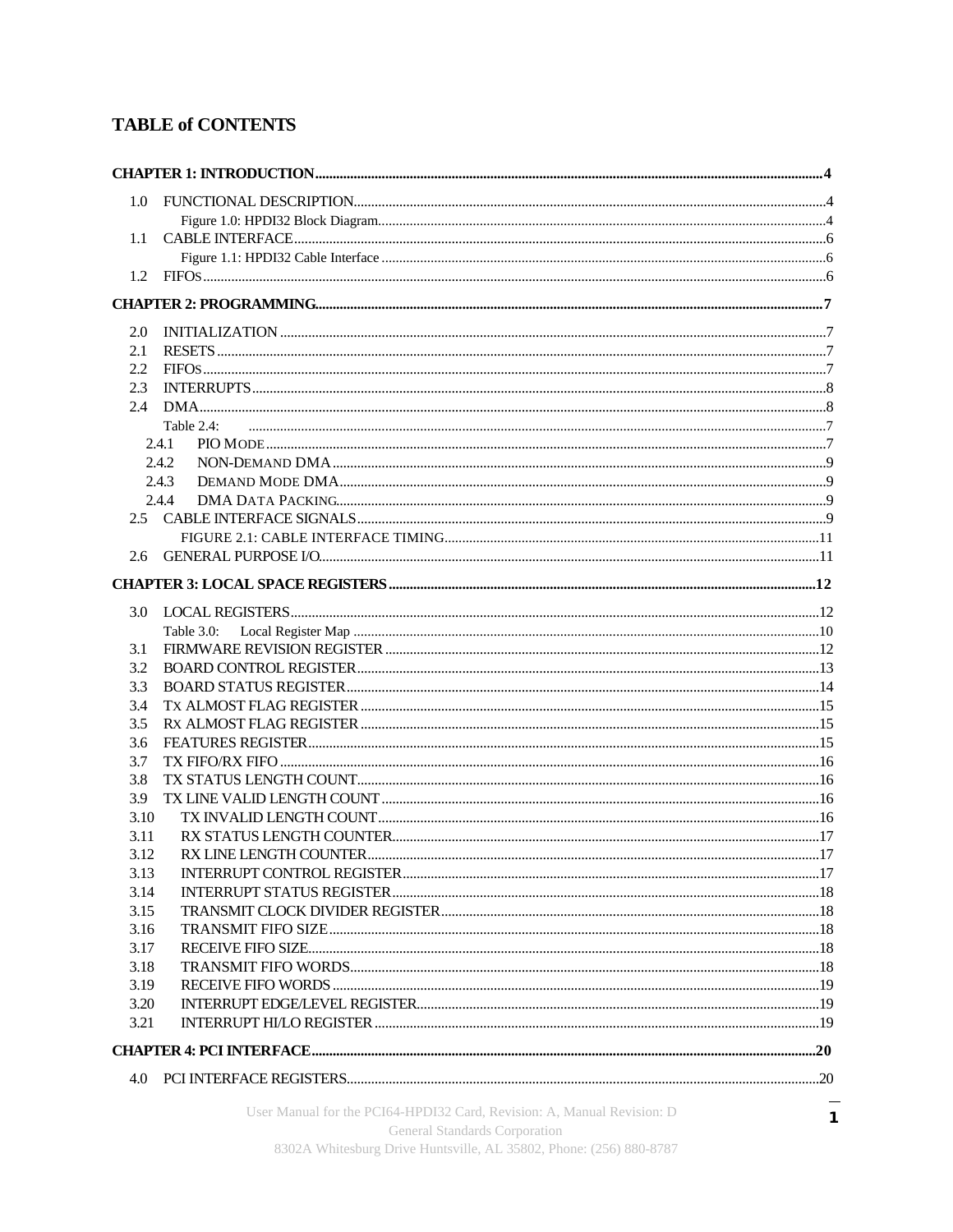|        | Table 4.1:                                                                           |  |
|--------|--------------------------------------------------------------------------------------|--|
| 4.1.1  |                                                                                      |  |
| 4.1.2  |                                                                                      |  |
| 4.1.3  |                                                                                      |  |
| 4.1.4  |                                                                                      |  |
| 4.1.5  |                                                                                      |  |
| 4.1.6  |                                                                                      |  |
| 4.1.7  |                                                                                      |  |
| 4.1.8  |                                                                                      |  |
| 4.1.9  | PCI BASE ADDRESS REGISTER FOR MEMORY ACCESS TO LOCAL/RUNTIME/DMA REGISTERS23         |  |
| 4.1.10 | PCI BASE ADDRESS REGISTER FOR I/O ACCESS TO LOCAL/RUNTIME/DMA REGISTERS23            |  |
| 4.1.11 | PCI BASE ADDRESS REGISTER FOR MEMORY ACCESS TO LOCAL ADDRESS SPACE 024               |  |
| 4.1.12 |                                                                                      |  |
| 4.1.13 |                                                                                      |  |
| 4.1.14 |                                                                                      |  |
| 4.1.15 |                                                                                      |  |
| 4.1.16 |                                                                                      |  |
|        |                                                                                      |  |
|        |                                                                                      |  |
| 4.1.1  |                                                                                      |  |
| 4.2.2  |                                                                                      |  |
| 4.2.3  |                                                                                      |  |
| 4.2.4  |                                                                                      |  |
|        |                                                                                      |  |
|        |                                                                                      |  |
| 4.3.1  |                                                                                      |  |
| 4.3.2  | SERIAL EEPROM CONTROL, PCI COMMAND CODES, USER I/O CONTROL, INIT CONTROL REGISTER 29 |  |
| 4.3.3  |                                                                                      |  |
| 4.3.4  |                                                                                      |  |
|        |                                                                                      |  |
|        |                                                                                      |  |
| 4.4.1  |                                                                                      |  |
| 4.4.2  |                                                                                      |  |
| 4.4.3  |                                                                                      |  |
| 4.4.4  |                                                                                      |  |
| 4.4.5  |                                                                                      |  |
| 4.4.6  |                                                                                      |  |
| 4.4.7  |                                                                                      |  |
| 4.4.8  |                                                                                      |  |
|        |                                                                                      |  |
|        |                                                                                      |  |
|        |                                                                                      |  |
| 5.0    |                                                                                      |  |
| 5.1    |                                                                                      |  |
|        | Table $5.0$ :                                                                        |  |
|        |                                                                                      |  |
|        |                                                                                      |  |
| 6.0.1  |                                                                                      |  |
| 6.0.2  |                                                                                      |  |
|        |                                                                                      |  |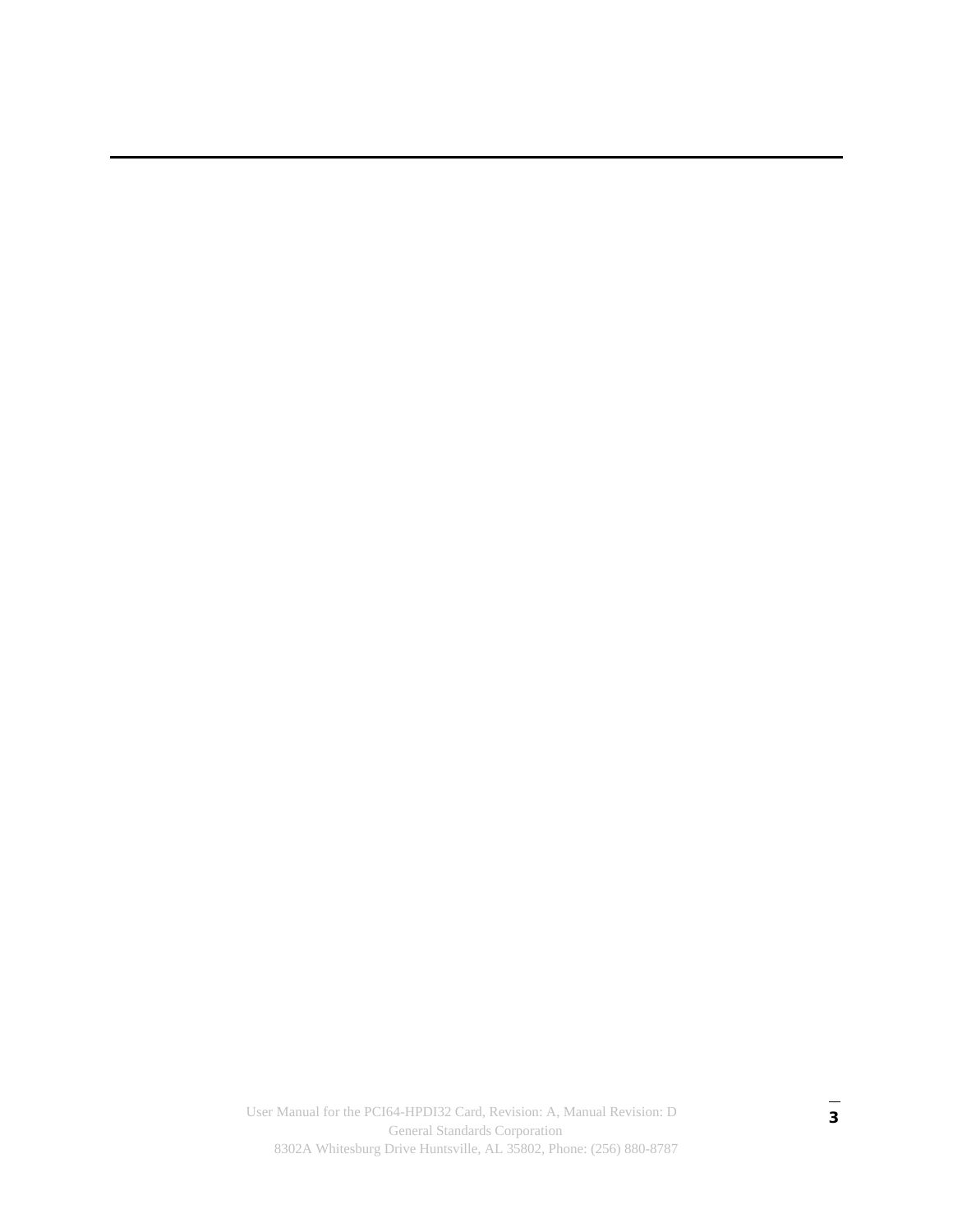#### **CHAPTER 1: INTRODUCTION**

#### 1.0 FUNCTIONAL DESCRIPTION

The PCI64-HPDI32A Board is a high-speed 32-bit/64-bit parallel digital interface card capable of transmitting or receiving data at up to 80 Mbytes per second over a LVDS interface. An optional PECL user interface is available. On-board transmit and receive FIFOs of up to 128k words deep buffer transfer data between the PCI/PMC bus and the cable interface. This allows the HPDI32A to maintain maximum bursts on the cable interface (at least up to the depth of the FIFOs) independent of the PCI bus interface. The on-board FIFOs can also used to buffer data between the cable interface and the PCI bus to maintain a sustained data throughput for real-time applications.

The HPDI32A interface is a half-duplex interface (board is either transmitting or receiving data, not simultaneous). The HPDI32A is easily set up to transfer data by initializing a few local registers. Once the data link is established, the data is transferred to/from the user application by simply reading or writing the on-board FIFOs. The board has an advanced PCI interface engine, which provides for increased data throughput via DMA. The board will support both standard and chained (scatter/gather) DMA.

The cable interface provides a flexible interface suited to most high speed parallel applications. All data to/from the board is synchronous with the transmit clock supplied by the transmitter. A Frame Valid signal indicates data is present on the interface, and programmable Line Valid and Status Valid signals provide additional interface capability. The interface also provides for data throttling by the receiving device – the receiver can hold off data the transmitting device until ready to receive. The HPDI32A interface is further programmable to allow the user to disable most of these standard interface functions and use the interface signals as discrete IO, including external interrupts.



#### **Figure 1.0: HPDI32 Block Diagram**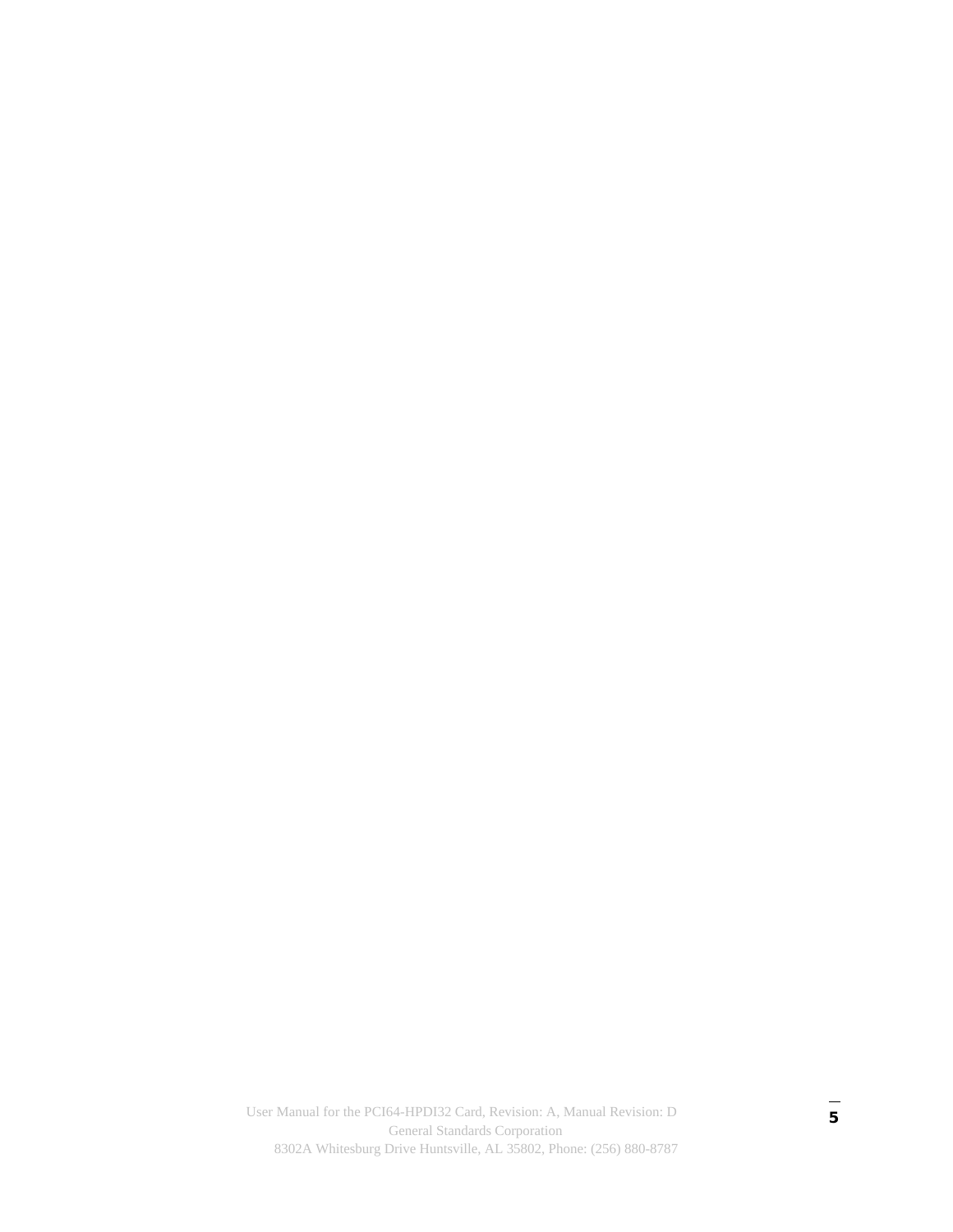#### 1.1 CABLE INTERFACE

The cable interface consists of 32 bits of data, one clock, and 7 bi-directional signals. All cable interface signals are either differential RS485/RS422 or differential PECL, depending upon the version of the board. The clock and 7 bi-directional signals are used for controlling the data transfer and other pre-defined functions. Six of these signals may also be used for user IO or interrupt sources if the default function is not used.

Figure 1.1 shows the default HPDI32A interface control signals. All control signals and data are synchronous to the cable interface clock supplied by the transmitting device. The on-board transmit clock may be up to 20MHz. A Frame Valid signal indicates valid data is being transferred. Two optional programmable signals, Line Valid and Status Valid, can be used to further qualify the data. The Status Valid signal is used to flag a programmable number of words at the start of the cycle as status words. The Line Valid signal can be used to signify valid data within a frame. If the Line Valid signal is used, data is only recorded when the Line Valid signal is asserted. The standard cable interface also provides for a cable-throttling signal to pause data transmission. This signal is driven by the receiving device to indicate it is capable of receiving data. Section 2.5 provides a more detailed cable interface description.





#### 1.2 FIFOs

The FIFOs on the PCI64-HPDI32A are used for buffering the transmit or receive data. This allows the data on cable interface to run independent of the PCI interface. There are two sets of FIFOs on the board: a set of four FIFOs for transmit data, and a second set of four for receive data. Each set consists of 32 bits of data and 4 status flags. The receive FIFOs are loaded by the cable receive control logic and read by either the CPU or the DMA. The transmit FIFOs are loaded by either the CPU or the DMA and read by the cable transmit control logic. Four status flags accompany each set the FIFOs: Empty, Almost Empty, Almost Full, and Full. The Almost Empty and the Almost Full status flags can be programmed via software to assert most desired levels within the FIFOs. These programmable flags can be used for DMA control, throttling cable data, or to indicate when a desired amount of data has been received.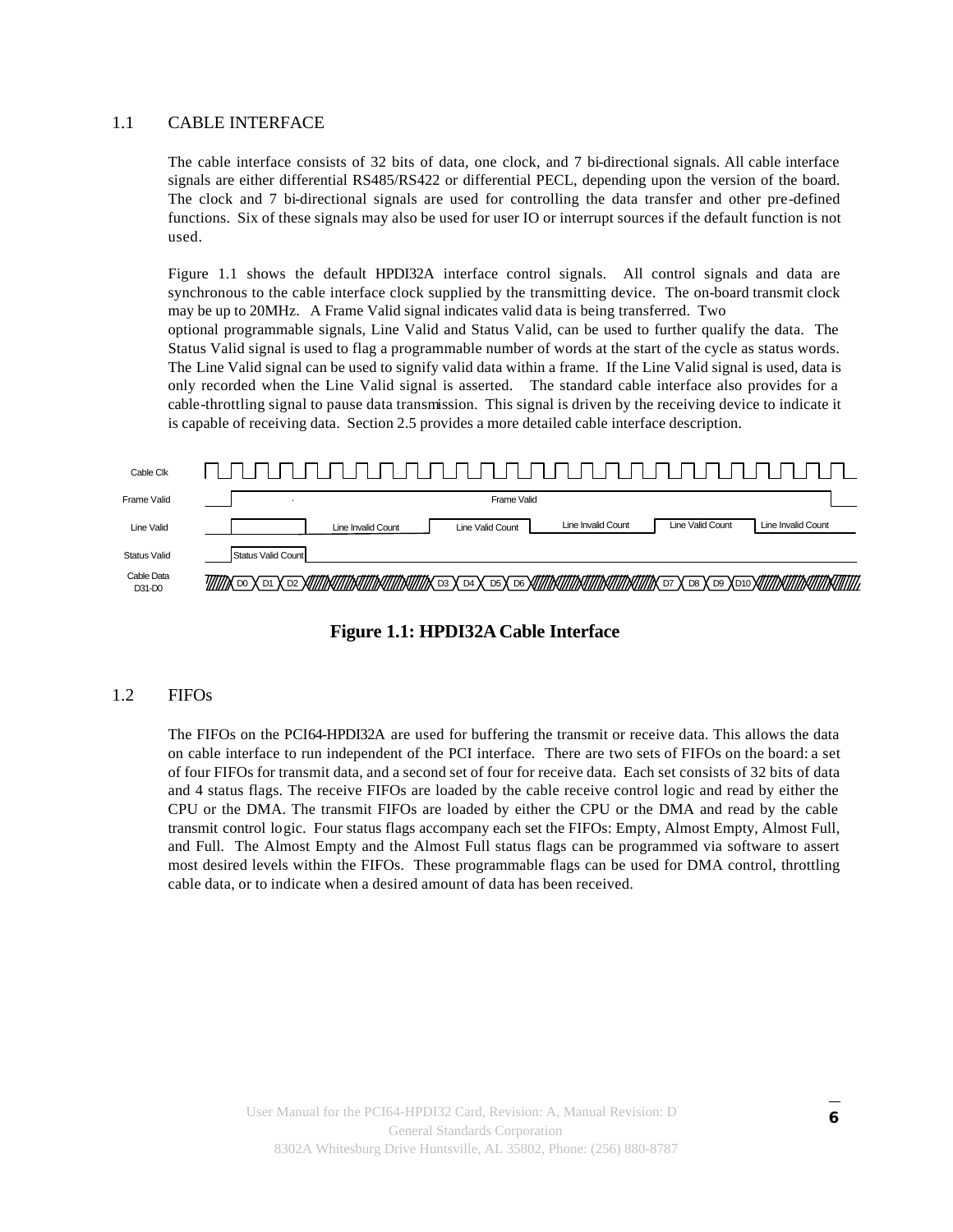#### **CHAPTER 2: PROGRAMMING**

#### 2.0 INITIALIZATION

Several functions on the HPDI32A board will generally be unchanged in a given application. These include interrupt setup, FIFO Almost Flag Values, and General Purpose IO direction setup. Therefore, initializing these functions board will generally need to be done only once by the software. However, if a Board Reset is performed, all registers will return to their default values. Software must reinitialize the board following a Board Reset.

#### 2.1 RESETS

There are three bits in this Board Control Register that are used as resets to the local logic functions. These bits perform a reset when the software writes a '1'. The software does not need to clear the bits following a Reset since the reset bits are self-clearing

| <b>Board Reset</b>   | Board Control Register D0 – Setting this bit will reset the local logic, reset (clear) |
|----------------------|----------------------------------------------------------------------------------------|
|                      | the FIFOs and program the default Almost Flag Values, and place all registers          |
|                      | into a known state.                                                                    |
| <b>Tx FIFO Reset</b> | Board Control Register D1 – Setting this bit will clear the Tx FIFOs and program       |
|                      | the current Almost Flag Values.                                                        |
| <b>Rx FIFO Reset</b> | Board Control Register $D2$ – Setting this bit will clear the Rx FIFOs and program     |
|                      | the current Almost Flag Values.                                                        |

#### 2.2 FIFOs

The FIFOs on the PCI64-HPDI32A are used for buffering the transmit or receive data. This allows the data on cable interface to run independent of the PCI interface, ensuring data will be transferred on the cable regardless of software overhead to the board (assuming the average receive throughput can be maintained). The board allows for different FIFO depths to be installed from 8k to 128k (32k standard). This allows the user to customize the board for specific real-time applications. The FIFO depth must be specified when ordering – consult factory for further information.

 There are two sets of FIFOs on the board – one for transmit and one for receive. Each set has a width of 32 bits of data and provides four FIFO status flags. These flags indicate Empty, Full, Almost Empty, and Almost Full. Two of these flags, Almost Empty and Almost Full are user programmable. These programmable flags are used for Demand Mode DMA (see Section 3.3), or may be used for cable throttling (pause transmitter when Rx FIFO Almost Full) or to provide the user with a trigger at a specific FIFO level. The Almost Flags of the FIFOs are programmed with the Almost Register values during a FIFO Reset (See Resets, Section 3.1).

#### **NOTE: The Almost Empty Flag value represents the number of words from empty. The Almost Full Flag value represents the number of words from Full –1, not the number of words from empty.**

The board also provides FIFO Size registers for both transmit and receive FIFOs. These registers may be useful if writing software (especially drivers) which needs to support multiple FIFO depth. The board also tracks the number of words currently in each FIFO. This count may be useful when accessing the FIFOs to prevent underruns or overflows.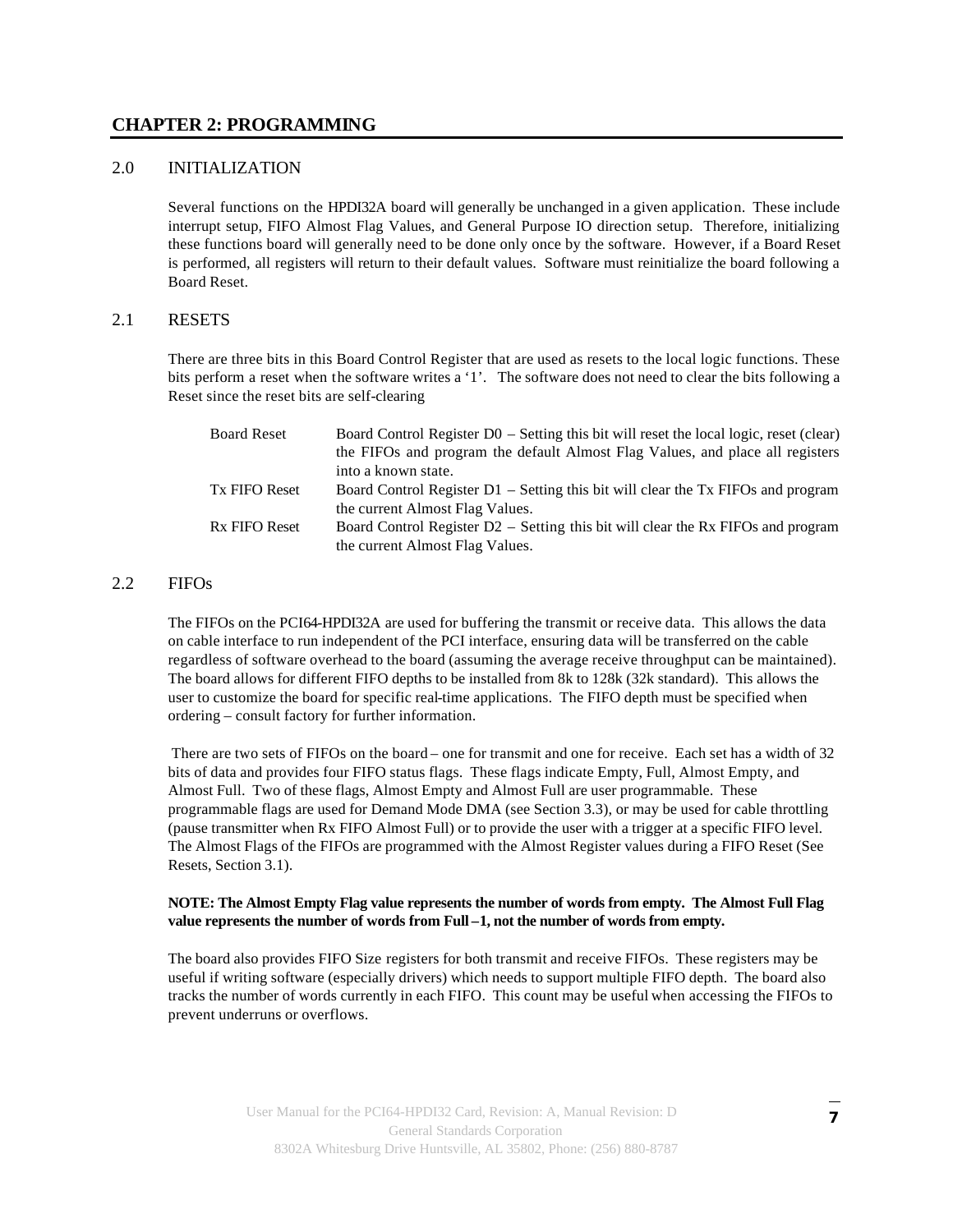#### 2.3 INTERRUPTS

The HPDI32A contains many possible interrupt sources. The PLX 9656 PCI Interface chip has several interrupt sources (DMA done is the most useful), and the local HPDI32 firmware has 16 potential interrupt sources. All local interrupts are passed through the PLX chip and will be requested on PCI INTA. In order for this board to generate interrupts to the PCI bus, they must be enabled in the PLX chip. Bits 8, 11, and 16 of the PLX Interrupt Control/Status Register must be set to a '1' in order for the interrupts to occur. The device driver typically handles enabling board interrupts, so the average user should not be concerned with accessing the PLX registers.

The 16 local interrupt sources allow for interrupts on Frame Start, Frame End, six cable inputs, and all FIFO flags. All interrupt sources are can be individually enabled, allowing the user to enable some interrupts and leave others disabled. This is accomplished by writing a '1' to the appropriate bits in the Interrupt Control Register (ICR). For example: to enable the Rx FIFO Almost Empty Interrupt, the software will need to write a '1' to bit 13 of the ICR. This bit will should remain set until the need to disable this specific interrupt.

Each interrupt source is individually programmable as Rising Edge, Falling Edge, Level High, or Level Low triggering. All interrupts default to edge triggered to prevent a potential interrupt lockup seen with level interrupts (the level interrupt may keep re-interrupting indefinitely). Since interrupts are latched, edge triggered interrupts are more user friendly. The interrupts default at reset to the most common configuration, but this configuration may not suit all users. For example, one may wish to interrupt when the Tx FIFO is almost full to stop writing data to the FIFO, while another may wish to interrupt when it is not almost full to know when to resume writing to the FIFO. The HPDI32A provides the user the flexibility of interrupt configuration.

Interrupts are latched in the Interrupt Status Register (ISR). Since all interrupts are multiplexed onto a single interrupt request, the ISR provides the means of determining the unique interrupt source. The user should clear the interrupt by writing the specific bit back to the ISR as part of the interrupt service routine. From the previous example, when the interrupt has occurred, bit 13 of the ISR is now a '1', indicating that a FIFO Almost Empty interrupt has occurred. This bit will remain a '1' and will not allow any additional interrupts to be generated until the user clears the interrupt. To re-enable the FIFO Almost Empty interrupt, the user must clear the interrupt by writing a '1' to bit 13 of the Interrupt Status Register.

#### 2.4 DMA

Although the 33MHz PMC/PCI bus is capable of burst transfers up to 132Mbytes per sec, actual sustained throughput on the PCI bus will be much lower. The 66MHz PMC/PCI bus, capable of burst transfers up to 264MHz, will also sustain lower actual throughput on the PCI bus. This is due to many factors such as bus overhead, operating system overhead, application overhead, and possibly data storage overhead such as hard disk drive accesses. Since sustained PCI data rates will be typically slower than the maximum cable interface rate, DMA on the PCI bus is supported to make the PCI data transfers as fast as possible.

There are 3 methods the software application can move data to and from the HPDI32 board: PIO mode, Non-Demand DMA, and Demand Mode DMA. The two DMA modes are only supported to the on-board data FIFOs (DMA accesses to local registers are not supported, see table 2.4)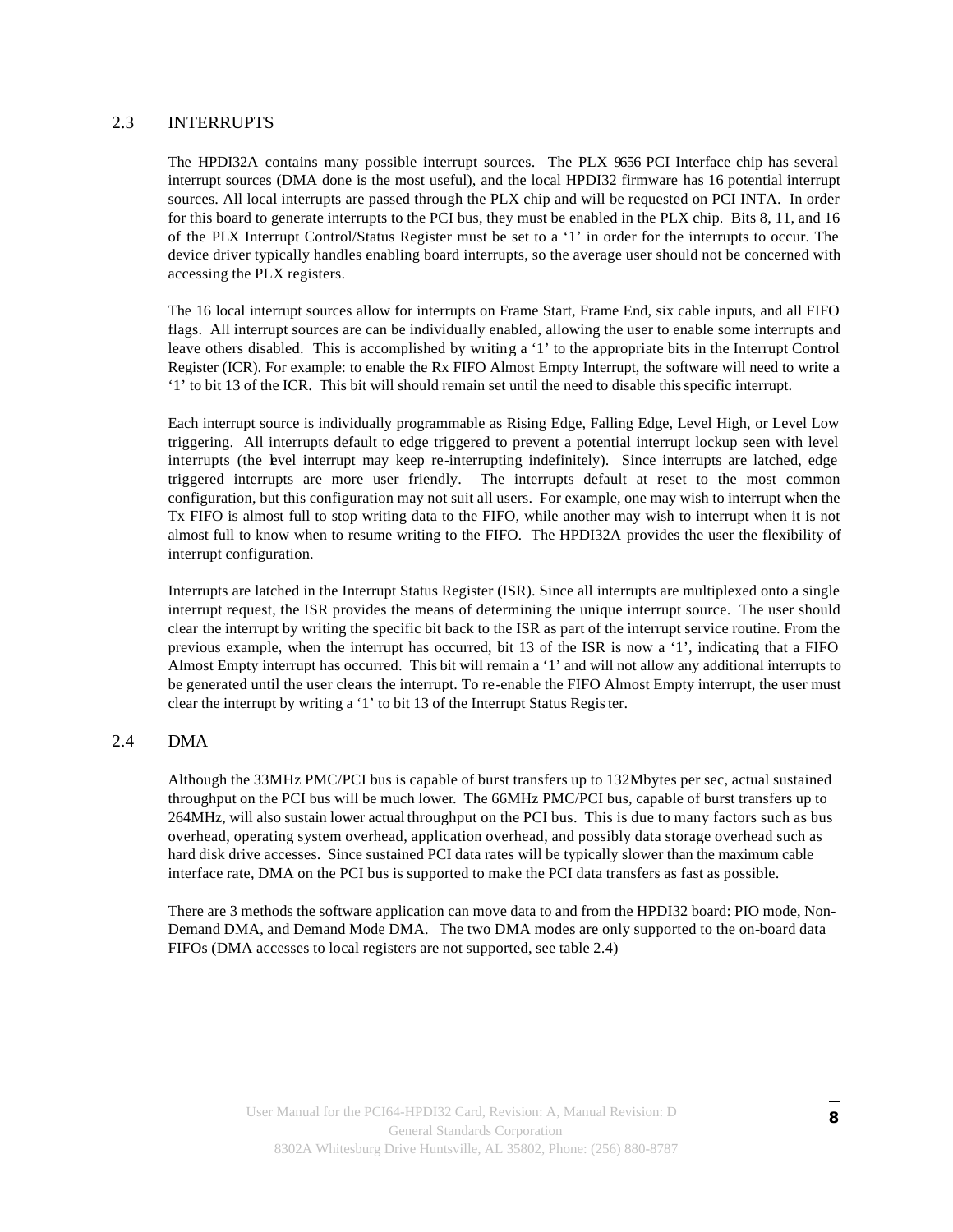#### 2.4.1 PIO MODE

In PIO mode, the user accesses the FIFOs through is single register reads and writes to the board. This is the slowest data transfer mode. In PIO mode, the user must check to make sure the Tx FIFO is not full prior to writing the Tx FIFOs, and check to ensure the Rx FIFO contains data before reading. The device driver should normally handle checking of this status prior to reading/writing the FIFO. See specific driver information for further details.

#### 2.4.2 NON-DEMAND DMA

In Non-Demand DMA mode, the user specifies a DMA transfer size and initiates the transfer. Since there is no checking for data validity (no check to determine if Tx FIFO Full or Rx FIFO empty), the user must ensure the FIFOs can handle the entire transfer prior to transfer initiation. If the Tx FIFO becomes full or Rx FIFO Empty during a Non-Demand mode DMA transfer, the extra data will be discarded and no error indication is received – the DMA appears to have completed normally. Therefore, the user must use caution when using Non-Demand DMA.

#### 2.4.3 DEMAND MODE DMA

Demand Mode DMA is similar to Non-Demand DMA, except the local logic will request the transfer based on FIFO status. After the user specifies a DMA transfer size and initiates the transfer, the local logic will request the data transfer if the Tx FIFO is not Full (transmit) or the Rx FIFO is not empty (Rx FIFO). For transmit, the logic will burst data into the FIFO until the Almost Full Flag is reached. The logic will then switch into a single transfer mode until the FIFO is filled (or transfer is complete). When the Tx FIFO becomes full, the logic will cease requesting data. When data is transmitted out of the FIFO (Tx FIFO no longer full), the request will again be asserted to re-fill the FIFO. This will resume until the transfer completes. When receive Demand DMA is initiated, the DMA is requested whenever data is in the Rx FIFO. On-board logic will run in burst mode until the Rx FIFO reaches the Almost Empty level, at which time the logic will switch into single word mode, where single words will be transferred until the FIFO goes empty. Once the Rx FIFO is empty, the logic ceases to request data until more data is received. The request is again asserted to empty the FIFO. This will continue until the transfer completes. Demand Mode DMA is the preferred DMA method.

#### 2.4.4 DMA DATA PACKING

DMA also provides a means to pack 16-bit or 8-bit data into 32bit transfers. This is useful if only a 16 bit or 8-bit cable interface is used. In such cases, each data word uses the full 32-bit FIFO width (data is not packed in FIFO), but is packed for the PCI bus transfer. This will increase the effective PCI data throughput.

#### 2.5 CABLE INTERFACE SIGNALS

Data is transferred to and from the HPDI32A board via an 80 pin cable interface consisting of 40 differential signals – 1 Clock, 7 Command /Control signals, and 32 Data bits. The seven Command/Control signals provide many cable protocol options. The default Cable Command signals are: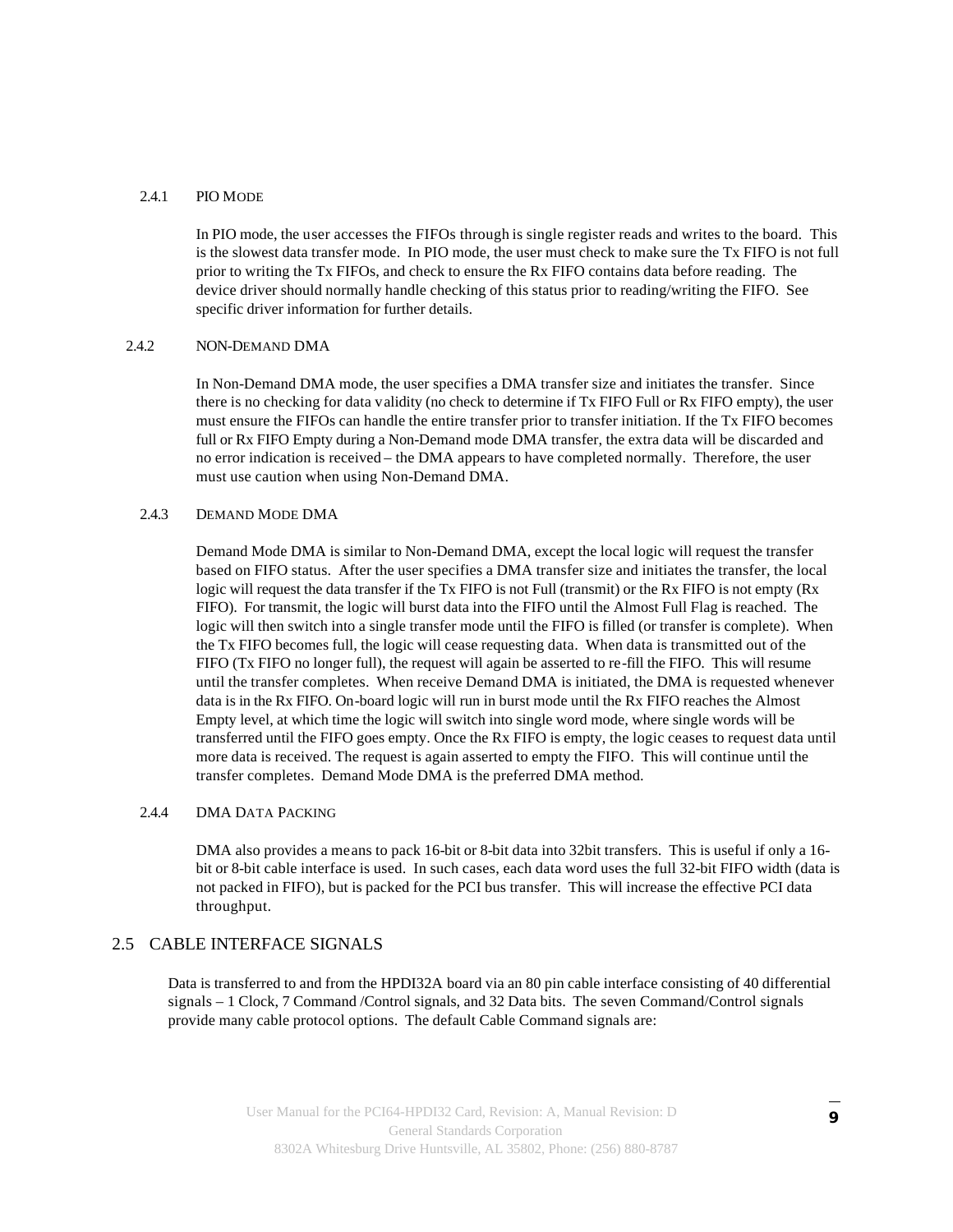| Command 0 - Frame Valid.       | Provides an indication that data is currently being transferred on the     |
|--------------------------------|----------------------------------------------------------------------------|
|                                | cable. This signal is driven by the transmitter and must be asserted       |
|                                | before data is recorded.                                                   |
| <b>Command 1 – Line Valid.</b> | Programmable signal to allow for multiple lines or rows within a frame. If |
|                                | Line Valid and Line Invalid counters are used during transmit, the signal  |
|                                | will be and negated for Line Invalid Count and asserted for Line Valid     |
|                                | Count, alternating for the entire frame. The Line Invalid Count begins     |
|                                | after the Status Valid Count. Board Control Register Bit 6 controls the    |
|                                | Line Valid state during the Status Word Count. If Line Valid is enabled    |
|                                | but the Line Valid counter is zero (default), Line Valid will be asserted  |
|                                | for the entire Frame. Line Valid may be disabled via the Board Control     |
|                                | Register and used as discrete IO - GPIO0.                                  |
| Command 2 - Status Valid.      | Programmable signal to allow for status words at the start of frame. If    |
|                                | Status Valid counters are used during transmit, the signal will be         |
|                                | asserted for Status Valid Count at the beginning of every frame, and       |
|                                | negated for the remainder of the frame. Status Valid may be disabled via   |
|                                | the Board Control Register and used as discrete IO - GPIO1.                |
| Command 3 – Rx Ready.          | Provides a method for the receiving device to pause the data transfer.     |
|                                | The receiving device drives this signal. This function is enabled by       |
|                                | Board Control Bit D9. When the HPDI32A is in receive mode, this            |
|                                | signal is negated when the Rx FIFO Almost Full flag is reached. Rx         |
|                                | Ready may be disabled via the Board Control Register and used as           |
|                                | discrete $IO$ – GPIO2.                                                     |
| Command 4 - Tx Data Ready      | Provides a signal to indicate data is present in the Tx FIFO. The          |
|                                | transmitting device drives this signal Tx Data Ready may be disabled       |
|                                | via the Board control register and used as discrete $IO - GPIO3$ . This    |
|                                | signal is not present in the PECL version of the card.                     |
| Command 5 - Tx Enabled         | Provides a signal to indicate the HPDI32A is in transmit mode (Board       |
|                                | Control Bit D4). If enabled, the HPDI32A card always drives this signal.   |
|                                | Tx Enabled may be disabled via the Board Control Register and used as      |
|                                | discrete IO - GPIO4.                                                       |
| Command 6 - Rx Enabled         | Provides a signal to indicate the HPDI32A is in receive mode (Board        |
|                                | Control Bit D5). If enabled, the HPDI32A card always drives this signal.   |
|                                | Rx Enabled may be disabled via the Board Control Register and used as      |
|                                | $discrete IO - GPIO5.$                                                     |

Data is transferred using the Cable Clock. All transmit data and command/control signals are clocked on the rising edge of the TxCLK. The transmit clock on the HPDI32 is supplied by an on-board oscillator. This oscillator is socketed so the user can customize the clock interface speed. The board is shipped with a 20MHz oscillator standard, but may run up to 20MHz. To ensure maximum setup and hold times, all receive data and Command/Control signals are clocked on the falling edge of the RxClk. Figure 2.1 shows the data setup and hold times.

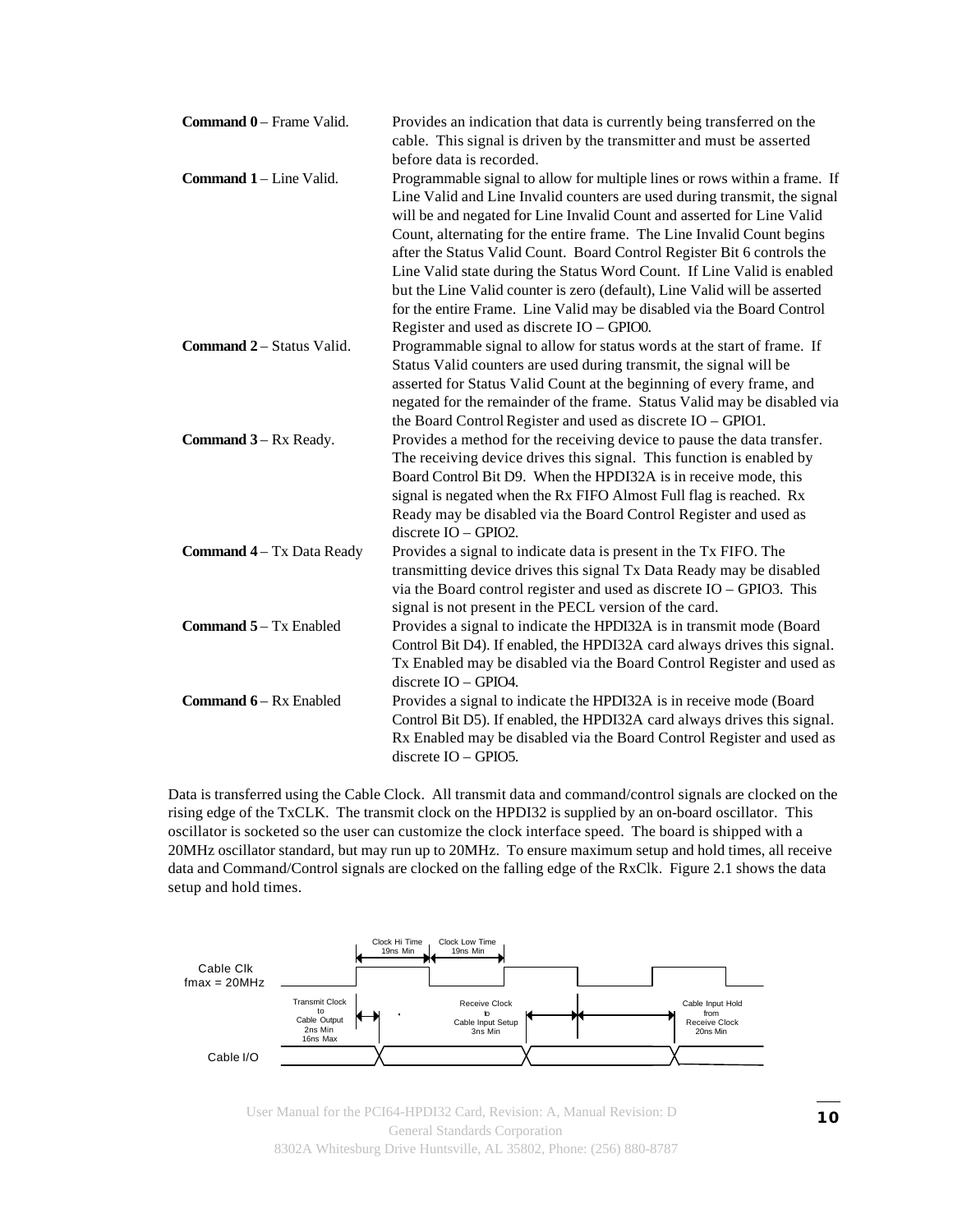#### **FIGURE 2.1: CABLE INTERFACE TIMING**

#### 2.6 GENERAL PURPOSE I/O

Since most users will not require all of the default Cable Command functions, six of the cable command signals can be changed from their default function and used as discrete IO. This allows users to control cable outputs, read cable inputs, or receive cable interrupts via simple software control. The General Purpose IO bits are controlled from the Board Control register. If a bit is set as a discrete output, the Board Control register also defines the output value. If a bit is setup as an input, the Cable Command state may be read through the Board Status register. To set a Cable Command as an interrupt source, set the signal as a discrete input, and setup the interrupt source via the interrupt registers.

The default configuration for the Cable Command bits is the factory defined cable functions. The user will need to re-initialize General Purpose IO setup following a board reset. If a Cable Command signal is changed from its default function, all on-board logic associated with that function is disabled.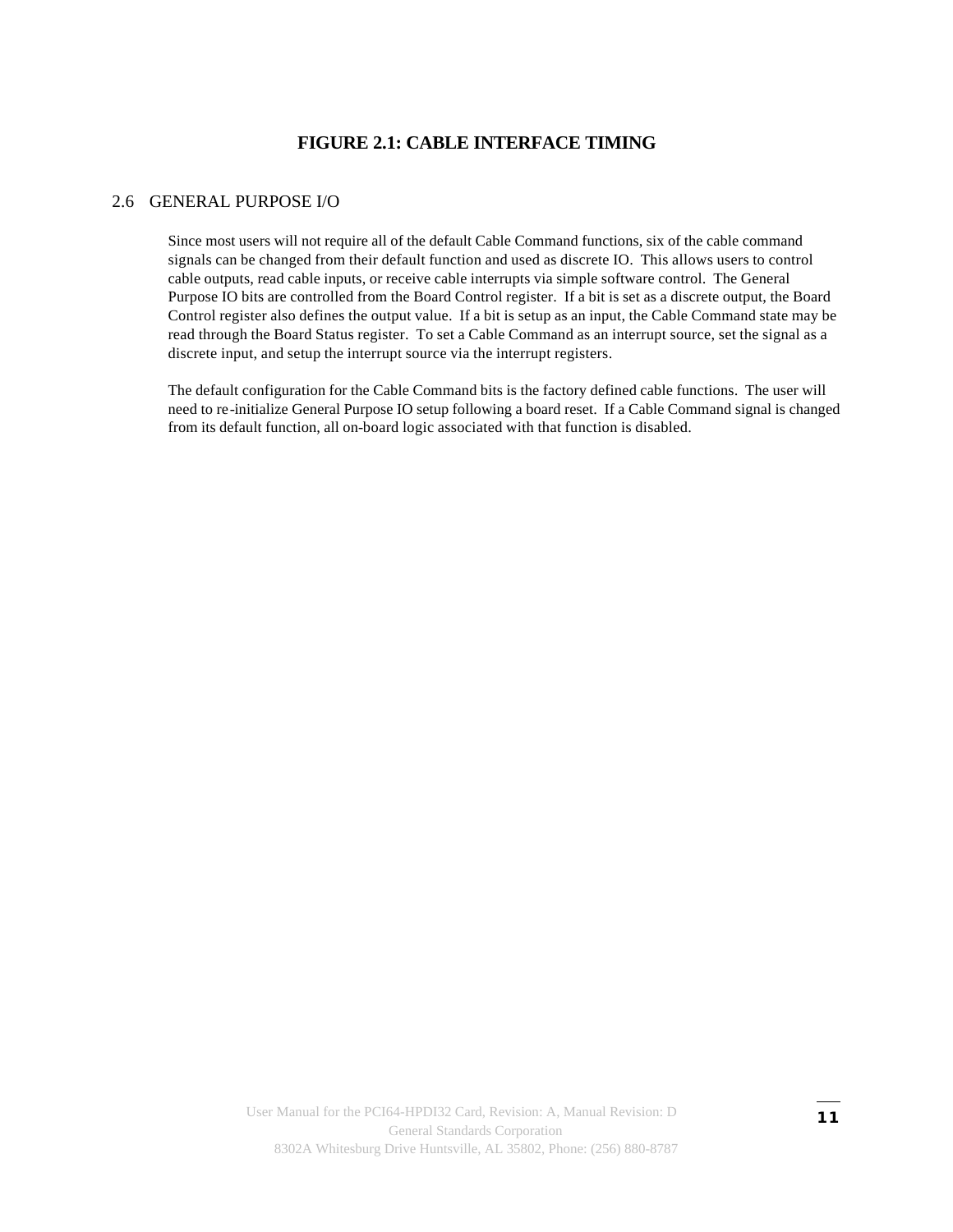#### **CHAPTER 3: LOCAL SPACE REGISTERS**

#### 3.0 LOCAL REGISTERS

The Local Space registers control the transmission and reception of data to and from the board.

#### **Table 3.0 Local Register Map**

| <b>Offset</b>  |             |           |                              | <b>Value</b> |
|----------------|-------------|-----------|------------------------------|--------------|
| <b>Address</b> | <b>Size</b> | $Access*$ | <b>Register Name</b>         | after Reset  |
| 0x00           | D32         | <b>RO</b> | <b>Firmware Revision</b>     | 0x800702XX   |
| 0x04           | D32         | <b>RW</b> | <b>Board Control</b>         | 0x00000000   |
| 0x08           | D32         | RC        | <b>Board Status</b>          | 0x00X0CCXX   |
| 0x0C           | D32         | <b>RW</b> | Tx Programmable Almost       | 0x0010000F   |
| 0x10           | D32         | <b>RW</b> | Rx Programmable Almost       | 0x0010000F   |
| 0x14           | D32         | RO        | Features                     | 0x0000003F   |
| 0x18           | D32         | <b>RW</b> | Rx/Tx FIFOs                  | <b>EMPTY</b> |
| 0x1C           | D32         | <b>RW</b> | Tx Status Length Count       | 0x00000000   |
| 0x20           | D32         | <b>RW</b> | Tx Line Valid Length Count   | 0x00000000   |
| 0x24           | D32         | <b>RW</b> | Tx Line Invalid Length Count | 0x00000000   |
| 0x28           | D32         | <b>RO</b> | <b>Rx Status Counter</b>     | 0x00000000   |
| 0x2C           | D32         | RO        | Rx Line Counter              | 0x00000000   |
| 0x30           | D32         | <b>RW</b> | <b>Interrupt Control</b>     | 0x00000000   |
| 0x34           | D32         | RC        | <b>Interrupt Status</b>      | 0x00000000   |
| 0x38           | D32         | <b>RW</b> | Tx Clock Divider             | 0x00000000   |
| 0x3C           |             |           | Reserved                     |              |
| 0x40           | D32         | RO        | <b>Tx FIFO Size</b>          | 0x000XXXX00  |
| 0x44           | D32         | <b>RO</b> | Rx FIFO Size                 | 0x000XXX00   |
| 0x48           | D32         | <b>RO</b> | Tx FIFO Words                | 0x00000000   |
| 0x4C           | D32         | RO        | <b>Rx FIFO Words</b>         | 0x00000000   |
| 0x50           | D32         | <b>RW</b> | Interrupt Edge/Level         | 0x0000FFFF   |
| 0x54           | D32         | <b>RW</b> | Interrupt Hi/Lo              | 0x0000CFFD   |

\* RO - read only

RW - read/write capability

RC - read clear (a write clears the specified bits)

#### 3.1 FIRMWARE REVISION REGISTER (Offset 0x00000000)

This Register is used to determine the version of firmware that is programmed into the board. If the board logic is changed, the value in this register is changed.

**D7:0** Firmware Revision – Incremented when firmware changes. **D15:8** PCB Revision – This field details the PCB version for this firmware version. **D23:16** Sub ID – This field reflects special variations of the HPDI32 board. **D30:24** Reserved

User Manual for the PCI64-HPDI32 Card, Revision: A, Manual Revision: D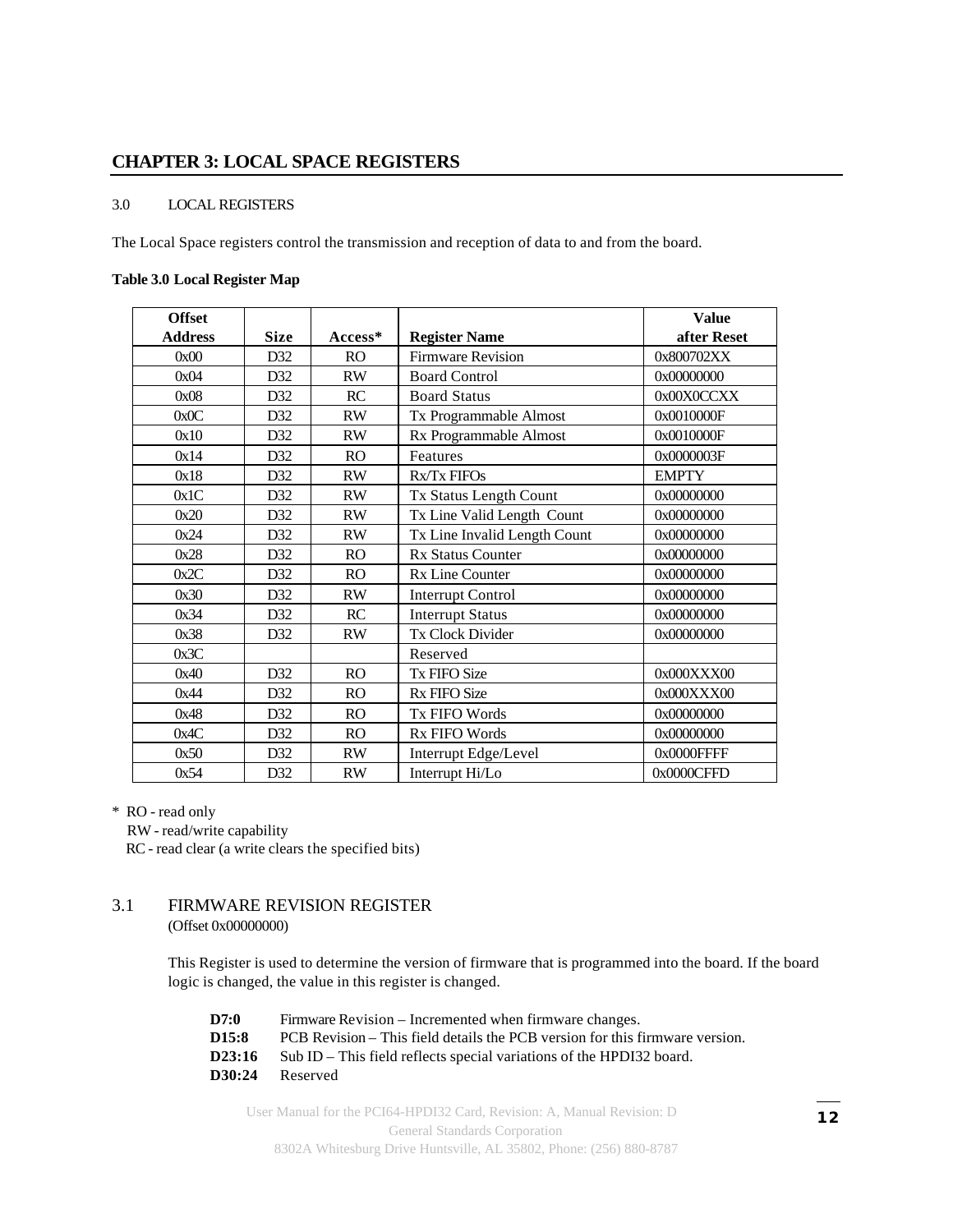**D31** Features Register present

A '1' indicates Features Register is implemented in specific firmware version.

#### 3.2 BOARD CONTROL REGISTER

(Offset 0x00000004)

The Board Control Register is used to control miscellaneous functions on the HPDI32A. These include Resets, Enable data transmit/receive, and General Purpose IO.

| D <sub>0</sub>  | <b>Board Reset</b>                                                                            |
|-----------------|-----------------------------------------------------------------------------------------------|
|                 | Writing a'1' to this bit will generate a pulse to reset the on-board logic and the FIFOs.     |
|                 | This bit will clear automatically. The Rx/Tx FIFOs are also reset and reprogrammed with       |
|                 | the default values following a board reset. To allow FIFO programming to occur, the user      |
|                 | should wait about 10usec following Board Reset before the FIFOs are accessed.                 |
| D1              | <b>Tx FIFO Reset</b>                                                                          |
|                 | Writing a '1' to this bit will generate a pulse that will reset the Tx FIFOs. Following the   |
|                 | Reset, this bit will automatically clear itself. The Tx FIFO Reset also programs the Tx       |
|                 | Almost Empty and Almost Full flags with the values contained in the Tx Almost                 |
|                 | Programming register (See Section 3.3).                                                       |
| D <sub>2</sub>  | <b>Rx FIFO Reset</b>                                                                          |
|                 | Writing a '1' to this bit will generate a pulse that will reset the Rx FIFOs. Following the   |
|                 | Reset, this bit will automatically clear itself. The Rx FIFO Reset also programs the Rx       |
|                 | Almost Empty and Almost Full flags with the values contained in the Rx Almost                 |
|                 | Programming register (See Section 3.4).                                                       |
| D <sub>3</sub>  | Reserved                                                                                      |
| D4              | <b>Transmit Enable</b>                                                                        |
|                 | A '1' will enable data transmission from the Tx FIFOs to the Cable. When Transmit is          |
|                 | enabled, the HPDI32A will drive Cable Data, TxClk, Frame Valid, Line Valid (if enabled),      |
|                 | Status Valid (if enabled), and Tx Empty (if enabled).<br>Receive Enable                       |
| D <sub>5</sub>  | A '1' will enable data reception into the Rx FIFOs from the Cable. When Receive enabled,      |
|                 | the HPDI32A will drive Rx Ready (if enabled).                                                 |
| D <sub>6</sub>  | Demand DMA Direction                                                                          |
|                 | A '1' will set the demand mode DMA direction to transmit. This bit is not used in half-       |
|                 | duplex operation, but is added for future full-duplex operation                               |
| D7              | Line Valid Hi On Status Valid Hi                                                              |
|                 | A '1' will assert the Line Valid signal while Status Valid is asserted. This bit is unused if |
|                 | Line Valid is not used or Status Valid counter is not used.                                   |
| D <sub>8</sub>  | <b>Start Transmit</b>                                                                         |
|                 | A '1' will start data transmission from the Tx FIFO to the cable. This bit will automatically |
|                 | reset when the Tx FIFO is empty (no data to transmit).                                        |
| D9              | Cable Throttle Enable                                                                         |
|                 | A '1' will allow Rx Ready input (Tx Cable Command D3) to control the data transmission.       |
|                 | If enabled (and transmit enabled), data will be transferred from the Tx FIFO to the cable as  |
|                 | long as Rx Ready is asserted.                                                                 |
|                 | D <sub>16</sub> :D <sub>10</sub> Reserved.                                                    |
| D17             | Cable Command D1 Discrete Output                                                              |
|                 | A '1' will set Cable Command D1 as a Dis crete Output                                         |
| D18             | Cable Command D2 Discrete Output<br>A '1' will set Cable Command D2 as a Discrete Output      |
| D <sub>19</sub> | Cable Command D3 Discrete Output                                                              |
|                 | A '1' will set Cable Command D3 as a Discrete Output                                          |
| <b>D20</b>      | Cable Command D4 Discrete Output                                                              |
|                 |                                                                                               |

User Manual for the PCI64-HPDI32 Card, Revision: A, Manual Revision: D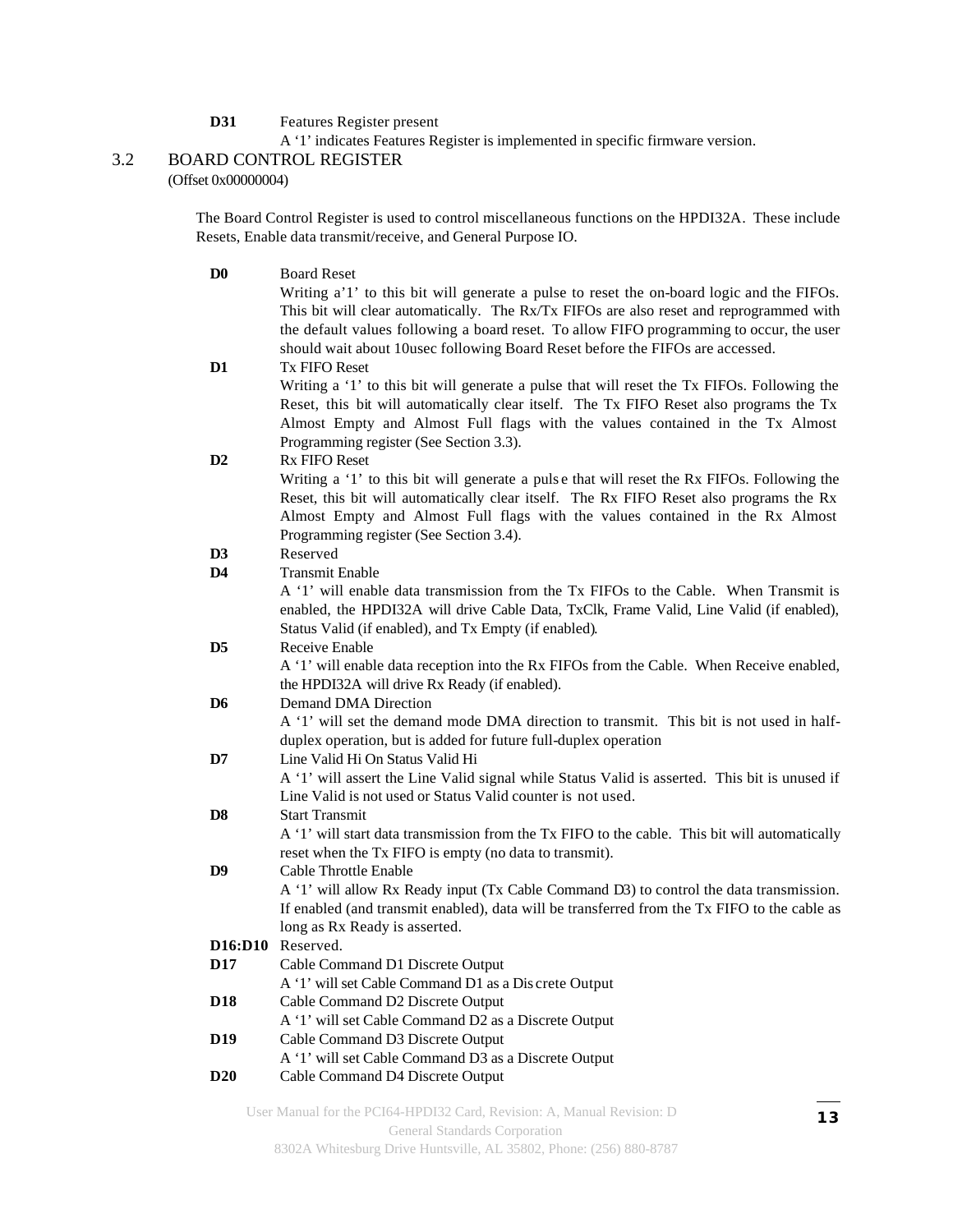|                | A '1' will set Cable Command D4 as a Discrete Output                                       |
|----------------|--------------------------------------------------------------------------------------------|
| D21            | Cable Command D5 Discrete Output                                                           |
|                | A '1' will set Cable Command D5 as a Discrete Output                                       |
| D22            | Cable Command D6 Discrete Output                                                           |
|                | A '1' will set Cable Command D6 as a Discrete Output                                       |
| <b>D24:D23</b> | Reserved.                                                                                  |
| D25            | Cable Command D1 Discrete Input/Output Value                                               |
|                | If Cable Command D1 is set to a Discrete Output $(D17=1)$ , this bit determines the output |
|                | value. Otherwise (D17=0), a '1' will set Cable Command D1 as a Discrete Input.             |
| D26            | Cable Command D2 Discrete Input/Output Value                                               |
|                | If Cable Command D2 is set to a Discrete Output (D18=1), this bit determines the output    |
|                | value. Otherwise (D18=0), a '1' will set Cable Command D2 as a Discrete Input.             |
| D27            | Cable Command D3 Discrete Input/Output Value                                               |
|                | If Cable Command D3 is set to a Discrete Output $(D19=1)$ , this bit determines the output |
|                | value. Otherwise (D19=0), a '1' will set Cable Command D3 as a Discrete Input.             |
| D28            | Cable Command D4 Discrete Input/Output Value                                               |
|                | If Cable Command D4 is set to a Discrete Output $(D20=1)$ , this bit determines the output |
|                | value. Otherwise (D20=0), a '1' will set Cable Command D4 as a Discrete Input.             |
| D29            | Cable Command D5 Discrete Input/Output Value                                               |
|                | If Cable Command D5 is set to a Discrete Output $(D21=1)$ , this bit determines the output |
|                | value. Otherwise (D21=0), a '1' will set Cable Command D5 as a Discrete Input.             |
| <b>D30</b>     | Cable Command D6 Discrete Input/Output Value                                               |
|                | If Cable Command D6 is set to a Discrete Output (D22=1), this bit determines the output    |
|                | value. Otherwise (D22=0), a '1' will set Cable Command D6 as a Discrete Input.             |
| D31            | Test Mode Enable (Factory Test Only)                                                       |
|                | A '1' will disable driving Tx Enabled (Cable Command D5) and Rx Enabled (Cable             |
|                | Command D6). This will prevent contention if two HPDI32A boards are cabled together.       |

#### 3.3 BOARD STATUS REGISTER

(Offset 0x00000008)

The Board Status Register is used to check the most current status of on-board signals including the FIFO status flags and the Cable Command signals.

| D <sub>0</sub>  | Cable Command D0                                                                  |
|-----------------|-----------------------------------------------------------------------------------|
| D <sub>1</sub>  | Cable Command D1                                                                  |
| $\mathbf{D}2$   | Cable Command D2                                                                  |
| D3              | Cable Command D3                                                                  |
| D <sub>4</sub>  | Cable Command D4                                                                  |
| D <sub>5</sub>  | Cable Command D5                                                                  |
| D <sub>6</sub>  | Cable Command D6                                                                  |
| D7              | <b>Start Transmit</b>                                                             |
|                 | A '1' indicates data transmission is in currently in progress                     |
| D8              | <b>Tx FIFO Empty Low</b>                                                          |
|                 | A '0' indicates the Tx FIFO is empty (Tx FIFO Empty Flag asserted).               |
| D <sub>9</sub>  | <b>Tx FIFO Almost Empty Low</b>                                                   |
|                 | A '0' indicates the Tx FIFO is almost empty (Tx FIFO Almost Empty Flag asserted). |
| <b>D10</b>      | Tx FIFO Almost Full Low                                                           |
|                 | A '0' indicates the Tx FIFO is almost full (Tx FIFO Almost Full Flag asserted).   |
| <b>D11</b>      | <b>Tx FIFO Full Low</b>                                                           |
|                 | A '0' indicates the Tx FIFO is full (Tx FIFO Full Flag asserted).                 |
| D <sub>12</sub> | Rx FIFO Empty Low                                                                 |
|                 |                                                                                   |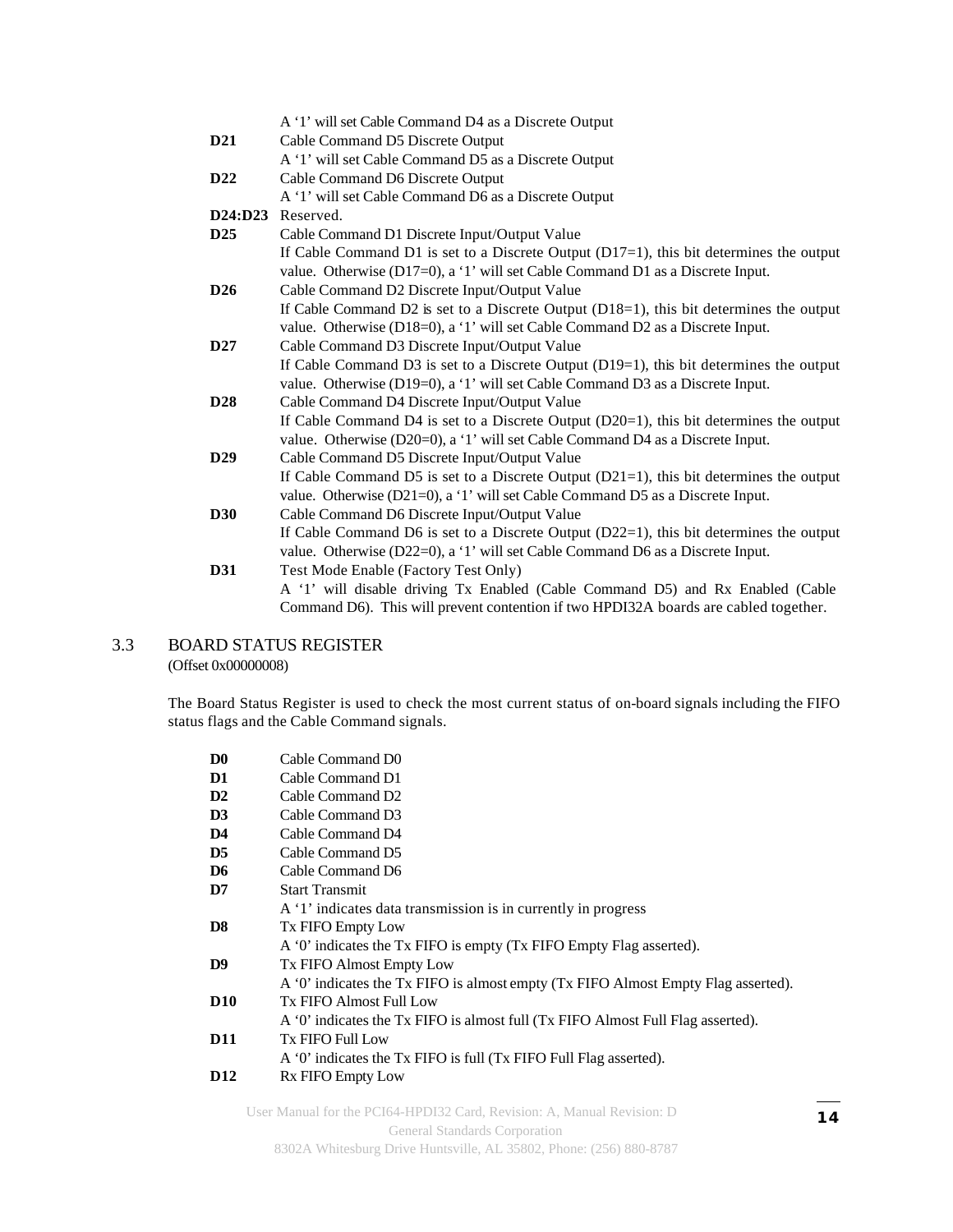|                 | A '0' indicates the Rx FIFO is empty (Rx FIFO Empty Flag asserted).                         |
|-----------------|---------------------------------------------------------------------------------------------|
| <b>D13</b>      | Rx FIFO Almost Empty Low                                                                    |
|                 | A '0' indicates the Rx FIFO is almost empty (Rx FIFO Almost Empty Flag asserted).           |
| <b>D14</b>      | Rx FIFO Almost Full Low                                                                     |
|                 | A '0' indicates the Rx FIFO is almost full (Rx FIFO Almost Full Flag asserted).             |
| <b>D</b> 15     | Rx FIFO Full Low                                                                            |
|                 | A '0' indicates the Rx FIFO is full (Rx FIFO Full Flag asserted).                           |
| <b>D16</b>      | Board Jumper 0 (PCI Only)                                                                   |
|                 | A '1' will indicate the mini jumper on pins J2:1 to J2:2 is installed.                      |
| <b>D17</b>      | Board Jumper 1 (PCI Only)                                                                   |
|                 | A '1' will indicate the mini jumper on pins J2:3 to J2:4 is installed.                      |
|                 | Note: Board jumpers can be used to distinguish between two HPDI32A cards in a system.       |
| D20:18          | Reserved                                                                                    |
| D <sub>21</sub> | Tx OverRun                                                                                  |
|                 | A '1' will indicate an attempt to write to the Rx FIFO when the FIFO was full has occurred. |
|                 | Since this bit is latched, it is cleared by writing a '1' back to D21.                      |
| D <sub>22</sub> | Rx UnderRun                                                                                 |
|                 | A '1' will indicate an attempt to read from the Rx FIFO when the FIFO was empty has         |
|                 | occurred. Since this bit is latched, it is cleared by writing a '1' back to D22.            |
| D23             | Rx OverRun                                                                                  |
|                 | A '1' will indicate an attempt to write to the Rx FIFO when the FIFO was full has occurred. |
|                 | Since this bit is latched, it is cleared by writing a '1' back to D23.                      |
| D24:31          | Reserved                                                                                    |

#### 3.4 Tx ALMOST FLAG REGISTER (Offset 0x0000000C)

This register is sets the programmed values for the Tx FIFO Almost Empty and Almost Full Flags. This value is programmed following a Tx FIFO Reset. A Board Reset will reset this register to the default value (0x0010000F) and then program this value.

**D15:0** Almost Empty Flag Value **D31:16** Almost Full Flag Value (Number of available words remaining in FIFO – 1 when Flag asserted).

#### 3.5 Rx ALMOST FLAG REGISTER (Offset 0x00000010)

This register is sets the programmed values for the Rx FIFO Almost Empty and Almost Full Flags. This value is programmed following an Rx FIFO Reset. A Board Reset will reset this register to the default value (0x0010000F) and then program this value.

- **D15:0** Almost Empty Flag Value
- **D31:16** Almost Full Flag Value (Number of available words remaining in FIFO 1 when Flag asserted).

#### 3.6 FEATURES REGISTER (Offset 0x00000014)

This Register indicates new features in each firmware version. This allows a driver to maintain compatibility across firmware and board revisions, while providing for new features to be added.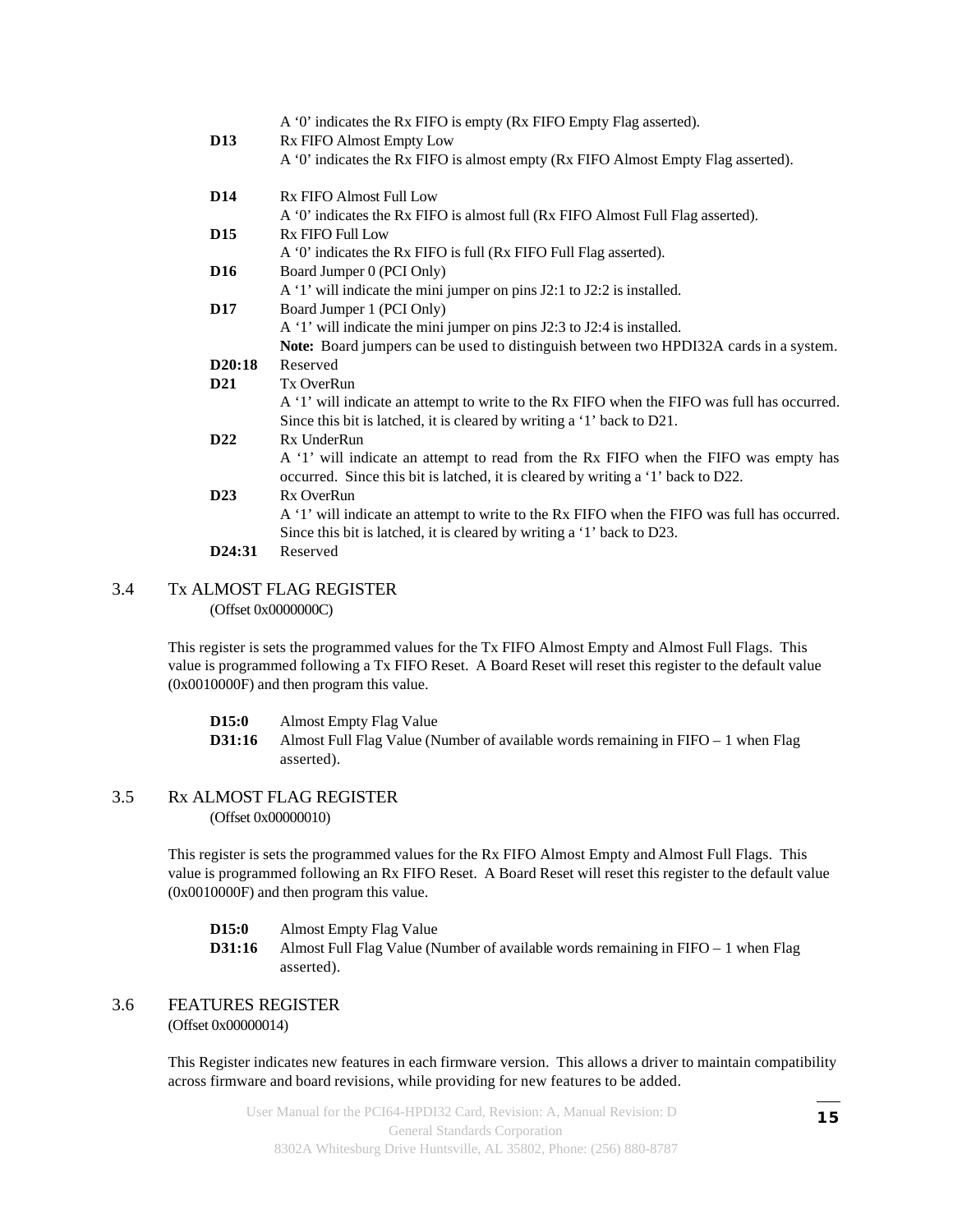- **D0** Tx/Rx FIFO Size Registers Present
- **D1** Tx/Rx FIFO Words Registers Present
- **D2** Level/Edge Triggered Interrupts Supported
- **D3** General Purpose IO on Cable Command D6:2 Supported
- **D4** PLX DMA Channel 1 Supported
- **D5** Tx/Rx Underrun & Overrun flags
- **D31:6** Reserved

#### 3.7 TX FIFO/RX FIFO

(Offset 0x00000018)

This register provides access to the transmit and receive FIFOs. Writing this register sets data for transmission, while reading gets incoming stored data from the Rx FIFO. The user must ensure that the Tx FIFO is not full when writing or data will be discarded. The user must also ensure that the Rx FIFO is not empty when reading or data returned will be indeterminate.

**D31:0** FIFO Data

#### 3.8 TX STATUS LENGTH COUNT (Offset 0x0000001C)

This register holds the number of clocks the Status Valid signal will be asserted at the start of each transmit frame. This register is unused if Cable Command D2 is set as Discrete IO (instead of Status Valid).

**D31:0** TxStatus Length Count Value

#### 3.9 TX LINE VALID LENGTH COUNT (Offset 0x00000020)

This register is contains the number of clocks that the Line Valid signal will be asserted after the Tx Line Invalid Length Counter has expired in a frame. The Line Valid signal will continue to alternate between the Tx Line Valid Length Counter and the Tx Line Invalid Length Counter until the end of the frame. This register is unused if Cable Command D1 is set as discrete IO (instead of Line Valid).

**D31:0** Tx Line Valid Length Count Value

#### 3.10 TX INVALID LENGTH COUNT (Offset 0x00000024)

This register is contains the number of clocks that the Line Valid signal will be negated at the beginning of each transmit frame (following Status Valid count) or after the Tx Line Valid Length count has expired in a frame. The Line Valid signal will continue to pulse - alternating between the Tx Line Valid Length Counter and the Tx Line Invalid Length Counter until the end of the frame. This register is unused if Cable Command D1 is set as discrete IO (instead of Line Valid).

**D15:0** Tx Line Invalid Length Count Value **D31:16** Reserved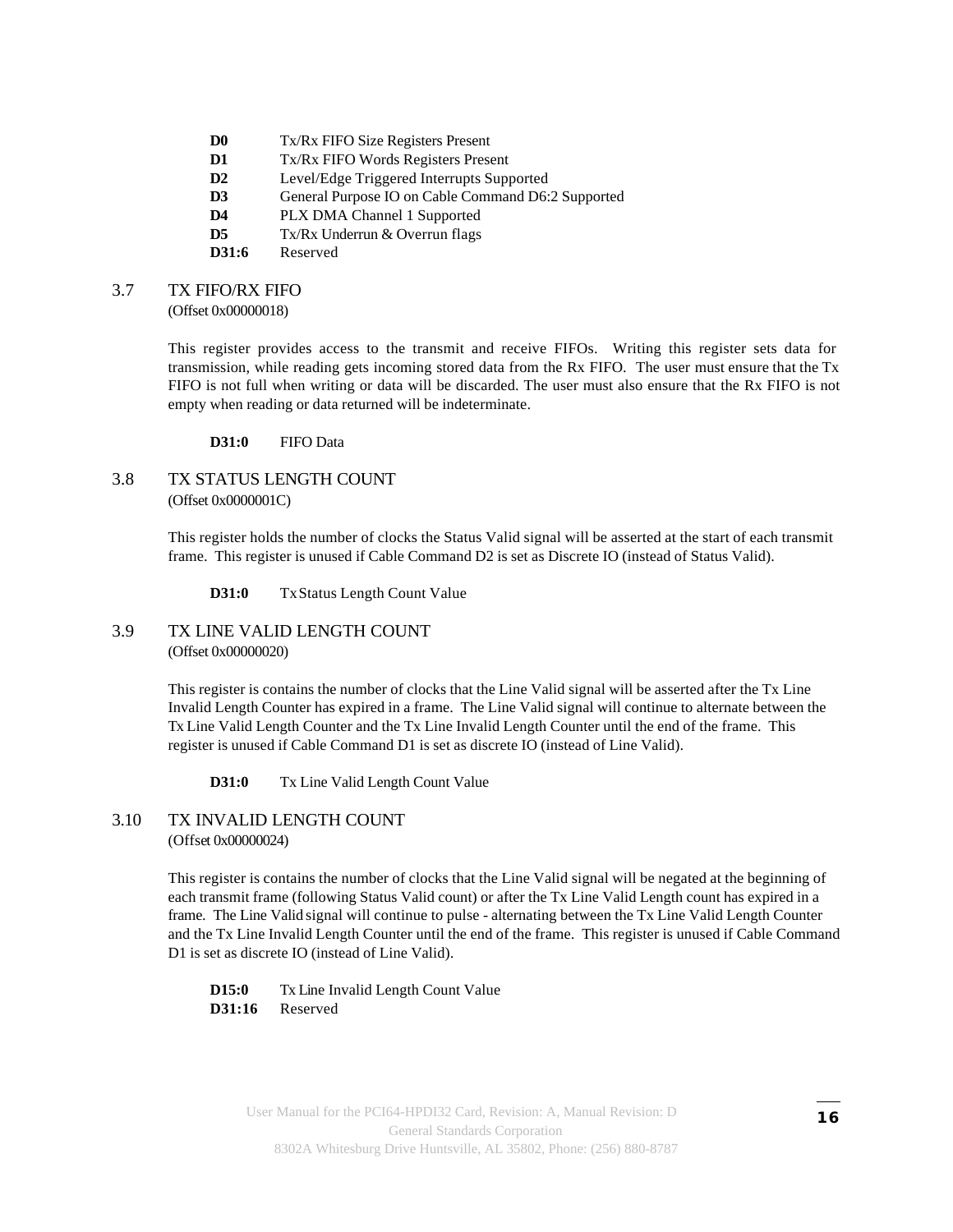#### 3.11 RX STATUS LENGTH COUNTER (Offset 0x00000028)

This register will count the number of Status Words (clocks where the Status Valid signal was asserted) received during the last frame. This register will reset at the start of the next frame.

If Cable Command D2 is set as Discrete IO (instead of Status Valid), this register will count the total number received words since Receive Enabled. This register will reset when receive is disabled.

**D31:0** Rx Status Length Counter

#### 3.12 RX LINE LENGTH COUNTER (Offset 0x0000002C)

This register contains the number of Line Words (clocks where the Line Valid signal was asserted) during the last received frame. This register is unused if Cable Command D1 is set as discrete IO (instead of Line Valid).

**D31:0** Rx Line Length Counter

#### 3.13 INTERRUPT CONTROL REGISTER (Offset 0x00000030)

The Interrupt Control Register enables the Local Interrupt Sources to generate a Local Interrupt request. See Section 3.3 for more detailed explanation of Interrupts.

| D <sub>0</sub>  | IRQ Source 0 - Enable Frame Valid (default rising edge – Frame Start)                  |
|-----------------|----------------------------------------------------------------------------------------|
| D1              | IRQ Source 1 - Enable Frame Valid (default falling edge - Frame End)                   |
| $\mathbf{D}2$   | IRQ Source 2 - Enable Cable Command D1 (default rising edge)                           |
| D3              | IRQ Source 3 - Enable Cable Command D2 (default rising edge)                           |
| D <sub>4</sub>  | IRQ Source 4 - Enable Cable Command D3 (default rising edge)                           |
| D <sub>5</sub>  | IRQ Source 5 - Enable Cable Command D4 (default rising edge)                           |
| D <sub>6</sub>  | IRQ Source 6 - Enable Cable Command D5 (default rising edge)                           |
| $\mathbf{D7}$   | IRQ Source 7 - Enable Cable Command D6 (default rising edge)                           |
| D <sub>8</sub>  | IRQ Source 8 - Enable Tx FIFO Empty (default rising edge – Tx FIFO Empty)              |
| D <sup>9</sup>  | IRQ Source 9 - Enable Tx FIFO Almost Empty (default rising edge Tx FIFO Almost Empty)  |
| <b>D10</b>      | IRQ Source 10 - Enable Tx FIFO Almost Full (default rising edge - Tx FIFO Almost Full) |
| <b>D11</b>      | IRQ Source 11 - Enable Tx FIFO Full (default rising edge – Tx FIFO Full)               |
| <b>D12</b>      | IRQ Source 12 - Enable Rx FIFO Empty (default falling edge – Rx FIFO Not Empty)        |
| <b>D13</b>      | IRQ Source 13 - Enable Rx FIFO Almost Empty (default falling edge – Rx FIFO Not Almost |
|                 | Empty)                                                                                 |
| D <sub>14</sub> | IRQ Source 14 - Enable Rx FIFO Almost Full (default rising edge – Rx FIFO Almost Full) |
| D <sub>15</sub> | IRQ Source 15 - Enable Rx FIFO Full (default rising edge – Rx FIFO Full)               |
| D31:16          | Reserved                                                                               |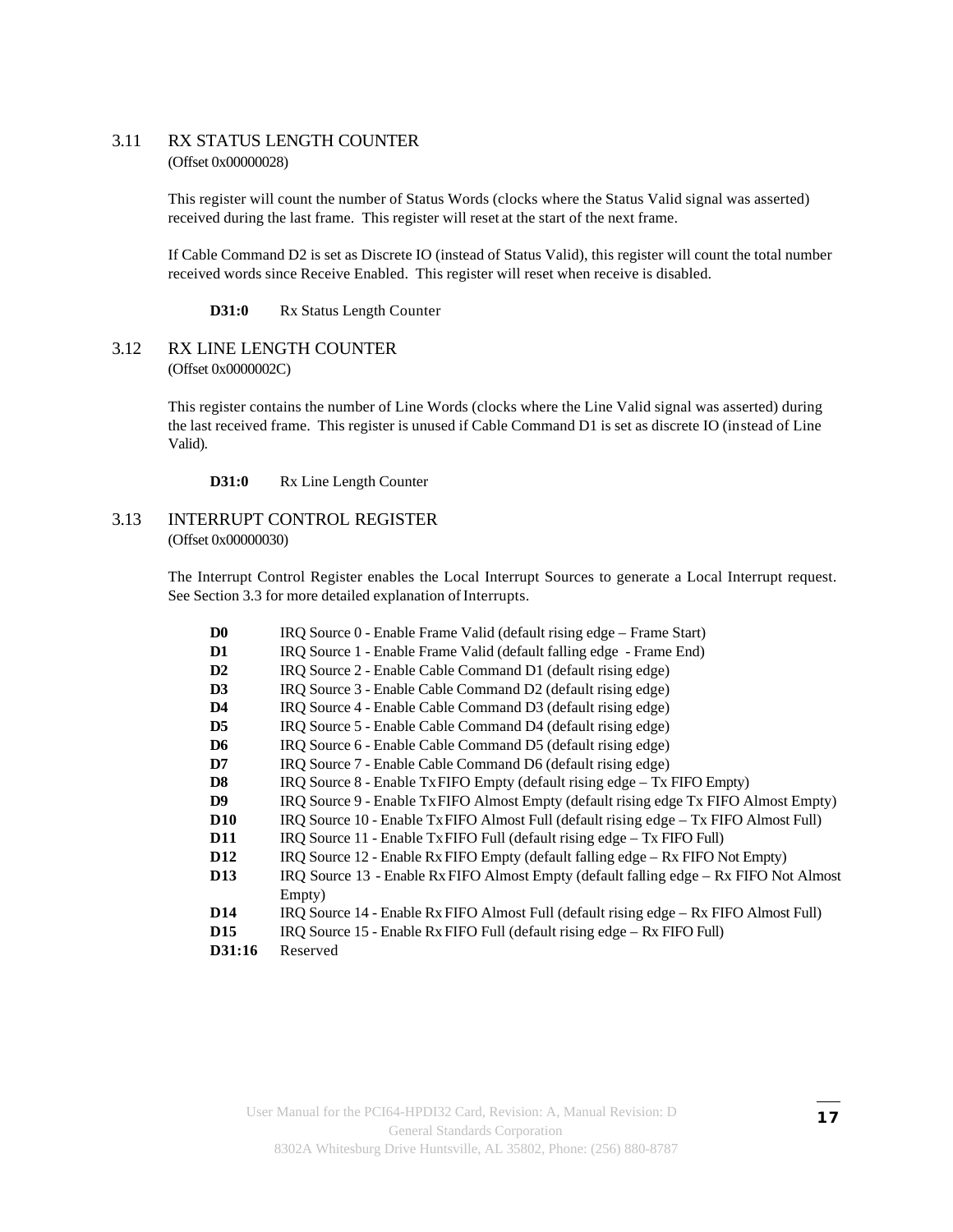#### 3.14 INTERRUPT STATUS REGISTER (Offset 0x00000034)

The Interrupt Status Register will provide interrupt status for each of the interrupt sources. If an interrupt is enabled in the Interrupt Control register, the interrupt will be latched in this register until cleared via writing a '1' back to the respective bit. If an interrupt is not enabled, each bit will represent the current state of the interrupt (although the interrupt will not be latched and will not generate a Local Interrupt request).

**D15:0** IRQ 15:0 Status **D31:16** Reserved

3.15 TRANSMIT CLOCK DIVIDER REGISTER (Offset 0x00000038)

> This register will allow the On-board Transmit clock to be slowed based on the value in this register. The value in this register is the clock divider value. If this register contains 0 (default) or 1, the On-board clock is used as the Transmit clock.

**D15:0** Tx Clock Divide Value **D31:16** Reserved

3.16 TRANSMIT FIFO SIZE (Offset 0x00000040)

> This register contains the Transmit FIFO depth. This is the true FIFO depth, regardless of the FIFO data width. This value is calculated once on power-up.

**D19:0** Tx FIFO Depth **D31:0** Reserved

3.17 RECEIVE FIFO SIZE (Offset 0x00000044)

> This register contains the Receive FIFO depth. This is the true FIFO depth, regardless of the FIFO data width. This value is calculated once on power-up.

| D <sub>19:0</sub> | Rx FIFO Depth |
|-------------------|---------------|
| D31:0             | Reserved      |

3.18 TRANSMIT FIFO WORDS (Offset 0x00000048)

This register will track the current number of words in the Transmit FIFO.

**D19:0** Current Number of Words in Tx FIFO

**D31:0** Reserved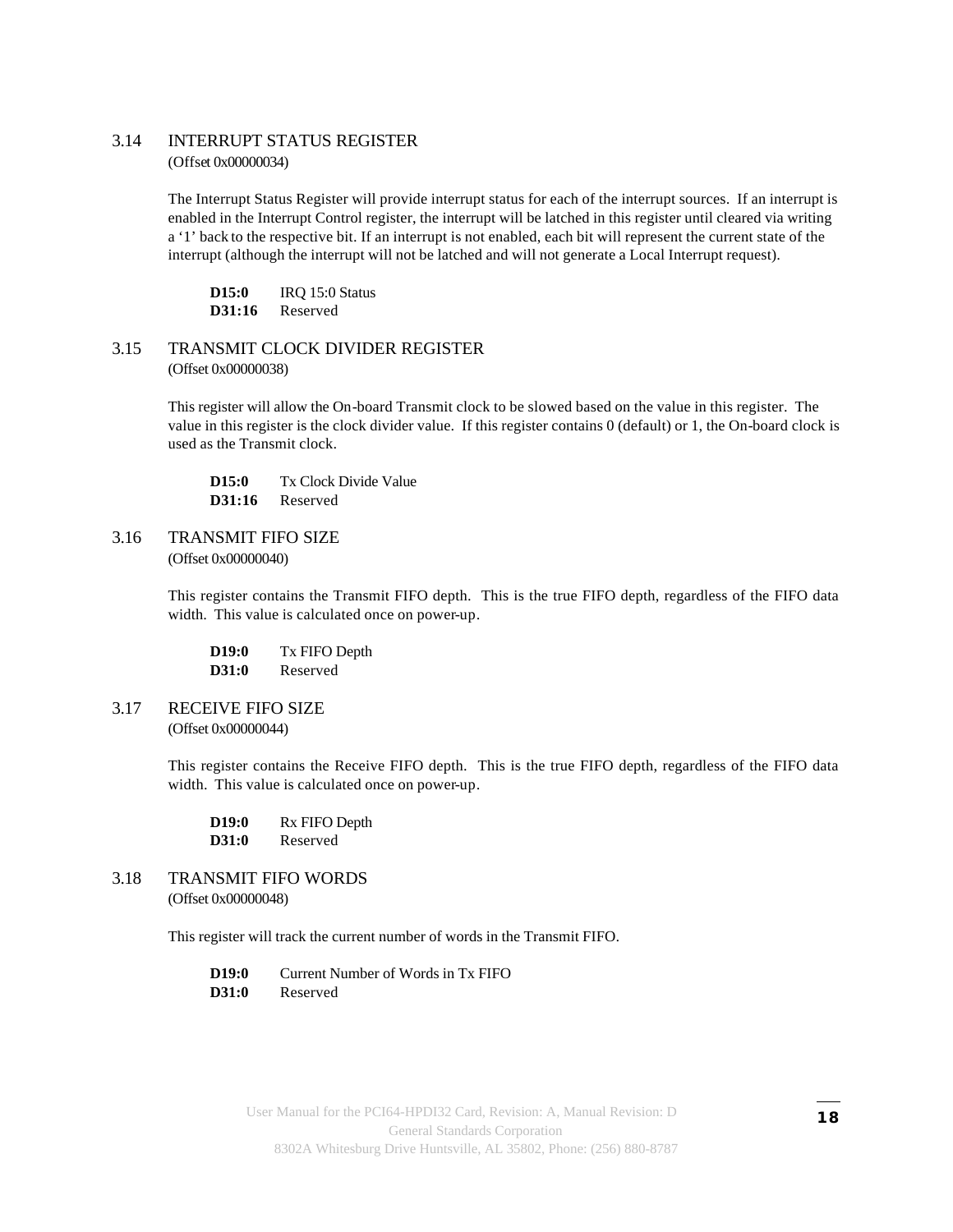#### 3.19 RECEIVE FIFO WORDS (Offset 0x0000004C)

This register will track the current number of words in the Receive FIFO.

**D19:0** Current Number of Words in Rx FIFO **D31:0** Reserved

#### 3.20 INTERRUPT EDGE/LEVEL REGISTER (Offset 0x00000050)

This register, along with the Interrupt Hi/Lo Register, defines the interrupt source as Level Hi, Level Lo, Rising Edge, or Falling Edge triggered. A '1' in each respective bit will set the interrupt source to edge triggered; a '0' will set the interrupt source to level triggered.

**D15:0** IRQ 15:0 Edge Trigger Enable **D31:16** Reserved

#### 3.21 INTERRUPT HI/LO REGISTER (Offset 0x00000054)

This register, along with the Interrupt Edge/Level Register, defines the interrupt source as Level Hi, Level Lo, Rising Edge, or Falling Edge triggered. A '1' in each respective bit will set the interrupt source to active Hi, a '0' will set the interrupt source to active Lo.

**D15:0** IRQ 15:0 Active Hi Enable **D31:16** Reserved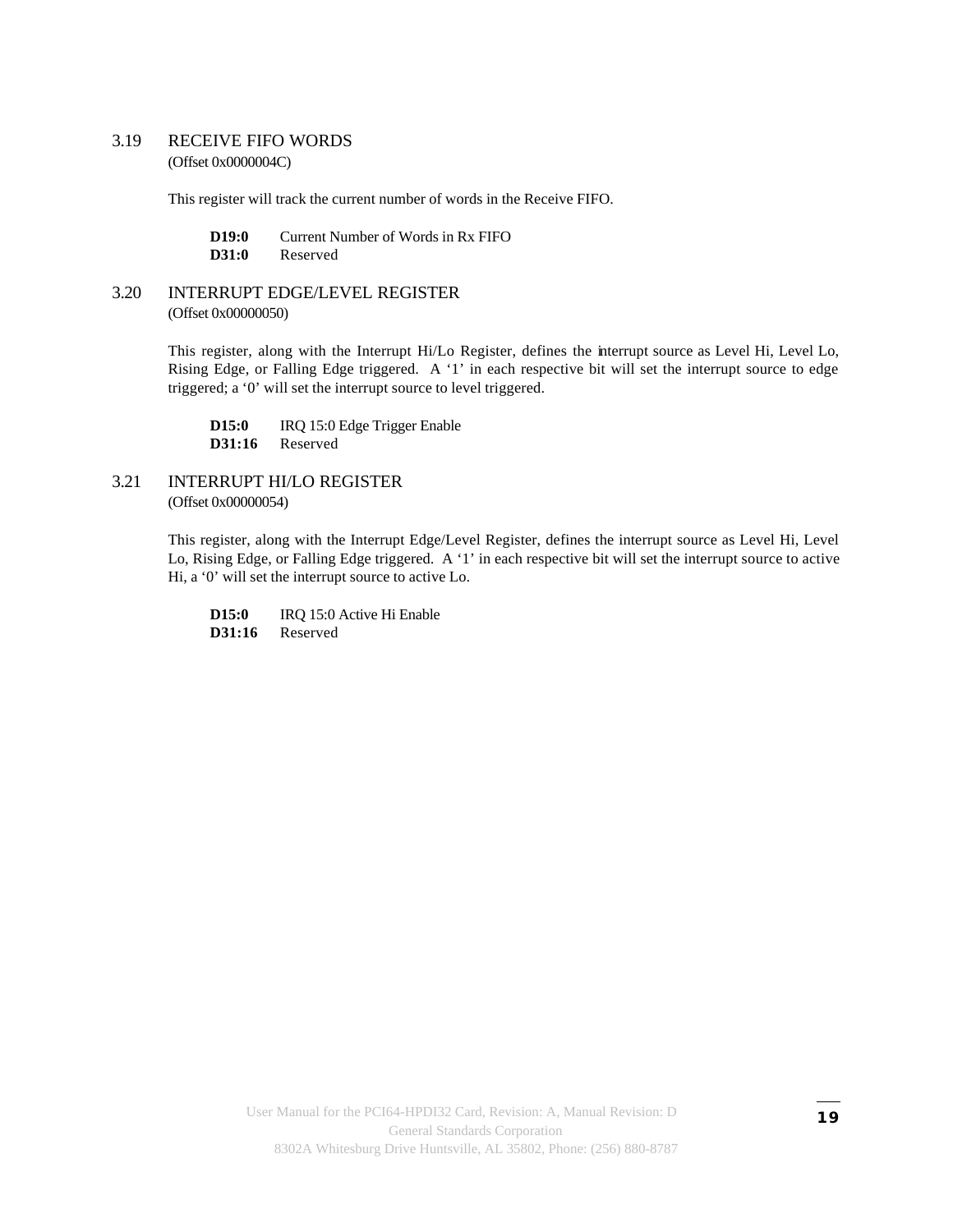#### **CHAPTER 4: PCI INTERFACE**

#### 4.0 PCI INTERFACE REGISTERS

A PCI9656 I/O Accelerator from PLX Technology handles the PCI Interface. The PCI interface is compliant with the 5V, 33MHz PCI Specification 2.1. The PCI9656 provides dual DMA controllers for fast data transfers to and from the on-board FIFOs. Fast DMA burst accesses provide for a maximum burst throughput of 132MB/s to the PCI interface. To reduce CPU overhead during DMA transfers, the controller also implements Chained (Scatter/Gather) DMA, as well as Demand Mode DMA.

Since many features of the PCI9656 are not utilized in this design, it is beyond the scope of this document to duplicate the PCI9656 User's Manual. Only those features, which will clarify areas specific to the PCI64- HPDI32A, are detailed here. Please refer to the **PCI9656** User's Manual (See Related Publications) for more detailed information. Note that the BIOS configuration and software driver will handle most of the PCI9656 interface. Unless the user is writing a device driver, the details of the PCI interface (Chapter 2) may be skipped.

#### 4.1 PCI CONFIGURATION REGISTERS

The PCI device configuration for the PCI64-HPDI32A is fully PCI 2.1 compliant. Table 4.1 contains a list of the PCI configuration registers present in the PCI9656. An on-board configuration serial EEPROM initializes many of these registers.

| <b>PCI</b>  | Local         |                  |                                                              |                    |
|-------------|---------------|------------------|--------------------------------------------------------------|--------------------|
| <b>CFG</b>  | <b>Offset</b> | <b>PCI/Local</b> | <b>Register Name</b>                                         | <b>Value after</b> |
| <b>Addr</b> | Addr          | Writable         |                                                              | <b>Reset</b>       |
| 0x00        | 0x00          | Local            | Device ID/Vendor ID                                          | 0x965610B5         |
| 0x04        | 0x04          | Y                | Status/Command                                               | 0x02800017         |
| 0x08        | 0x08          | Local            | Class Code/Revision ID                                       | 0x0680003          |
| 0x0C        | 0x0C          | Y[15:0],         | BIST (Unused)/Header Type/Latency Timer/Cache Line Size      | 0x00002008         |
|             |               | Local            |                                                              |                    |
| 0x10        | 0x10          | Y                | PCI Base Addr 0 for Memory Mapped Local/Runtime/DMA          | 0x00000000         |
|             |               |                  | Registers (PCIBAR0)                                          |                    |
| 0x14        | 0x14          | Y                | PCI Base Addr 1 for I/O Mapped Local/Runtime/DMA Registers   | 0x00000001         |
|             |               |                  | (PCIBAR1)                                                    |                    |
| 0x18        | 0x18          | Y                | PCI Base Addr 2 for Local Addr Space 0 (PCIBAR2)             | 0x00000000         |
| 0x1C        | 0x1C          | Y                | PCI Base Addr 3 for Local Addr Space 1 (PCIBAR3) (Unused)    | 0x00000000         |
| 0x20        | 0x20          | Y                | PCI Base Addr 4 for Local Addr Space 2                       |                    |
| 0x24        | 0x24          | Y                | PCI Base Addr 5 for Local Addr Space 3                       |                    |
| 0x28        | 0x28          | $\mathbf N$      | Cardbus CIS Pointer (Not supported)                          |                    |
| 0x2C        | 0x2C          | N                | Subsystem ID/Subsystem Vendor ID                             | 0x90802400         |
| 0x30        | 0x30          | Y                | PCI Base Address to Local Expansion ROM (Unused)             | 0x00000000         |
| 0x34        | 0x34          | Y[7:0],          | Reserved Next-Cap Pointer                                    |                    |
|             |               | Local            |                                                              |                    |
| 0x38        | 0x38          | Local            | Reserved                                                     |                    |
| 0x3C        | 0x3C          | Y[7:0],          | Max_Lat/Min_Gnt/Interrupt Pin/Interrupt Line                 | 0x00000100         |
|             |               | Local            |                                                              |                    |
| 0x40        | 0x180         | Y[31:8]          | Power Management Capabilities/Next_Cap Pointer/Capability ID |                    |

#### **Table 4.1: PCI Configuration Registers**

User Manual for the PCI64-HPDI32 Card, Revision: A, Manual Revision: D

General Standards Corporation

8302A Whitesburg Drive Huntsville, AL 35802, Phone: (256) 880-8787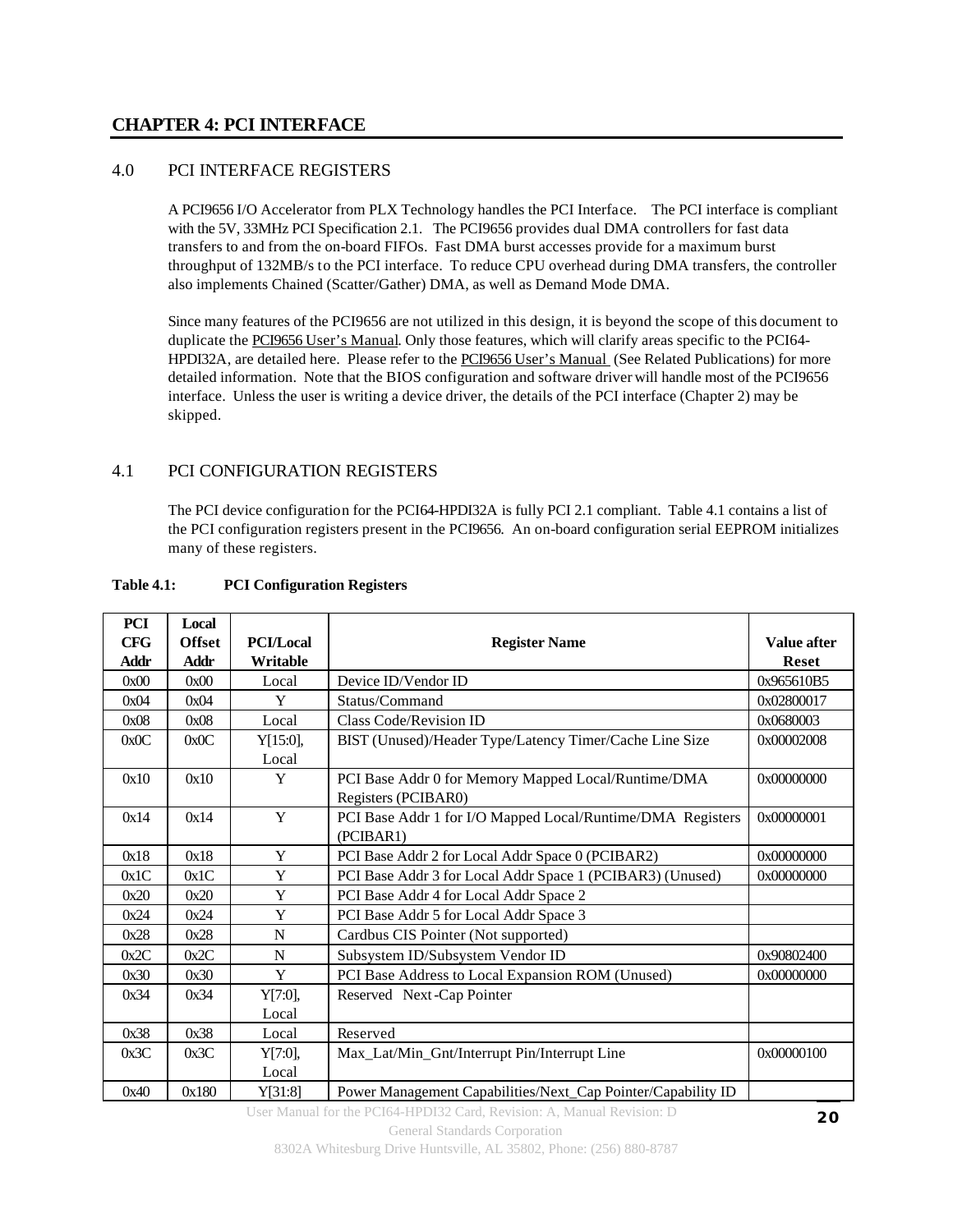| 0x44 | 0x184 | Y[15, 12:8],   | Data/PMCSR Bridge Support Extensions/Power Management        |  |
|------|-------|----------------|--------------------------------------------------------------|--|
|      |       | $[1:0]$        | Control/Status Register                                      |  |
| 0x48 | 0x188 | Y[23:16],      | Reserved/Control/Status Register/Next_Cap Pointer/Capability |  |
|      |       | Local [15:0]   | ID                                                           |  |
| 0x4C | 0x18C | Y[31:16],      | F/VPD Address/Next_Cap Pointer/Capability ID                 |  |
|      |       | Local $[15:8]$ |                                                              |  |
| 0x50 | 0x190 |                | VPD Data                                                     |  |

- Note: The Local Base Address for the PCI Configuration registers in Local Address Space is 0xC0000000. However, there should be no need for the user to access the PCI Configuration registers through Local Address Space.
	- 4.1.1 PCI CONFIGURATION ID REGISTER (Offset 0x00, Reset 0x965610B5)

| D15:0  | Vendor ID $-$ 0x10B5 = PLX Technology |
|--------|---------------------------------------|
| D31:16 | Device ID $-$ 0x9656 = PCI9656        |

4.1.2 PCI COMMAND REGISTER (Offset 0x04, Reset 0x0017)

| D0             | I/O Space                                                                                 |
|----------------|-------------------------------------------------------------------------------------------|
|                | A '1' allows the device to respond to I/O space accesses.                                 |
| D1             | <b>Memory Space</b>                                                                       |
|                | A '1' allows the device to respond to memory space accesses.                              |
| D <sub>2</sub> | <b>PCI Master Enable.</b>                                                                 |
|                | A '1' allows the device to behave as a PCI bus master.                                    |
|                | Note: This bit must be set for the PCI 9656 to perform DMA cycles.                        |
| D3             | Special Cycle. (Not Supported.)                                                           |
| D4             | Memory Write/Invalidate.                                                                  |
|                | A '1' enables memory write/invalidate.                                                    |
| D5             | VGA Palette Snoop. (Not Supported.)                                                       |
| D6             | Parity Error Response                                                                     |
|                | A '0' indicates that a parity error is ignored and operation continues.                   |
|                | A '1' indicates that parity checking is enabled.                                          |
| D7             | Wait Cycle Control. Controls whether the device does address/data stepping.               |
|                | A '0' indicates the device never does address/data stepping.                              |
|                | <b>Note:</b> Hardcoded to 0.                                                              |
| D8             | SERR# Enable                                                                              |
|                | A '1' allows the device to drive the SERR# line.                                          |
| D9             | Fast Back-to-Back Enable. Indicates what type of fast back-to-back transfers a Master can |
|                | perform on the bus.                                                                       |
|                | A '1' indicates fast back-to-back transfers can occur to any agent on the bus.            |
|                | A '0' indicates fast back-to-back transfers can only occur to the same agent as the       |
|                | previous cycle.                                                                           |
| D15:10         | Reserved                                                                                  |
|                |                                                                                           |

#### 4.1.3 PCI STATUS REGISTER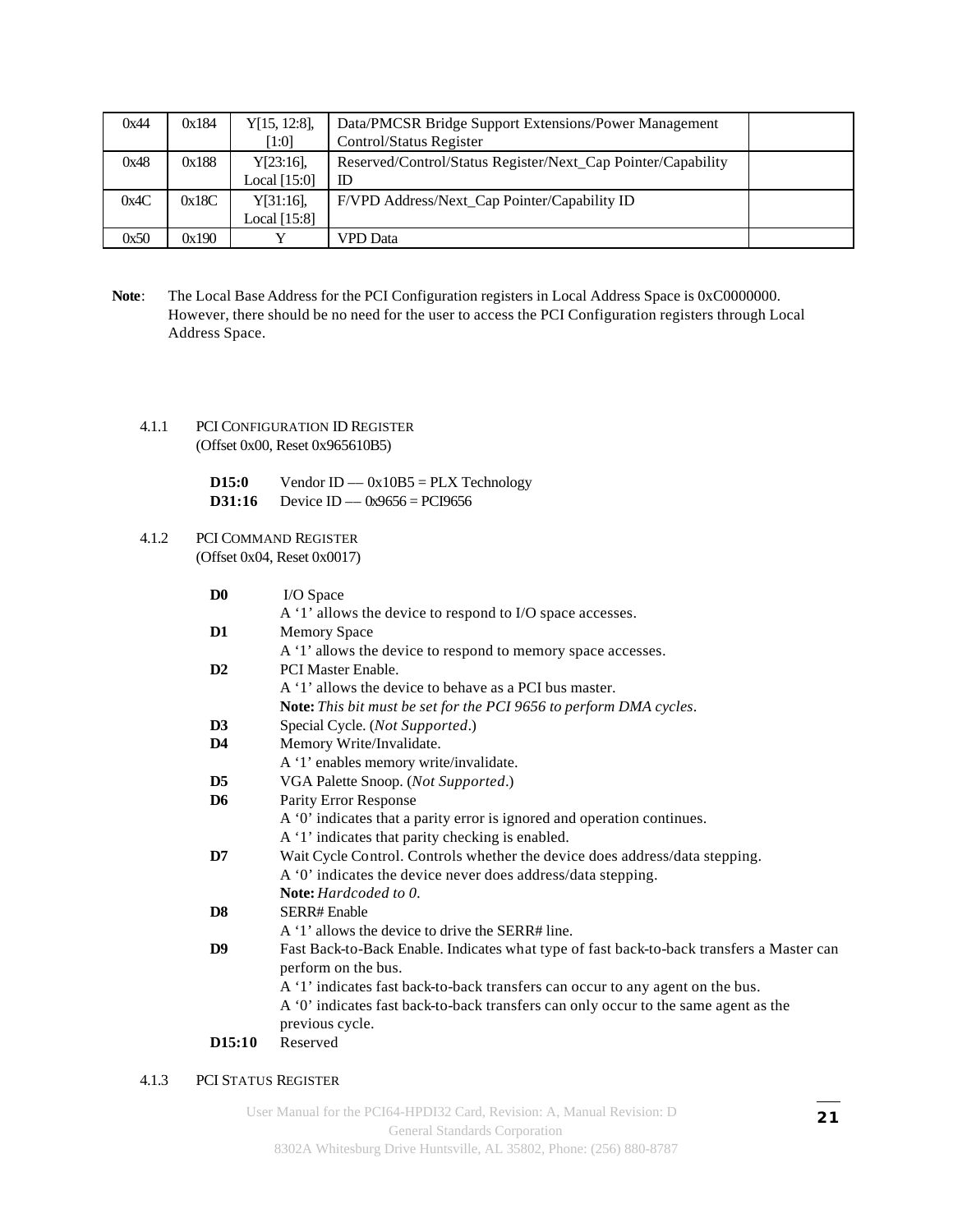#### (Offset 0x06, Reset 0x0280)

| D3:0               | Reserved                                                                                                                                        |
|--------------------|-------------------------------------------------------------------------------------------------------------------------------------------------|
| D <sub>4</sub>     | <b>New Capability Functions Support</b>                                                                                                         |
|                    | Writing a '1' supports New Capabilities Functions. If enabled, the first New Capapbility                                                        |
|                    | Function ID is located at PCI Configuration offset [40h]. Can be written only from the                                                          |
|                    | Local Bus. Read-only from the PCI Bus.                                                                                                          |
| D <sub>5</sub>     | 66 MHz-Capable                                                                                                                                  |
|                    | If set to '1', this device supports a 66 MHz PCI clock environment.                                                                             |
| D <sub>6</sub>     | User Definable Features Supported                                                                                                               |
|                    | A '1' indicates UDF are supported.                                                                                                              |
|                    | Note: User Definable Features are Not Implemented                                                                                               |
| D7                 | Fast Back-to-Back Capable.                                                                                                                      |
|                    | A '1' indicates the adapter can accept fast back-to-back transactions.                                                                          |
| D8                 | Master Data Parity Error Detected                                                                                                               |
|                    | A '1 indicates the following three conditions are met:                                                                                          |
|                    | 1. PCI9656 asserted PERR# itself or observed PERR# asserted.                                                                                    |
|                    | 2. PCI9656 was bus master for the operation in which the error occurred.                                                                        |
|                    | 3. Parity Error Response bit in the Command Register is set.                                                                                    |
|                    | Writing a '1' to this bit clears the bit.                                                                                                       |
| D <sub>10</sub> :9 | DEVSEL Timing. Indicates timing for DEVSEL# assertion.                                                                                          |
|                    | A value of '01' indicates a medium decode.                                                                                                      |
|                    | Note: Hardcode to 01.                                                                                                                           |
| <b>D11</b>         | <b>Target Abort</b>                                                                                                                             |
|                    | A '1' indicates the PCI9656 has signaled a target abort.                                                                                        |
|                    | Writing a '1' to this bit clears the bit.                                                                                                       |
| D <sub>12</sub>    |                                                                                                                                                 |
|                    | Received Target Abort                                                                                                                           |
|                    | A '1' indicates the PCI9656 has received a target abort.                                                                                        |
|                    | Writing a '1' to this bit clears the bit.<br>Master Abort                                                                                       |
| <b>D13</b>         |                                                                                                                                                 |
|                    | A '1' indicates the PCI9656 has generated a master abort signal.                                                                                |
|                    | Writing a '1' to this bit clears the bit.                                                                                                       |
| <b>D14</b>         | Signal System Error                                                                                                                             |
|                    | A '1' indicates the PCI9656 has reported a system error on the SERR# signal.                                                                    |
|                    | Writing a '1' to this bit clears the bit.                                                                                                       |
| D <sub>15</sub>    | <b>Detected Parity Error</b>                                                                                                                    |
|                    | A '1' indicates the PCI9656 has detected a PCI bus parity error, even if parity error                                                           |
|                    | handling is disabled (the Parity Error Response bit in the Command Register is clear).<br>One of three conditions can cause this bit to be set: |
|                    | 1. PCI9656 detected a parity error during a PCI address phase.                                                                                  |
|                    | 2. PCI9656 detected a data parity error when it was the target of a write.                                                                      |
|                    | 3. PCI9656 detected a data parity error when performing a master read.                                                                          |
|                    |                                                                                                                                                 |
|                    | Writing a '1' to this bit clears the bit.                                                                                                       |
|                    |                                                                                                                                                 |
|                    | PCI REVISION ID REGISTER                                                                                                                        |
| (Offset 0x08)      |                                                                                                                                                 |
| D7:0               | Revision ID - The silicon revision of the PCI9656.                                                                                              |
|                    |                                                                                                                                                 |

4.1.5 PCI CLASS CODE REGISTER (Offset 0x09-0B, Reset=0x068000)

 $4.1.4$ 

#### **D7:0** Register level programming interface

User Manual for the PCI64-HPDI32 Card, Revision: A, Manual Revision: D

General Standards Corporation 8302A Whitesburg Drive Huntsville, AL 35802, Phone: (256) 880-8787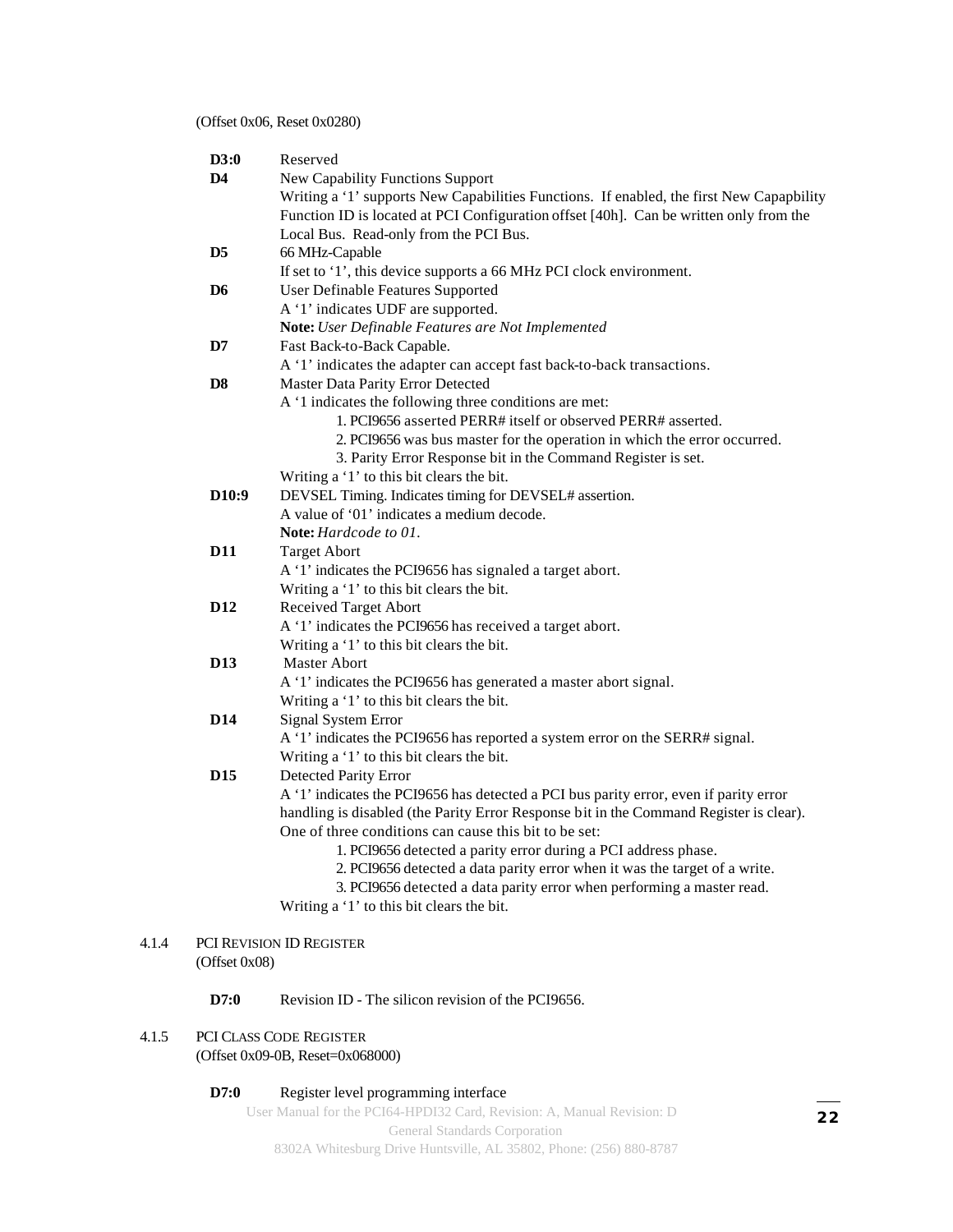$0x00 =$ Queue Ports at  $0x40$  and  $0x44$ .

- $0x01 =$ Queue Ports at 0x40 and 0x44, Int Status and Int Mask at 0x30 and 0x34
- **D15:8** Sub-class Code  $0x80$  = Other bridge device.
- **D23:16** Base Class Code. 0x06 = Bridge Device
- 4.1.6 PCI CACHE LINE SIZE REGISTER (Offset 0x0C, Reset 0x00)
	- **D7:0** System cache line size in units of 32-bit words.
- 4.1.7 PCI LATENCY TIMER REGISTER (Offset 0x0D, Reset 0x00)
	- **D7:0** PCI Latency Timer. Units of PCI bus clocks, the amount of time the PCI9656, as a bus master, can burst data on the PCI bus.
- 4.1.8 PCI HEADER TYPE REGISTER (Offset 0x0E, Reset 0x00)
	- **D6:0** Configuration Layout Type  $= 0$ **D7** Header Type  $= 0$ .

#### 4.1.9 PCI BASE ADDRESS REGISTER FOR MEMORY ACCESS TO LOCAL/RUNTIME/DMA REGISTERS (Offset 0x010, Reset 0x00000000)

| D <sub>0</sub> | Memory Space Indicator                                                                              |  |  |  |
|----------------|-----------------------------------------------------------------------------------------------------|--|--|--|
|                | A '0' indicates register maps into Memory space.                                                    |  |  |  |
|                | <b>Note:</b> Hardcoded to 0.                                                                        |  |  |  |
| D2:1           | Location of Register:                                                                               |  |  |  |
|                | 00 - Locate anywhere in 32-bit memory address space                                                 |  |  |  |
|                | <b>Note:</b> Hardcoded to 0.                                                                        |  |  |  |
| D <sub>3</sub> | Prefetchable.                                                                                       |  |  |  |
|                | <b>Note:</b> Hardcoded to 0.                                                                        |  |  |  |
| D7:4           | Memory Base Address.                                                                                |  |  |  |
|                | Default Size $= 256$ bytes.                                                                         |  |  |  |
|                | <b>Note:</b> Hardcoded to 0.                                                                        |  |  |  |
| D31:8          | Memory Base Address.                                                                                |  |  |  |
|                | Memory base address for access to Local, Runtime, and DMA registers.                                |  |  |  |
|                | $\overline{11}$ $\overline{11}$ $\overline{11}$ $\overline{11}$ $\overline{11}$<br>$\ell$ DOIGEF D. |  |  |  |

**Note:***PCIBAR0 is Memory Mapped Base Address of PCI9656 Registers*

#### 4.1.10 PCI BASE ADDRESS REGISTER FOR I/O ACCESS TO LOCAL/RUNTIME/DMA REGISTERS (Offset 0x14, Reset 0x00000001)

| D <sub>0</sub> | Memory Space Indicator                                                 |  |  |
|----------------|------------------------------------------------------------------------|--|--|
|                | A '1' indicates the register maps into I/O space.                      |  |  |
|                | <b>Note:</b> Hardcoded to 1.                                           |  |  |
| D1             | Reserved                                                               |  |  |
| D7:2           | I/O Base Address.                                                      |  |  |
|                | Default Size $= 256$ bytes.                                            |  |  |
|                | <b>Note:</b> Hardcoded to 0.                                           |  |  |
| D31:8          | I/O Base Address.                                                      |  |  |
|                | User Manual for the PCI64-HPDI32 Card, Revision: A, Manual Revision: D |  |  |
|                | <b>General Standards Corporation</b>                                   |  |  |
|                | 8302A Whitesburg Drive Huntsville, AL 35802, Phone: (256) 880-8787     |  |  |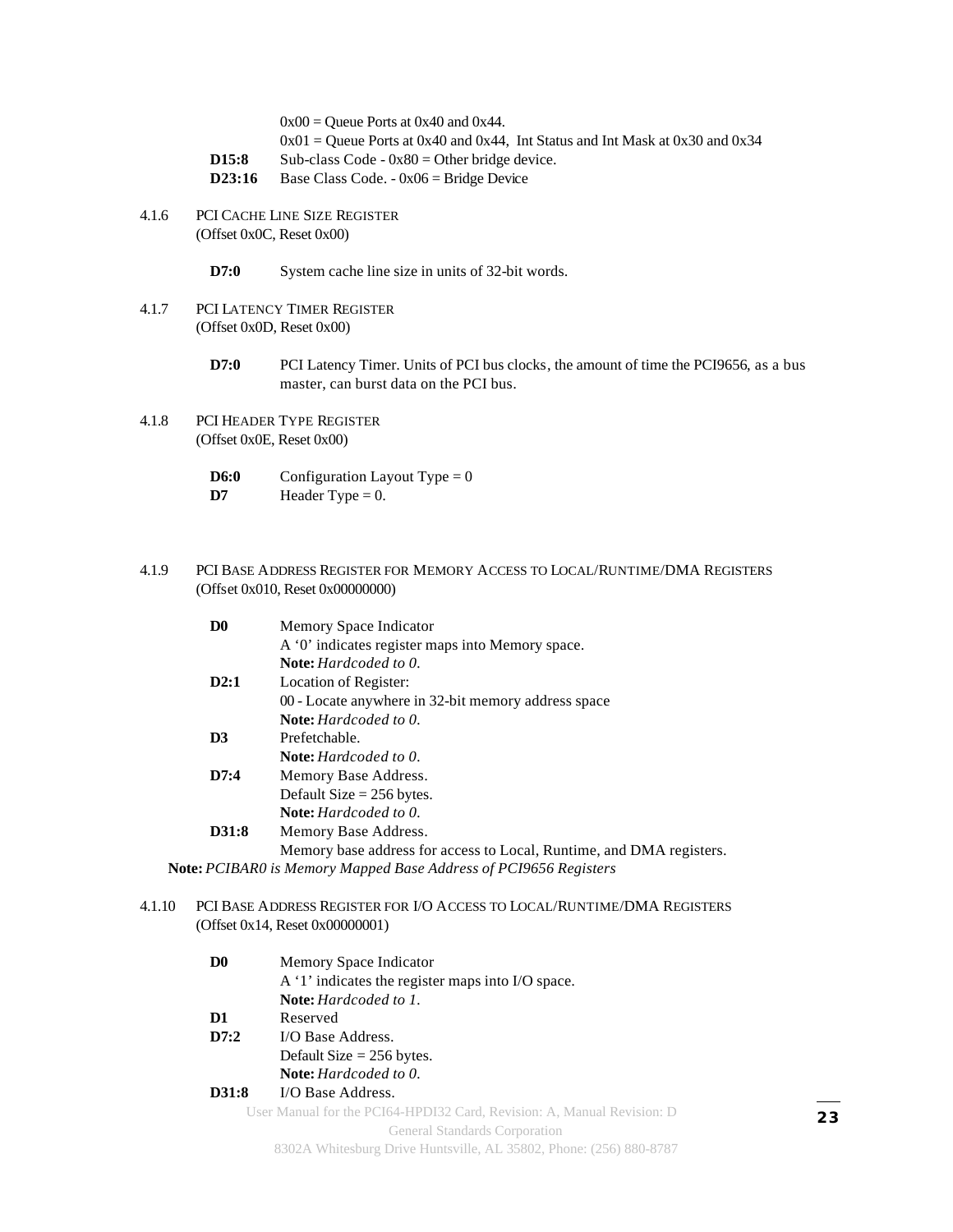Base Address for I/O access to Local, Runtime, and DMA Registers. **Note:***PCIBAR1 is I/O Mapped Base Address of PCI9656 Registers*

4.1.11 PCI BASE ADDRESS REGISTER FOR MEMORY ACCESS TO LOCAL ADDRESS SPACE 0 (Offset 0x18, Reset 0x00000000)

| D <sub>0</sub> | Memory Space Indicator                                        |
|----------------|---------------------------------------------------------------|
|                | A '0' indicates register maps into Memory space.              |
|                | (Specified in Local Address Space 0 Range Register - LASORR.) |
| D2:1           | Location of register (if memory space). Location values:      |
|                | 00 - Locate anywhere in 32-bit memory address space           |
|                | (Specified in Local Address Space 0 Range Register - LASORR.) |
| D <sub>3</sub> | Prefetchable                                                  |
|                | A '0' indicates reads are not prefetchable.                   |
|                | (Specified in Local Address Space 0 Range Register - LASORR)  |
| D31:4          | <b>Memory Base Address</b>                                    |
|                | Memory base address for access to Local Address Space 0.      |

- 4.1.12 PCI SUBSYSTEM DEVICE/VENDOR ID REGISTER (Offset 0x2C, Reset 0x908010B5)
	- **D15:0** Subsystem Vendor ID  $0x10B5 = PLX$  Technology **D31:16** Subsystem Device ID – 0x2705 = General Standards Corporation PCI64-HPDI32A.
- 4.1.13 PCI INTERRUPT LINE REGISTER (Offset 0x3C, Reset 0x00)
	- **D7:0** Interrupt Line Routing Value. Indicates which input of the system interrupt controller(s) to which the interrupt line of the device is connected.
- 4.1.14 PCI INTERRUPT PIN REGISTER (Offset 0x3D, Reset 0x01)
	- **D7:0** Interrupt Pin register. Indicates which interrupt pin the device uses. The following values are decoded (the PCI 9656 supports only INTA#): 0=No interrupt pin  $1=INTA#$  $2=INTB#$ 3=INTC# 4=INTD#
- 4.1.15 PCI MIN\_GNT REGISTER (Offset 0x3E, Reset 0x00)
	- **D7:0** Minimum Grant Specifies how long a burst period device needs, assuming a clock rate of 33 MHz. Value is a multiple of ¼ microsecond increments.
- 4.1.16 PCI MAX\_LAT REGISTER (Offset 0x3F, Reset 0x00)

#### **D7:0** Maximum Latency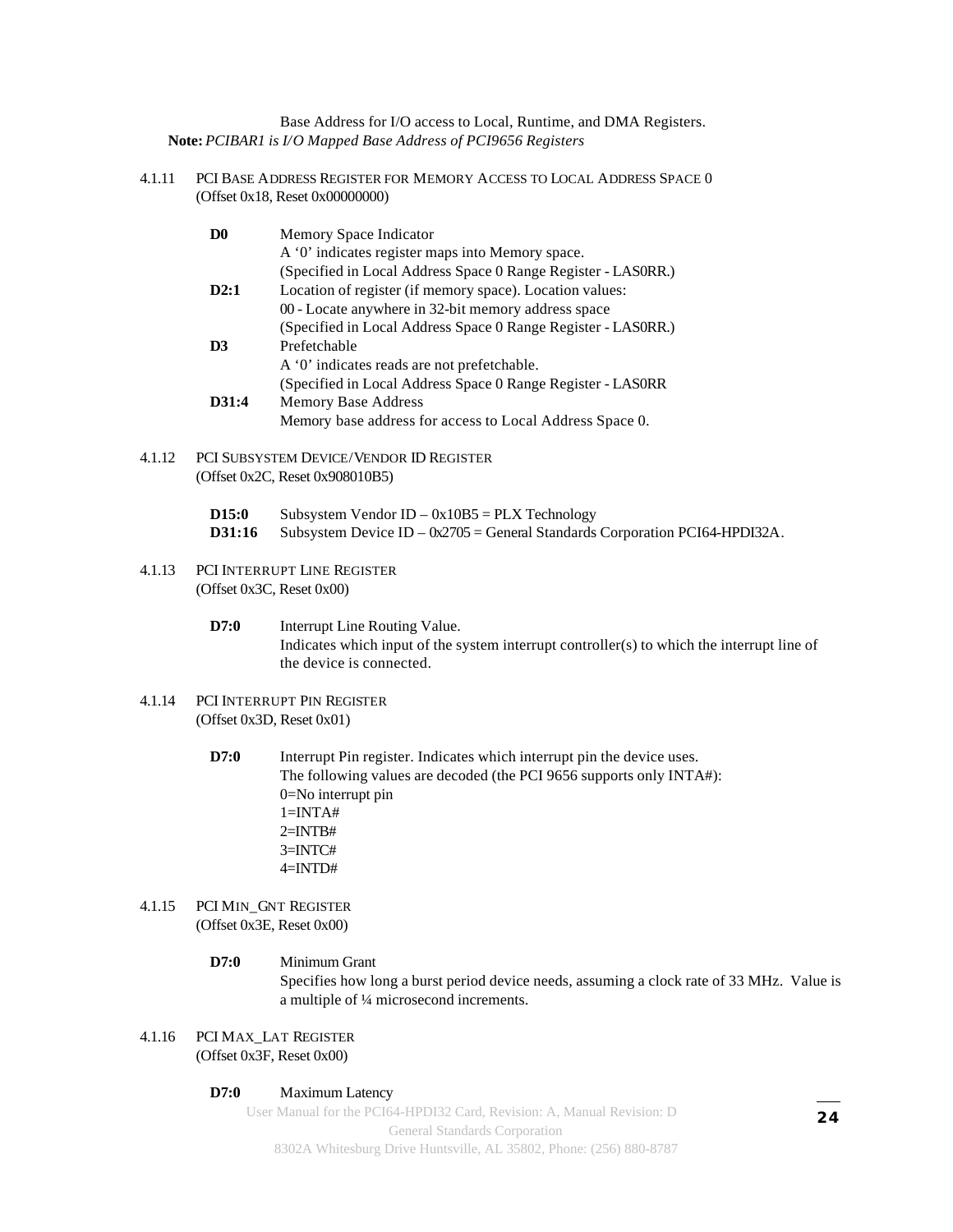Specifies how often the device must gain access to the PCI Bus. Value is a multiple of ¼ microsecond increments.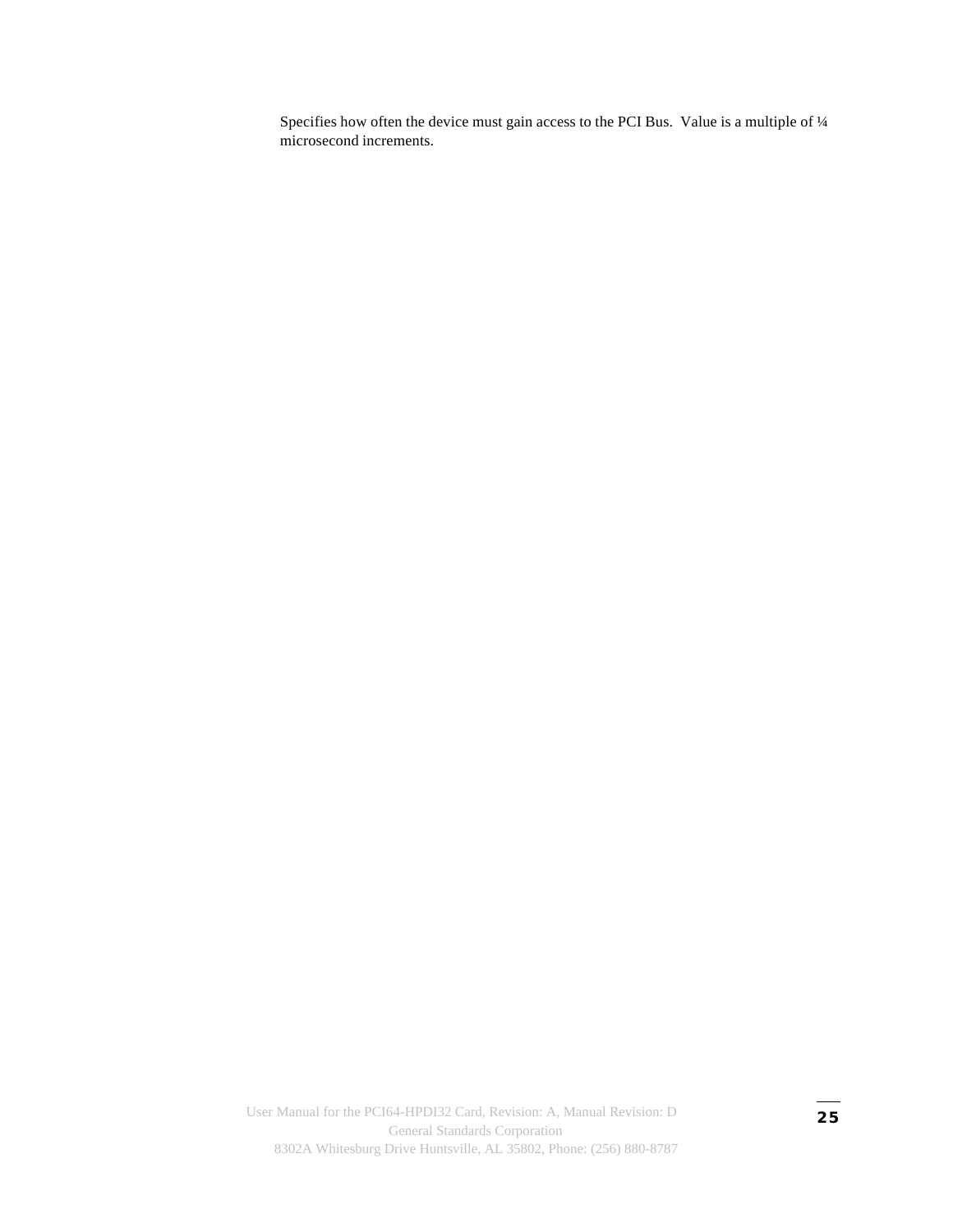#### 4.2 LOCAL CONFIGURATION REGISTERS

The Local Configuration registers give information on the Local side implementation. Since Local Expansion ROM, Local Address Space 1, and Direct Master accesses are not implemented on the PCI64-HPDI32A, the descriptions of these registers have been omitted. Most of the Local Configuration Registers are preloaded from the configuration Serial EEPROM at system reset.

| <b>PCI</b>  | Local         |                  |                                                                                          |              |
|-------------|---------------|------------------|------------------------------------------------------------------------------------------|--------------|
| <b>CFG</b>  | <b>Offset</b> | <b>PCI/Local</b> | <b>Register Name</b>                                                                     | Value after  |
| <b>Addr</b> | Addr          | Writable         |                                                                                          | <b>Reset</b> |
| 0x00        | 0x80          | Y                | Range for PCI to Local Address Space 0                                                   | 0xFFFFF000   |
| 0x04        | 0x84          | Y                | Local Base Address (Remap) for PCI to Local Address Space 0<br>(Unused)                  | 0x00000000   |
| 0x08        | 0x88          | Y                | Mode/Arbitration Register                                                                | 0x00000000   |
| 0x0C        | 0x8C          | Y                | Big/Little Endian Descriptor                                                             | 0x00000000   |
| 0x10        | 0x90          | Y                | Range for PCI to Local Expansion ROM (Unused)                                            | 0x00000000   |
| 0x14        | 0x94          | Y                | Local Base Address (Re-map) for PCI to Local Expansion ROM<br>and BREQo control (Unused) | 0x00000000   |
| 0x18        | 0x98          | Y                | Local Bus Region Descriptions for PCI Local Accesses                                     | 0x00000000   |
| 0x1C        | 0x9C          | Y                | Range for Direct Master to PCI (Unused)                                                  | 0x00000000   |
| 0x20        | 0xA0          | Y                | Local Base Address for Direct Master to PCI Memory (Unused)                              | 0x00000000   |
| 0x24        | 0xA4          | Y                | Local Base Address for Direct Master to PCI Memory IO/CFG<br>(Unused)                    | 0x00000000   |
| 0x28        | 0xA8          | Y                | PCI Base Address (Re-map) for Direct Master to PCI (Unused)                              | 0x00000000   |
| 0x2C        | 0xAC          | Y                | PCI Configuration Address Register for Direct Master to PCI<br>IO/CFG (Unused)           | 0x00000000   |
| 0xF0        | 0x170         | Y                | Range for PCI to Local Address Space 1 (Unused)                                          | 0x00000000   |
| 0xF4        | 0x174         | Y                | Local Base Address (Remap) for PCI to Local Address Space 1<br>(Unused)                  | 0x00000000   |
| 0xF8        | 0x178         | Y                | Local Bus Region Descriptor (Space 1) for PCI to Local Accesses<br>(Unused)              | 0x00000000   |

**Table 4.2: Local Configuration Registers**

#### 4.1.1 LOCAL ADDRESS SPACE 0 RANGE REGISTER FOR PCI TO LOCAL BUS (PCI 0x00, Reset 0xFFFFF000)

**D0** Memory Space Indicator

A '0' indicates register maps into Memory space.

- **D2:1** Location of register (if memory space). Location values:
	- 00 Locate anywhere in 32-bit memory address space
		- 01 Locate below 1 MB in PCI Address space
		- 10 Locate anywhere in 64-bit PCI Address space
	- 11 Reserved
- **D3** Prefetchable
	- A '0' indicates reads are not prefetchable.
- **D31:4** Specifies which PCI address bits will be used to decode a PCI access to Local Address Space 0. A '1' indicates bit is included in address decode.

User Manual for the PCI64-HPDI32 Card, Revision: A, Manual Revision: D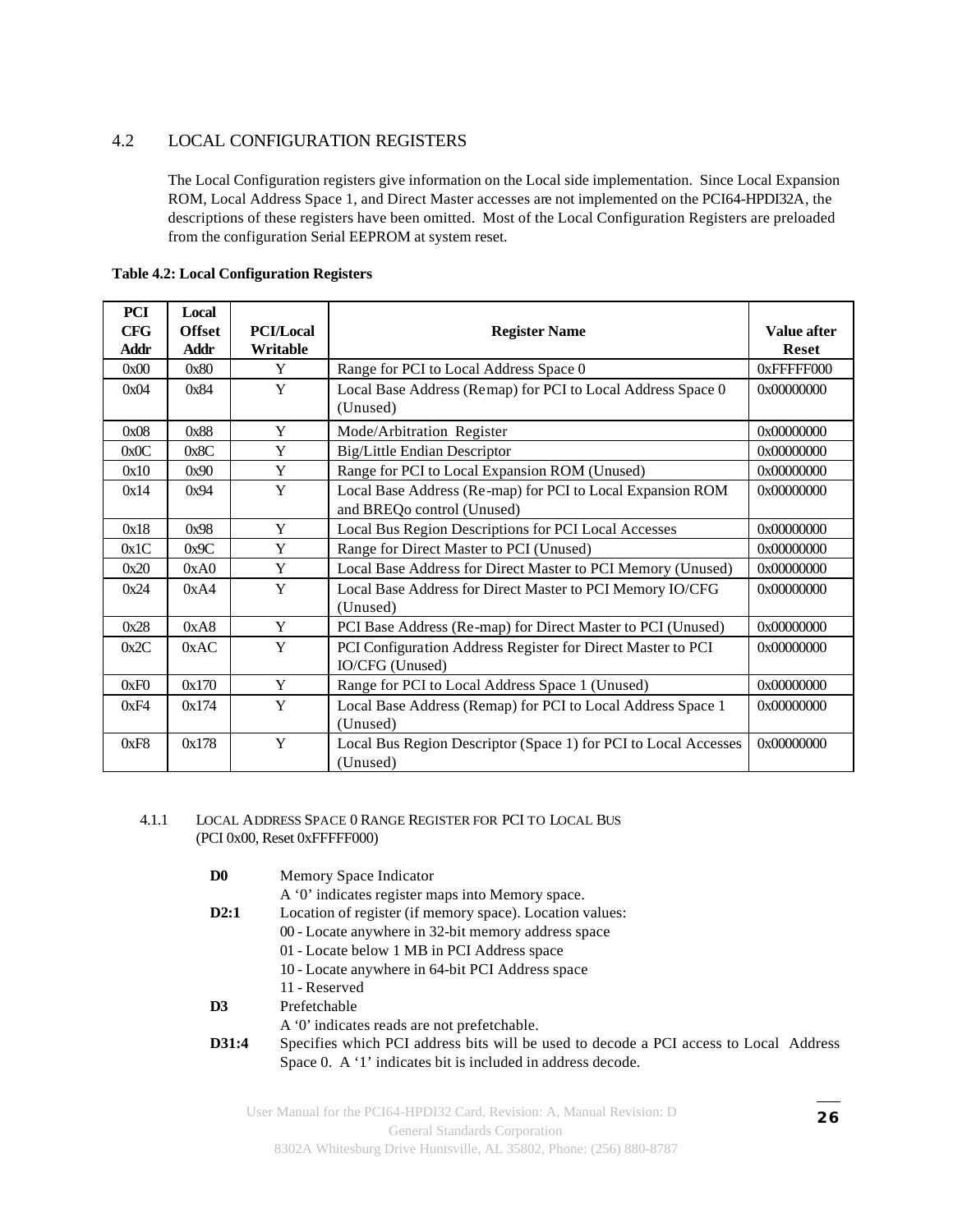Local Address Space 0 value 0xFFFFF000 maps a 4kbyte range. Since entire Local Address Space can be mapped into 4kb range, the remap register is not used.

#### 4.2.2 MODE/ARBITRATION REGISTER

(PCI 0x08)

| D7:0               | Local bus Latency Timer (Unused)                                                        |
|--------------------|-----------------------------------------------------------------------------------------|
| D <sub>15</sub> :8 | Local bus Pause Timer (Unused)                                                          |
| <b>D16</b>         | Local bus Latency Timer Enable (Unused)                                                 |
| <b>D17</b>         | Local bus Pause Timer Enable (Unused)                                                   |
| <b>D18</b>         | Local bus BREQ Enable (Unused)                                                          |
| D20:19             | <b>DMA</b> Channel Priority                                                             |
|                    | $00 =$ Rotational priority                                                              |
|                    | $01 =$ Channel 2 priority                                                               |
|                    | $10 =$ Channel 1 priority                                                               |
|                    | $11 =$ Reserved                                                                         |
| <b>D21</b>         | Local bus direct slave give up bus mode                                                 |
|                    | A value of 1 indicates local bus will be released when PCI9080 write FIFO empty or read |
|                    | FIFO full.                                                                              |
| D <sub>22</sub>    | Direct slave LLOCKo# Enable (Unused)                                                    |
| D23                | <b>PCI Request Mode</b>                                                                 |
| D <sub>24</sub>    | PCI Rev 2.1 Mode                                                                        |
| D <sub>25</sub>    | PCI Read No Write Mode                                                                  |
| D <sub>26</sub>    | PCI Read with Write Flush Mode                                                          |
| D <sub>27</sub>    | Gate the Local Bus Latency Timer with BREQ (Unused)                                     |
| <b>D28</b>         | PCI Read No Flush Mode                                                                  |
| D <sub>29</sub>    | Reads Device/Vendor ID or SubDevice/SubVendor ID                                        |

- **D30** FIFO Full Status Flag.
- **D31** BIGEND#/WAIT# Input/Output Select (M mode only).
- 4.2.3 BIG/LITTLE ENDIAN DESCRIPTOR REGISTER (PCI 0x0C)

Since local bus is little endian, all bits should be left zero

4.2.4 LOCAL ADDRESS SPACE 0/EXPANSION ROM BUS REGION DESCRIPTOR REGISTER (PCI 0x18, Reset 0x40030143)

| D1:0   | Memory Space 0 Local Bus Width                                         |  |  |  |  |
|--------|------------------------------------------------------------------------|--|--|--|--|
|        | 11 indicates 32-bit local bus                                          |  |  |  |  |
| D5:2   | Memory Space 0 Internal Wait States                                    |  |  |  |  |
|        | A '0' indicates no wait states required                                |  |  |  |  |
| D6     | Memory Space 0 Ready Input Enable                                      |  |  |  |  |
|        | A '1' indicates Local Ready input enabled.                             |  |  |  |  |
| D7     | Memory Space 0 Bterm Input Enable (Unused)                             |  |  |  |  |
| D8     | Memory Space 0 Prefetch Disable (Unused)                               |  |  |  |  |
| D9     | Expansion ROM Space Prefetch Disable (Unused)                          |  |  |  |  |
| D10    | Read Prefetch Count Enable (Unused)                                    |  |  |  |  |
| D14:11 | Prefetch Counter (Unused)                                              |  |  |  |  |
| D15    | Reserved                                                               |  |  |  |  |
| D17:16 | Expansion ROM Space Local Bus Width (Unused)                           |  |  |  |  |
|        | User Manual for the PCI64-HPDI32 Card, Revision: A, Manual Revision: D |  |  |  |  |
|        | <b>General Standards Corporation</b>                                   |  |  |  |  |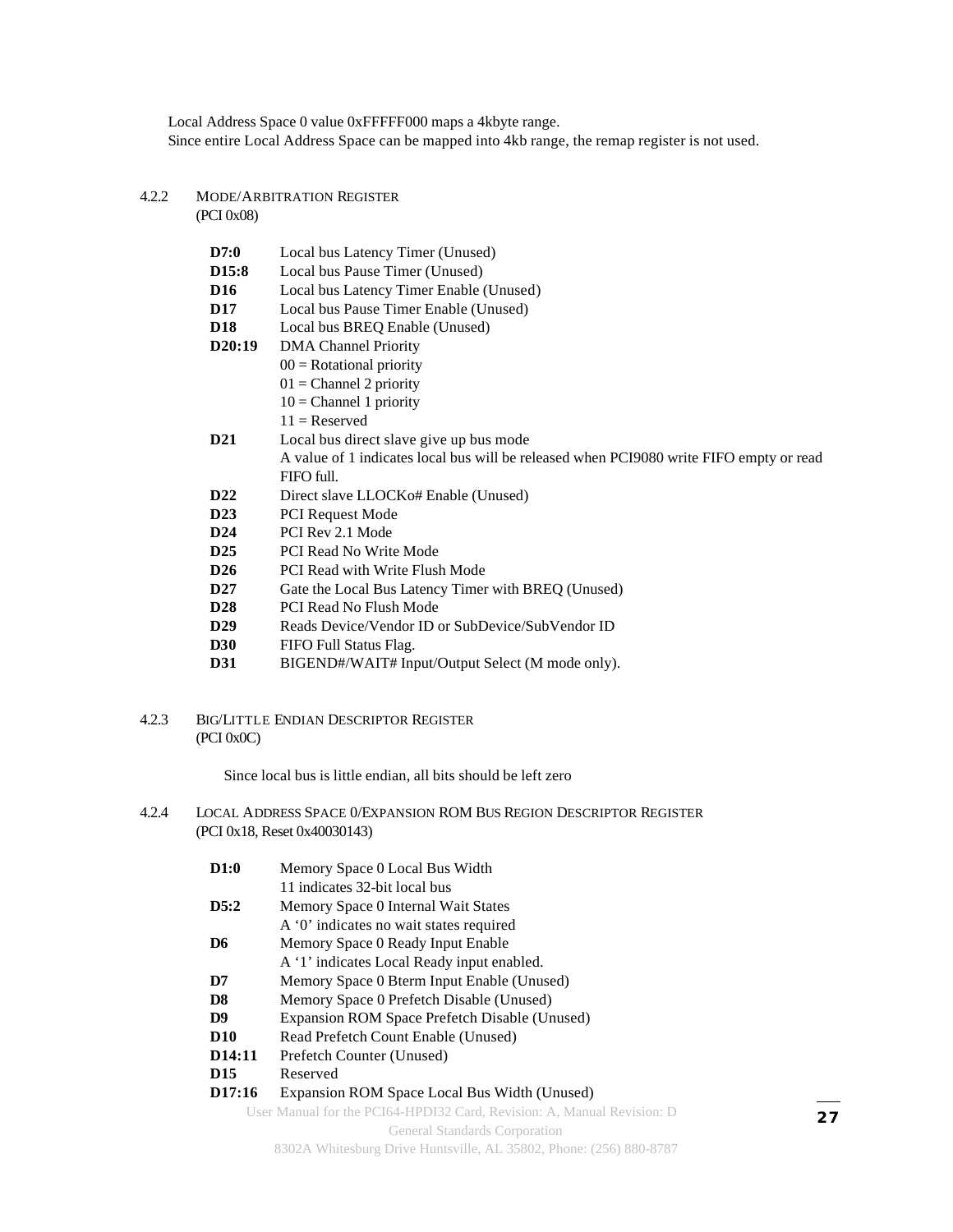- **D21:18** Expansion ROM Space Internal Wait States (Unused)
- **D22** Expansion ROM Space Ready Input Enable (Unused)
- **D23** Expansion ROM Space Bterm Input Enable (Unused)
- **D24** Memory Space 0 Burst Enable
- **D25** Extra Long Load from Serial Enable
- **D26** Expansion ROM Space Burst Enable (Unused)
- **D27** Direct Slave PCI Write Mode
- **D28:31** PCI Target Retry Delay Clocks

#### 4.3 RUNTIME REGISTERS

The Runtime registers consist of mailbox registers, doorbell registers, and a general-purpose control register. The mailbox and doorbell registers serve no purpose on the PCI64-HPDI32A.

| PCI         | Local         |                  |                                         |              |
|-------------|---------------|------------------|-----------------------------------------|--------------|
| <b>CFG</b>  | <b>Offset</b> | <b>PCI/Local</b> | <b>Register Name</b>                    | Value after  |
| <b>Addr</b> | Addr          | Writable         |                                         | <b>Reset</b> |
| 0x40        | 0xC0          | Y                | Mailbox Register 0 (Unused)             | 0x00000000   |
| 0x44        | 0xC4          | Y                | Mailbox Register 1 (Unused)             | 0x00000000   |
| 0x48        | 0xC8          | Y                | Mailbox Register 2 (Unused)             | 0x00000000   |
| 0x4C        | 0xCC          | Y                | Mailbox Register 3 (Unused)             | 0x00000000   |
| 0x50        | 0xD0          | Y                | Mailbox Register 4 (Unused)             | 0x00000000   |
| 0x54        | 0xD4          | Y                | Mailbox Register 5 (Unused)             | 0x00000000   |
| 0x58        | 0xD8          | Y                | Mailbox Register 6 (Unused)             | 0x00000000   |
| 0x5C        | 0xDC          | Y                | Mailbox Register 7 (Unused)             | 0x00000000   |
| 0x60        | 0xE0          | Y                | PCI to Local Doorbell Register (Unused) | 0x00000000   |
| 0x64        | 0xE4          | Y                | Local to PCI Doorbell Register (Unused) | 0x00000000   |
| 0x68        | 0xE8          | Y                | <b>Interrupt Control/Status</b>         | 0x00000000   |
| 0x6C        | 0xEC          | Y                | <b>General Purpose Control</b>          | 0x00000000   |
| 0x70        | 0xF0          | N                | Permanent Device ID/Permanent Vendor ID | 0x10B59656   |
| 0x74        | 0xF4          | N                | <b>Permanent Revision ID</b>            | 0x0000000X   |
| 0x78        | 0xC0          | Y                | Mailbox Register 0 (Unused)             | 0x00000000   |
| 0x7C        | 0xC4          | Y                | Mailbox Register 1 (Unused)             | 0x00000000   |

#### 4.3.1 INTERRUPT CONTROL /STATUS (PCI 0x68, Reset 0x00000000)

- **D0** Enable Local bus LSERR# (Unused)
- **D1** Enable Local bus LSERR# on a PCI parity error (Unused)
- **D2** Generate PCI Bus SERR#
- **D3** Mailbox Interrupt Enable (Unused)
- **D4** Power Management Interrupt Enable
- **D5** Power Management Interrupt
- **D6** Direct Master Write/Direct Slave Read Local Data Parity Check Error Enable
- **D7** Direct Master Write/Direct Slave Read Local Data Parity Check Error Status
- **D8** PCI Interrupt Enable
- **D9** PCI Doorbell Interrupt Enable (Unused)

User Manual for the PCI64-HPDI32 Card, Revision: A, Manual Revision: D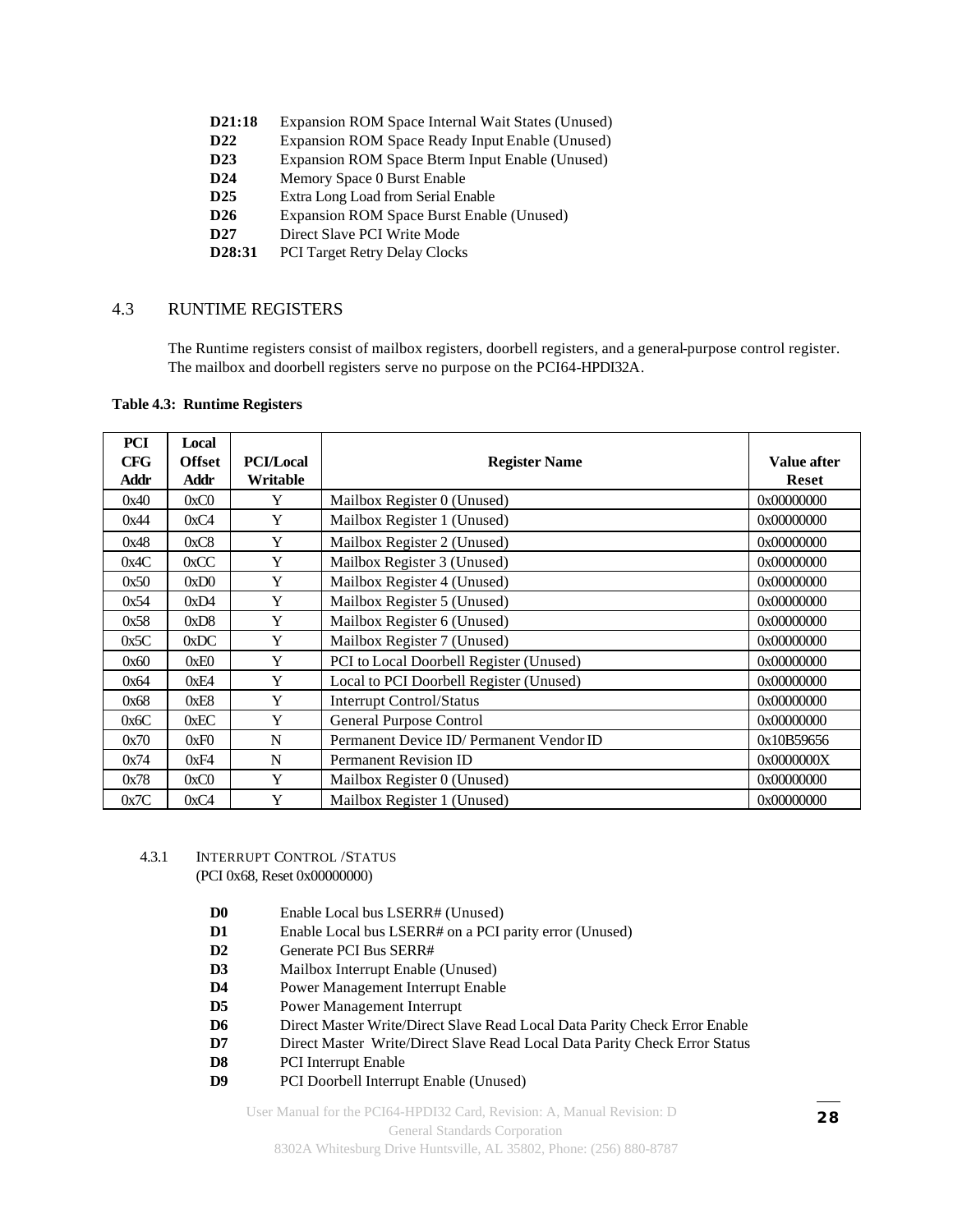- **D10** PCI Abort Interrupt Enable
- **D11** PCI Local Interrupt Enable
	- Local Interrupt must be enabled for USC/FIFO interrupts.
- **D12** Retry Abort Enable (Unused)
- **D13** PCI Doorbell Interrupt Status.
- **D14** PCI Abort Interrupt Status
- **D15** PCI Local Interrupt Status
- **D16** Local Interrupt Output Enable
- **D17** Local Doorbell Interrupt Enable (Unused)
- **D18** Local DMA Channel 0 Interrupt Enable
- **D19** Local DMA Channel 1 Interrupt Enable
- **D20** Local Doorbell Interrupt Status
- **D21** DMA Channel 0 Interrupt Status
- **D22** DMA Channel 1 Interrupt Status
- **D23** BIST Interrupt Status
- **D24** A '0' indicates a Direct Master was bus master during a Master or Target abort.
- **D25** A '0' indicates that DMA CHO was bus master during a Master or Target abort.
- **D26** A '0' indicates that DMA CH1 was bus master during a Master or Target abort.
- **D27** A '0' indicates that a Target Abort was generated by the PCI9080 after 256 consecutive Master retries to a Target.
- **D28** Reading a '1' indicates the PCI Bus wrote data to MBOX0. Enabled only if the Mailbox Interrupt Enable bit is set (INTCSR[3]=1).
- **D29** Reading a '1' indicates the PCI Bus wrote data to MBOX1. Enabled only if the Mailbox Interrupt Enable is set (INTCSR[3]=1).
- **D30** Reading a '1' indicates the PCI Bus wrote data to MBOX2. Enabled only if the Mailbox Interrupt Enable bit is set (INTCSR[3]=1).
- **D31** Reading a '1' indicates the PCI Bus wrote data to MBOX3. Enabled only if the Mailbox Interrupt Enable bit is set (INTCSR[3]=1).
- 4.3.2 SERIAL EEPROM CONTROL, PCI COMMAND CODES, USER I/O CONTROL, INIT CONTROL REGISTER (PCI 0x6C, Reset 0x0x001767E)
	- **D3:0** PCI Read Command Code for DMA
	- **D7:4** PCI Write Command Code for DMA
	- **D11:8** PCI Memory Read Command Code for Direct Master (Unused)
	- **D15:12** PCI Memory Write Command Code for Direct Master (Unused)
	- **D16** General Purpose Output (Unused)
	- **D17** General Purpose Input (Unused)
	- **D18** Writing a '1' selects USERi to be an input to the chip. Writing a '0' selects LLOCKi# as an input. Enables the user to select between The USERi and LLOCKi# functions when USERi is chosen to be an output. The select bit(s) for the pin is DMAMODE0[12] and/or DMAMODE1[12].
	- **D19** Writing a '1' selects USER to be an output from the chip. Writing a '0' selects LLOCKo# as an output. Enables the user to select between the USERo and LLOCKo# functions when USERo is chosen to be an output. The select bit(s) for the pin is DMAMODE0[12] and/or DMAMODE1[12].
	- **D20** LINTo#Interrupt Status
	- **D21** TEA#/LSERR# Interrupt Status
	- **D23:22** Reserved
	- **D24** Serial EEPROM clock for Local or PCI bus reads or writes to Serial EEPROM.
	- **D25** Serial EEPROM chip select
	- **D26** Write bit to serial EEPROM

User Manual for the PCI64-HPDI32 Card, Revision: A, Manual Revision: D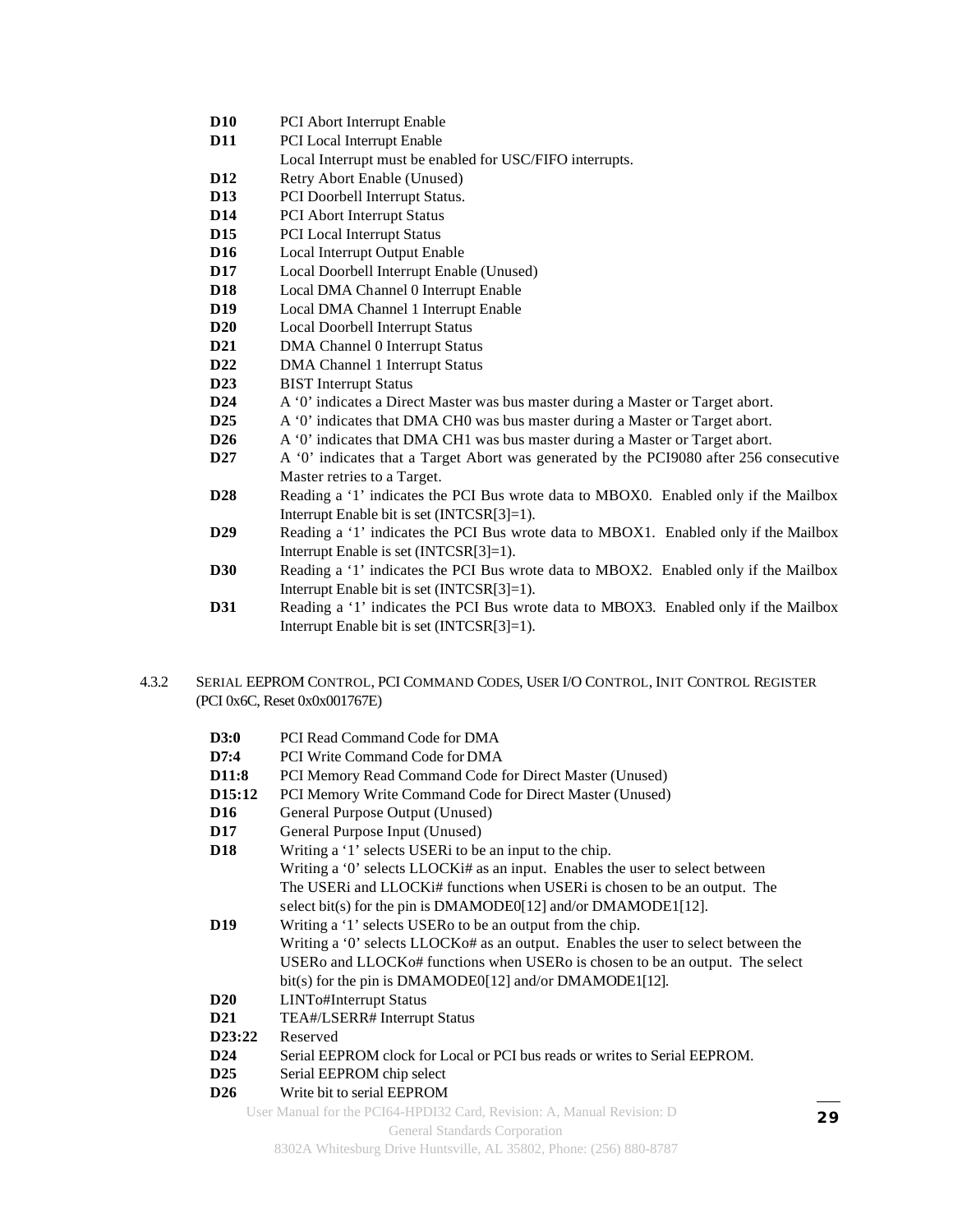- **D27** Read serial EEPROM data bit
- **D28** Serial EEPROM present
- **D29** Reload Configuration Registers
- **D30** PCI Adapter Software Reset
- **D31** Local Init Status
	- A '1' indicates Local initialization done.
- 4.3.3 PCI PERMANENT CONFIGURATION ID REGISTER (PCI 0x70, Reset 0x10B59080)
	- **D15:0** Permanent Vendor ID (0x10B5)
	- **D31:16** Permanent Device ID (0x9656)
- 4.3.4 PCI PERMANENT REVISION ID REGISTER (PCI 0x74)
	- **D7:0** Permanent Revision ID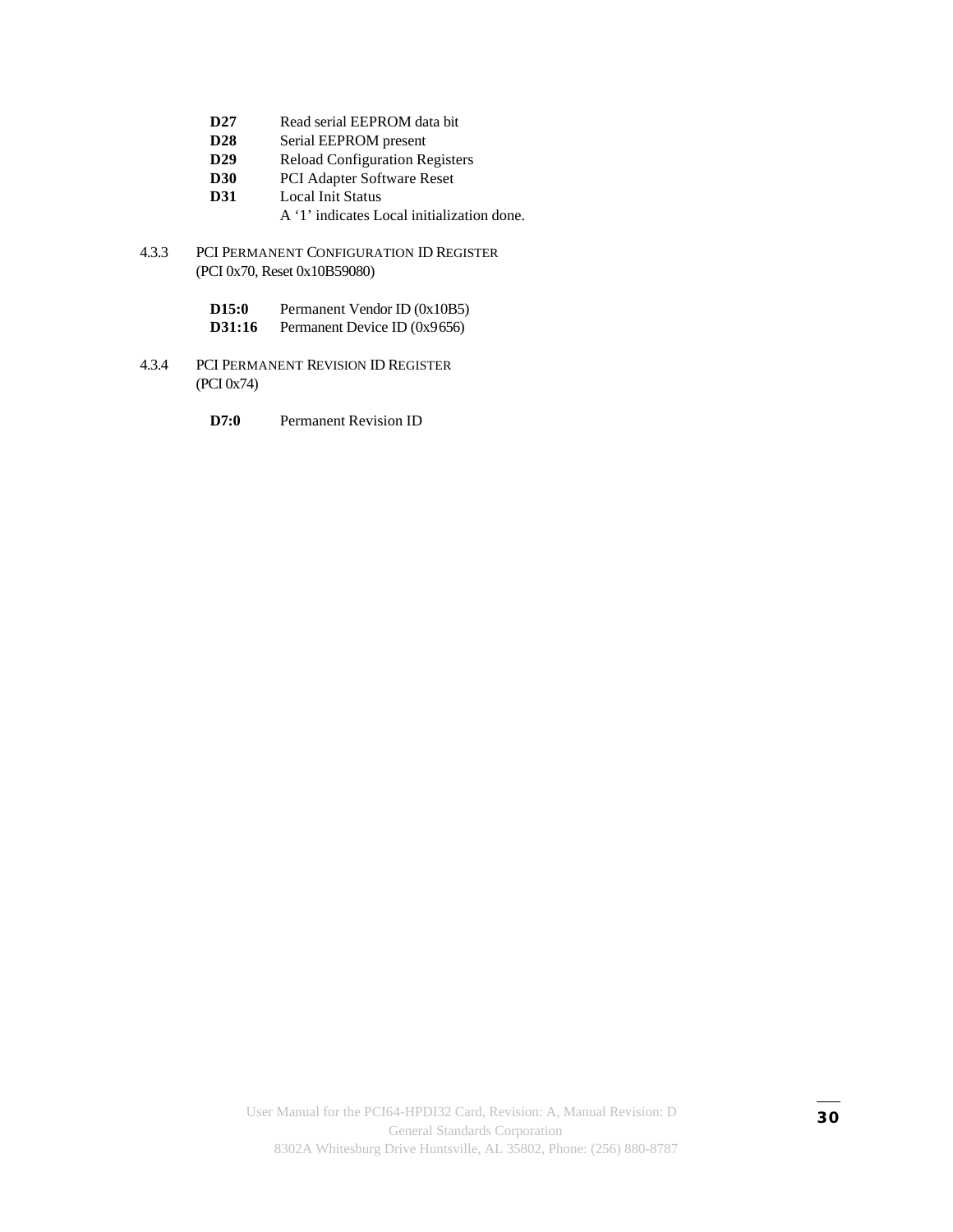#### 4.4 LOCAL DMA REGISTERS

The Local DMA registers are used to setup the DMA transfers to and from the on-board FIFOs. Since the PCI64- HPDI32A is half-duplex (data is only transferred in one direction at a time), only DMA Channel 0 is used.

#### **Table 4.4: DMA Registers**

| <b>PCI</b> | Local         |                  |                                                     |              |
|------------|---------------|------------------|-----------------------------------------------------|--------------|
| <b>CFG</b> | <b>Offset</b> | <b>PCI/Local</b> | <b>Register Name</b>                                | Value after  |
| Addr       | Addr          | Writable         |                                                     | <b>Reset</b> |
| 0x80       | 0x100         | Y                | DMA Channel 0 Mode Register                         | 0x00000003   |
| 0x84       | 0x104         | Y                | DMA Channel 0 PCI Address Register                  | 0x00000000   |
| 0x88       | 0x108         | Y                | DMA Channel 0 Local Address Register                | 0x00000000   |
| 0x8C       | 0x10C         | Y                | DMA Channel 0 Transfer Byte Count Register          | 0x00000000   |
| 0x90       | 0x110         | Y                | DMA Channel 0 Descriptor Pointer Register           | 0x00000000   |
| 0x94       | 0x114         | Y                | DMA Channel 1 Mode Register (Unused)                | 0x00000003   |
| 0x98       | 0x118         | Y                | DMA Channel 1 PCI Address Register (Unused)         | 0x00000000   |
| 0x9C       | 0x11C         | Y                | DMA Channel 1 Local Address Register (Unused)       | 0x00000000   |
| 0xA0       | 0x120         | Y                | DMA Channel 1 Transfer Byte Count Register (Unused) | 0x00000000   |
| 0xA4       | 0x124         | Y                | DMA Channel 1 Descriptor Pointer Register (Unused)  | 0x00000000   |
| 0xA8       | 0x128         | Y                | DMA Channel 1Command/Status Register                | 0x00000010   |
|            |               |                  | DMA Channel 0 Command/Status Register               |              |
| 0xAC       | 0x12C         | Y                | DMA Mode/ Arbitration Register                      | 0x00000000   |
| 0xB0       | 0x130         | Y                | <b>DMA</b> Threshold Register                       | 0x00000000   |

4.4.1 DMA CHANNEL 0 MODE REGISTER (PCI 0x80)

| D1:0           | Local Bus Width                                                                               |  |
|----------------|-----------------------------------------------------------------------------------------------|--|
|                | $00 = 8$ bit DMA transfer width                                                               |  |
|                | $01 = 16$ bit DMA transfer width                                                              |  |
|                | $10/11 = 32$ bit DMA transfer width                                                           |  |
| D5:2           | Internal Wait States (Unused)                                                                 |  |
| D <sub>6</sub> | Ready Input Enable                                                                            |  |
|                | <b>Note:</b> This bit should always be set to '1' (Ready Input Enabled)                       |  |
| D7             | Bterm# Input Enable (Unused)                                                                  |  |
|                | <b>Note:</b> This bit should always be set to '0' (BTERM# Disabled)                           |  |
| D <sub>8</sub> | <b>Local Burst Enable</b>                                                                     |  |
|                | <b>Note:</b> If Burst enabled, the user must ensure FIFO will not become empty (read) or full |  |
|                | (write) during the burst access. For Demand Mode DMA, this means the Almost                   |  |
|                | Empty/Almost Full flags should be set to a value of at least 8.                               |  |
| D <sub>9</sub> | <b>Chaining Enable</b>                                                                        |  |
|                | A '1' indicates chaining mode is enabled.                                                     |  |
|                | For chaining mode, the DMA source address, destination address and byte count are             |  |
|                | loaded from memory in PCI Space.                                                              |  |
| <b>D10</b>     | Done Interrupt Enable                                                                         |  |
|                | A '1' enables interrupt when DMA done.                                                        |  |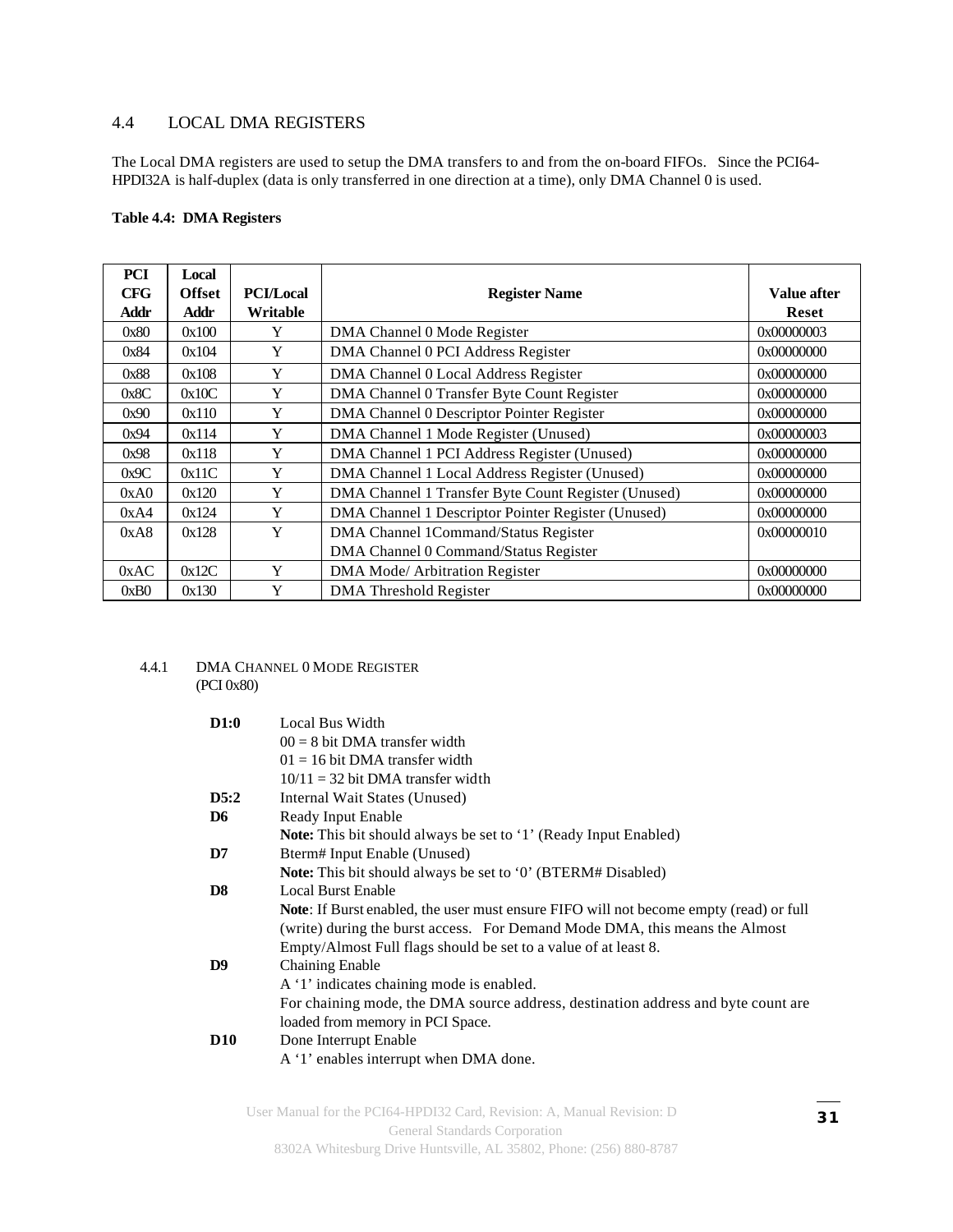|                 | Note: If DMA clear count mode is enabled, the interrupt won't occur until the byte count         |
|-----------------|--------------------------------------------------------------------------------------------------|
|                 | is cleared.                                                                                      |
| <b>D11</b>      | <b>Local Addressing Mode</b>                                                                     |
|                 | A '1' indicates local addresses LA [31:2] to be held constant.                                   |
|                 | Note: This bit should always be set to '1' (no address increment)                                |
| D <sub>12</sub> | Demand Mode Enable                                                                               |
|                 | A '1' causes the DMA controller to operate in Demand Mode.                                       |
|                 | In Demand Mode, the DMA controller transfers data when its DREQ# input is asserted.              |
|                 | The DMA controller transfers Lwords (32bits) of data. This may result in multiple                |
|                 | transfers for an 8 or 16 bit bus.                                                                |
| <b>D13</b>      | Memory Write and Invalidate Mode for DMA Transfers.                                              |
|                 | When set to a '1', the PCI 9656 performs Memory Write and Invalidate cycles to the PCI           |
|                 | bus. The PCI 9656 supports Memory Write and Invalidates sizes of 8 or 16 Lwords. Size            |
|                 | is specified in the System Cache Line Size bits (PCICLSR[7:0]). If a size other than 8 or 16     |
|                 | is specified, the PCI 9656 performs Write transfers rather than Memory Write and                 |
|                 | Invalidate transfers. Transfers must start and end at cache line boundaries.                     |
| <b>D14</b>      | DMA EOT (End of Transfer) Enable (Unused)                                                        |
| D <sub>15</sub> | DMA Stop Data Transfer Mode                                                                      |
|                 | A'0' sends a BLAST to terminate DMA transfer                                                     |
|                 | Note: This bit should always be set to '0'.                                                      |
| D <sub>16</sub> | <b>DMA Clear Count Mode (Unused)</b>                                                             |
| <b>D17</b>      | DMA Channel 0 Interrupt Select                                                                   |
|                 | A '1' routes the DMA Channel 0 interrupt to the PCI interrupt.                                   |
|                 | Note: This bit should always be set to '1'.                                                      |
| <b>D18</b>      | DAC Chain Load                                                                                   |
|                 | When set to a '1', enables the descriptor to load the PCI Dual Address Cycle value.              |
|                 | Otherwise, it uses the contents of the register.                                                 |
| D <sub>19</sub> | <b>EOT# END Link</b>                                                                             |
| <b>D20</b>      | Valid Mode Enable                                                                                |
|                 | Value of '0' indicates the Valid bit (DMASIZ0[31]) is ignored. Value of a '1'                    |
|                 | Indicates the DMA descriptors are processed only when the Valid bit is set                       |
|                 | (DMASIZ0[31]). If the Valid bit is set, the transfer count is '0', and the descriptor is         |
|                 | not the last descriptor in the chain. The DMA controller then moves to the next                  |
|                 | descriptor in the chain.                                                                         |
| D <sub>21</sub> | Valid Stop Control                                                                               |
|                 | Value of '0' indicates the DMA Chaining controller continuously polls a descriptor with          |
|                 | the Valid bit set to 0 (invalid descriptor) if the Valid Mode Enable bit is set (bit $[20]=1$ ). |
|                 | Value of a '1' indicates the Chaining controller stops polling when the Valid bit with a         |
|                 | value of '0' is detected (DMASIZ0[31]=0). In this case, the CPU must restart the DMA             |
|                 | controller by setting the Start bit (DMACSR0[1]=1). A pause sets the DMA Done                    |
|                 | register.                                                                                        |
| D31:22          | Reserved                                                                                         |

4.4.2 DMA CHANNEL 0 PCI ADDRESS REGISTER (PCI 0x84)

#### **D31:0** PCI Address Register

4.4.3 DMA CHANNEL 0 LOCAL ADDRESS REGISTER (PCI 0x88)

#### **D31:0** Local Address Register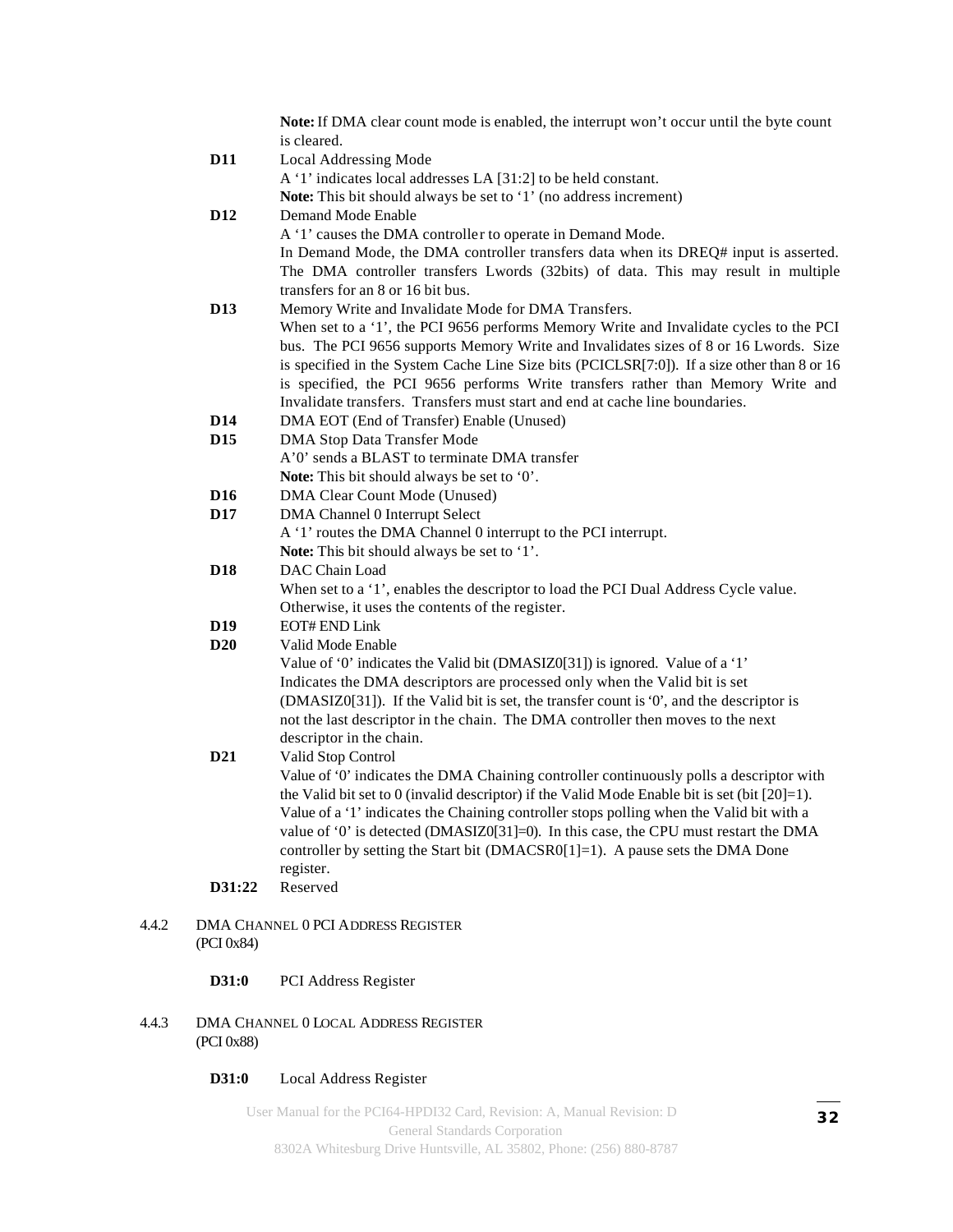**Note:** Should be set to Local FIFO offset 0x18

- 4.4.4 DMA CHANNEL 0 TRANSFER SIZE (BYTES) REGISTER (PCI 0x8C)
	- **D22:0** DMA Transfer Size **D30:23** Reserved **D31** Valid

#### 4.4.5 DMA CHANNEL 0 DESCRIPTOR POINTER REGISTER (PCI 0x90)

| D0    | Descriptor Location                                                       |  |  |
|-------|---------------------------------------------------------------------------|--|--|
|       | A '1' indicates PCI address space.                                        |  |  |
|       | Note: This bit should always be set to '1' if Chained DMA enabled.        |  |  |
| D1    | End of Chain                                                              |  |  |
| D2    | Interrupt after Terminal Count                                            |  |  |
| D3    | Direction of transfer                                                     |  |  |
|       | A '1' indicates transfers from local bus to PCI bus (Read Receive FIFO)   |  |  |
|       | A '0' indicates transfers from local bus to PCI bus (Write Transmit FIFO) |  |  |
| D31:4 | <b>Next Descriptor Address</b>                                            |  |  |

#### 4.4.6 DMA CHANNEL 0 COMMAND/STATUS REGISTER (PCI 0xA8)

- **D0** Channel 0 Enable
- **D1** Channel 0 Control
- **D2** Channel 0 Abort
- **D3** Clear Interrupt
- **D4** Channel 0 Done
- **D7:5** Reserved
- 4.4.7 DMA ARBITRATION REGISTER (PCI 0xAC)

Same as Mode /Arbitration Register (MARBR) (PCI 0x08 – See Section 2.2.2)

- 4.4.8 DMA THRESHOLD REGISTER (PCI 0xB0)
	- **D3:0** DMA Channel 0 PCI to Local Almost Full (C0PLAF)
	- **D7:4** DMA Channel 0 Local to PCI Almost Empty (C0LPAE)
	- **D11:8** DMA Channel 0 Local to PCI Almost Full (C0LPAF)
	- **D15:12** DMA Channel 0 PCI to Local Almost Empty (C0PLAE)
	- **D19:16** DMA Channel 1 PCI to Local Almost Full (C1PLAF) (Unused)
	- **D23:20** DMA Channel 1 Local to PCI Almost Empty (C1LPAE) (Unused)
	- **D27:24** DMA Channel 1 PCI to Local Almost Full (C1LPAF) (Unused)
	- **D31:28** DMA Channel 1 PCI to Local Almost Empty (C1PLAE) (Unused)

#### 4.5 MESSAGING QUEUE REGISTERS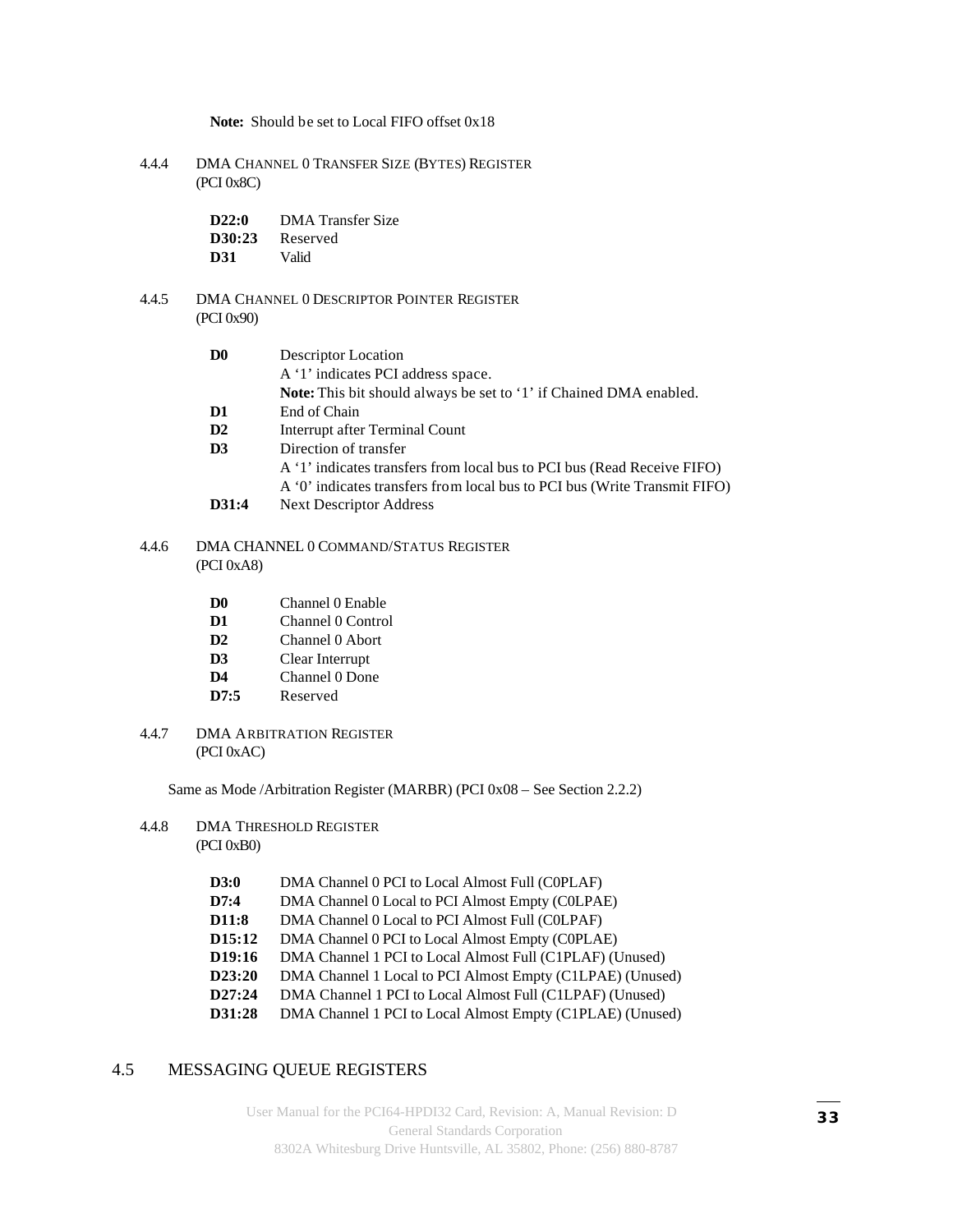Messaging queue registers are not used on the PCI64-HPDI32A.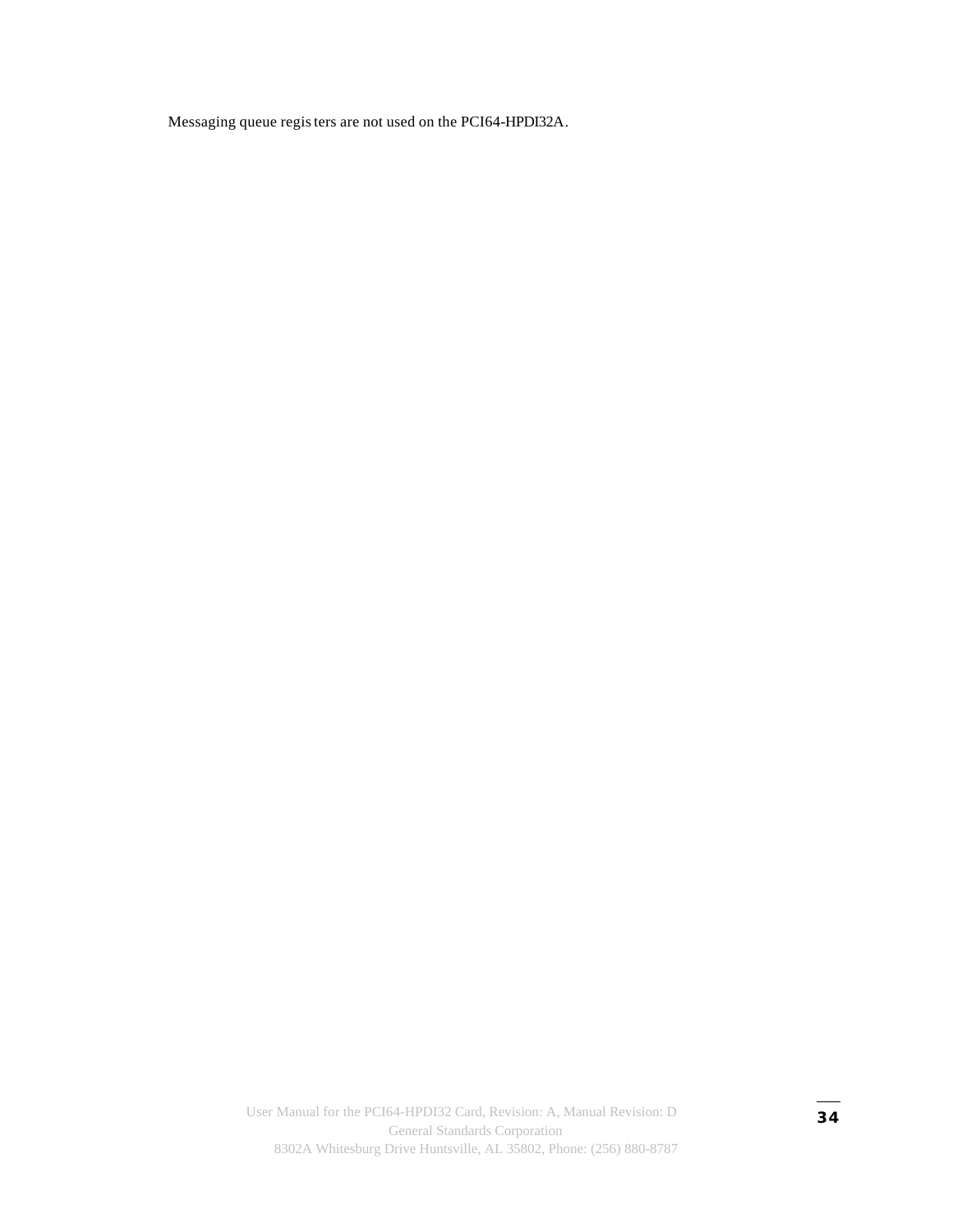#### **CHAPTER 5: HARDWARE CONFIGURATION**

#### 5.0 HARDWARE JUMPERS (J1)

The EEPROM jumper header (J1) is a 4x2 header which contains four mini jumpers installed (PCI factory default) or two jumpers installed (PMC factory default). These jumpers (described below) should remain installed for most applications.

To locate the hardware jumpers, view the top side of the card with the cable interface connector to the right. The jumper block is located about two inches to the right of the connector in the center of the card. The jumpers will number top to bottom, with Jumper 1 toward the top and Jumper 4 toward the bottom.

#### PCI Only:

Two general purpose jumpers are used on the PCI version only. These jumpers are present on the PMC version, but are not connected. They may be connected on a future PMC version. These jumpers may be read from the Board Status register – installed = 1, removed = 0. If more than one HPDI32A board is installed in a system, Board Jumpers 0/1 can provide an addressing method to distinguish between the cards via software.

Board Jumper 1 (Jumper 1 closest to top of card). Board Jumper 0 (Jumper 2 second from top of card).

#### PCI/PMC:

FPGA Reload (Jumper 3 -third from top of card)

This jumper connects the PCI reset signal to the FPGA reload. This forces the FPGAs to reload firmware upon a PCI reset. This allows a recovery mechanism of the FGPA firmware if a catastrophic failure occurs. PLX Default Configuration (Jumper 4 - closest to bottom of card)

This jumper connects the PLX controller chip to the On-board Configuration EEPROM. When installed, the PLX will preload registers based on Serial EPROM data. This information is necessary for correct PCI configuration and driver installation. If the Configuration EEPROM becomes corrupted, PCI configuration may lockup due to invalid parameters. **Removing this jumper will force the PLX into a default configuration that should allow PCI configuration to proceed (OS will boot, and user can take action to reprogram Configuration EEPROM). This jumper should only be removed following factory consultation. The board will not function correctly if this jumper is removed.**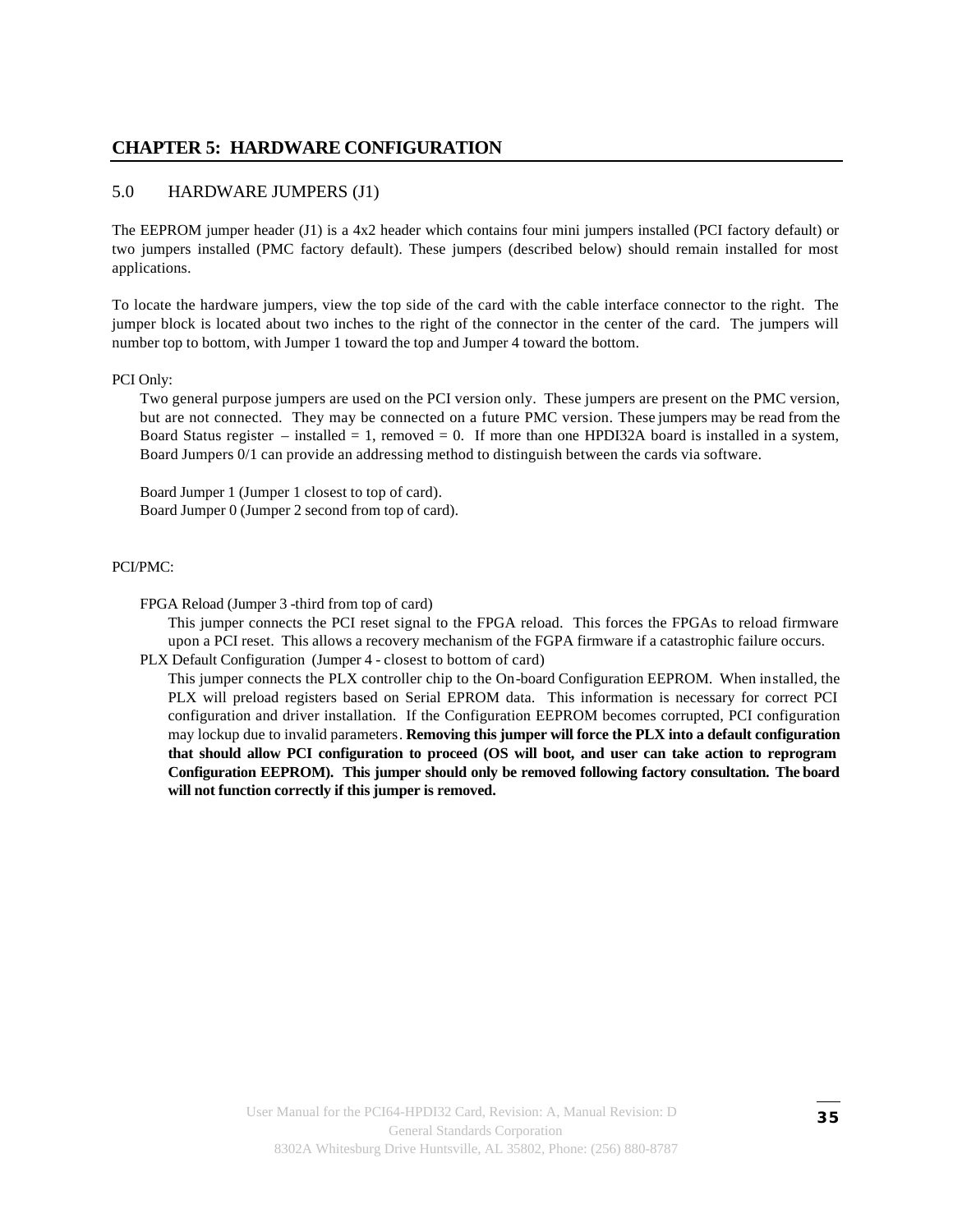#### 5.1 CABLE INTERFACE CONNECTOR

The 80-pin cable interface connector (reference designator: P1) on the HPDI32A board is manufactured by Robinson Nugent - part number P50E-080-P1-SR1-TG. The mating part number is Robinson Nugent P50E-080-S-TG (50 mil. cabling is suggested for twisted pair), or Robinson Nugent P25E-080S-TG (25 mil. cabling may be used for multi-drop capability, but with loss of twisted pair). Table 5.0 shows the cable pinout.

#### **Table 5.0: Cable Pin-Out**

| Pin            | Cable Signal Name       | Pin | Cable Signal Na |
|----------------|-------------------------|-----|-----------------|
| No.            |                         | No. |                 |
| 1              | CABLE CLK +             | 41  | CABLE D12 +     |
| $\overline{c}$ | CABLE CLK -             | 42  | CABLE D12 -     |
| 3              | <b>FRAME VALID +</b>    | 43  | CABLE D13+      |
| 4              | <b>FRAME VALID -</b>    | 44  | CABLE D13 -     |
| 5              | LINE VALID / GPIO0 +    | 45  | CABLE D14 +     |
| 6              | LINE VALID / GPIO0 -    | 46  | CABLE D14 -     |
| 7              | STATUS VALID / GPIO1 +  | 47  | $CABLE$ D15 +   |
| 8              | STATUS VALID / GPIO1 -  | 48  | CABLE D15 -     |
| 9              | RX READY / GPIO2 +      | 49  | CABLE D16+      |
| 10             | RX READY / GPIO2 -      | 50  | CABLE D16 -     |
| 11             | TX DATA READY / GPIO3 + | 51  | CABLE D17+      |
| 12             | TX DATA READY / GPIO3 - | 52  | CABLE D17 -     |
| 13             | TX ENABLED / GPIO4 +    | 53  | CABLE D18+      |
| 14             | TX ENABLED / GPIO4 -    | 54  | CABLE D18 -     |
| 15             | RX ENABLED / GPIO5 +    | 55  | CABLE D19+      |
| 16             | RX ENABLED / GPIO5 +    | 56  | CABLE D19 -     |
| 17             | CABLE D0+               | 57  | CABLE D20+      |
| 18             | CABLE D0 -              | 58  | CABLE D20 -     |
| 19             | CABLE D1+               | 59  | CABLE D21 +     |
| 20             | CABLE D1 -              | 60  | CABLE D21 -     |
| 21             | $CABLE D2 +$            | 61  | $CABLE D22 +$   |
| 22             | CABLE D2 -              | 62  | $CABLE D22 +$   |
| 23             | CABLE D3+               | 63  | CABLE D23+      |
| 24             | CABLE D3 -              | 64  | CABLE D23 -     |
| 25             | CABLE D4+               | 65  | CABLE D24 +     |
| 26             | CABLE D4 -              | 66  | CABLE D24 -     |
| 27             | CABLE D5+               | 67  | CABLE D25 +     |
| 28             | CABLE D5 -              | 68  | CABLE D25 -     |
| 29             | CABLE D6+               | 69  | CABLE D26+      |
| 30             | CABLE D6 -              | 70  | CABLE D26 -     |
| 31             | CABLE D7+               | 71  | $CABLE D27 +$   |
| 32             | CABLE D7 -              | 72  | CABLE D27 -     |
| 33             | CABLE D8 +              | 73  | CABLE D28 +     |
| 34             | CABLE D8 -              | 74  | CABLE D28 -     |
| 35             | CABLE D9+               | 75  | CABLE D29 +     |
| 36             | CABLE D9 -              | 76  | CABLE D29 -     |
| 37             | CABLE D10+              | 77  | CABLE D30+      |
| 38             | CABLE D10 -             | 78  | CABLE D30 -     |
| 39             | CABLE D11 +             | 79  | CABLE D31 +     |

| Pin | Cable Signal Name |
|-----|-------------------|
| No. |                   |
| 41  | CABLE D12 +       |
| 42  | CABLE D12 -       |
| 43  | $CABLE$ D13 +     |
| 44  | CABLE D13 -       |
| 45  | CABLE D14+        |
| 46  | CABLE D14 -       |
| 47  | $CABLE$ D15 +     |
| 48  | CABLE D15 -       |
| 49  | CABLE D16+        |
| 50  | CABLE D16 -       |
| 51  | CABLE D17 +       |
| 52  | CABLE D17 -       |
| 53  | CABLE D18+        |
| 54  | CABLE D18 -       |
| 55  | CABLE D19+        |
| 56  | CABLE D19 -       |
| 57  | $CABLE D20 +$     |
| 58  | CABLE D20 -       |
| 59  | CABLE D21+        |
| 60  | CABLE D21 -       |
| 61  | CABLE D22+        |
| 62  | CABLE D22 +       |
| 63  | CABLE D23+        |
| 64  | CABLE D23 -       |
| 65  | CABLE D24 +       |
| 66  | CABLE D24 -       |
| 67  | CABLE $D25 +$     |
| 68  | CABLE D25 -       |
| 69  | CABLE D26+        |
| 70  | CABLE D26 -       |
| 71  | CABLE D27 +       |
| 72  | CABLE D27 -       |
| 73  | $CABLE$ D28 +     |
| 74  | CABLE D28 -       |
| 75  | CABLE D29+        |
| 76  | CABLE D29 -       |
| 77  | CABLE D30+        |
| 78  | CABLE D30 -       |
| 79  | CABLE D31+        |

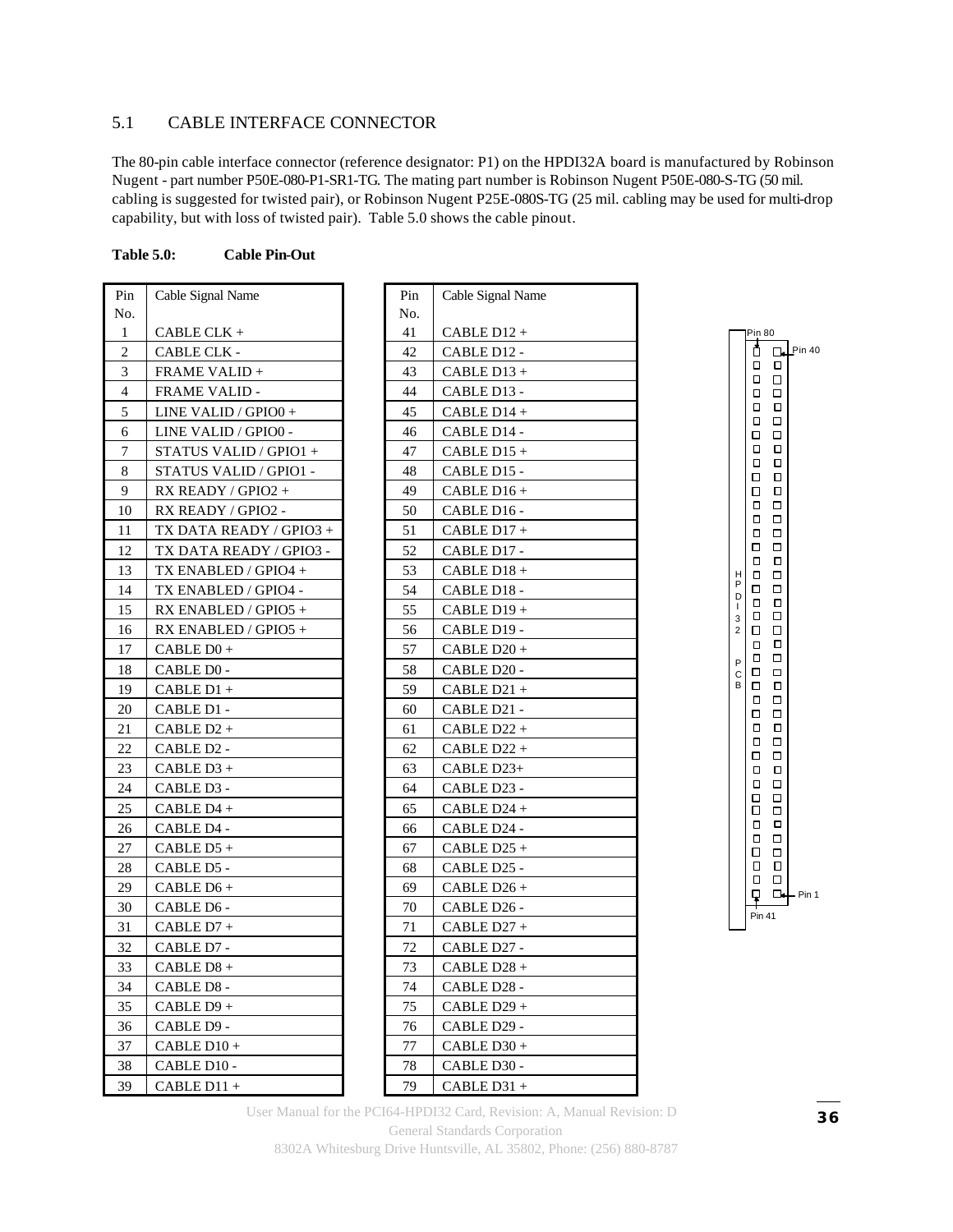40 | CABLE D11 - 80 | CABLE D31 -